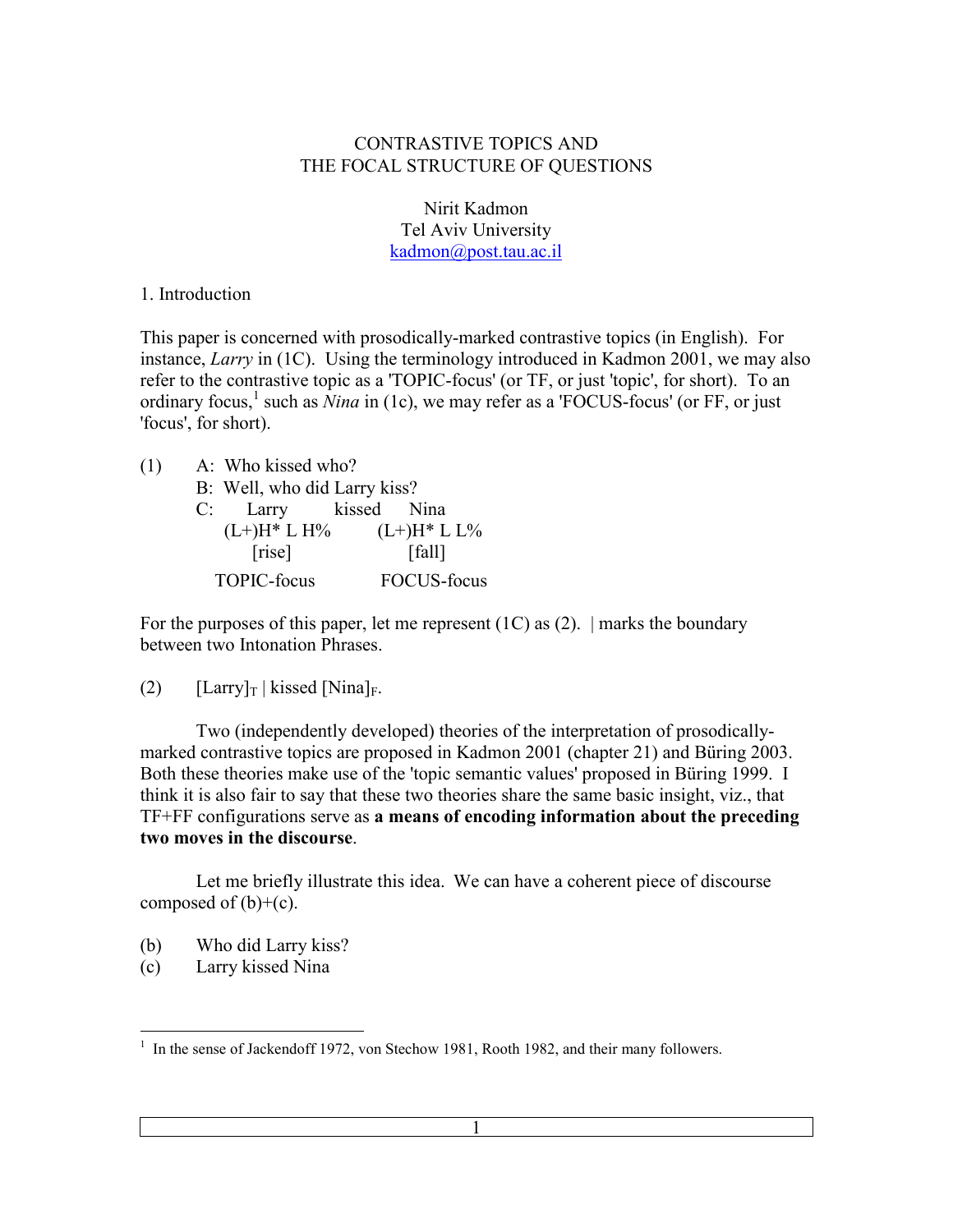Suppose now that (c) is pronounced with a single pitch accent, on *Nina*, and an ordinary declarative fall. We assume, as is customary, that in that case *Nina* is the focus (a FOCUS-focus).

(3) Larry kissed [Nina]<sub>F</sub>.

I would say that pronouncing (c) in this way is a way of recording (or at least hinting at) the discourse history of (c), because it actually indicates (or at least suggests) that the preceding move in the discourse is (b). Even if you hear (c) pronounced this way out of the blue, you can immediately tell that the question being addressed is (b) (and that it couldn't possibly be, say, *who kissed Nina*…). Indeed, that is the gist of the treatment of (ordinary) focus proposed in Roberts 1996, where (3) is taken to presuppose precisely this – that the last question under discussion in the discourse is (b).

We can also have a coherent piece of discourse composed of  $(a)+(b)+(c)$ , or of  $(a')+(b)+(c)$ .

- (a) Who kissed who?
- (b) Who did Larry kiss?
- (c) Larry kissed Nina
- (a') For each individual, who did that individual kiss?
- (b) Who did Larry kiss?
- (c) Larry kissed Nina

Suppose now that (c) is pronounced as in (1C) above, indicating the TF+FF configuration given in (2). I would say that pronouncing (c) in this way is a way of recording the discourse history of (c), simultaneously indicating that the immediately preceding move is (b) **and** that the move before that is (a), or (a').

(2)  $[Larry]_T | kissed [Nina]_F.$ 

If you hear (c) pronounced this way, even out of the blue, you can tell that *Nina* is 'the (short) answer to the question', which means that the preceding move in the discourse is (b). You can **also** tell that at an earlier point in the discourse, *Larry* was an element picked out of a set of alternatives: we could have asked who Bill kissed, who John kissed, who Kim kissed, etc. – but we chose, for the moment, to ask about Larry: *who did Larry kiss?*. But that means that earlier in the discourse, we were considering a collection of questions, the one that can be expressed by (a'). Hence, the last move in the discourse can be taken to be (a'), or (a). In short, (2) indicates that the preceding two moves in the discourse were: first  $(a')/(a)$  and then (b). And that is the central intuition behind both the theory of Kadmon 2001 and the theory of Büring 2003.

The above two theories of contrastive topics differ, however, on two major issues: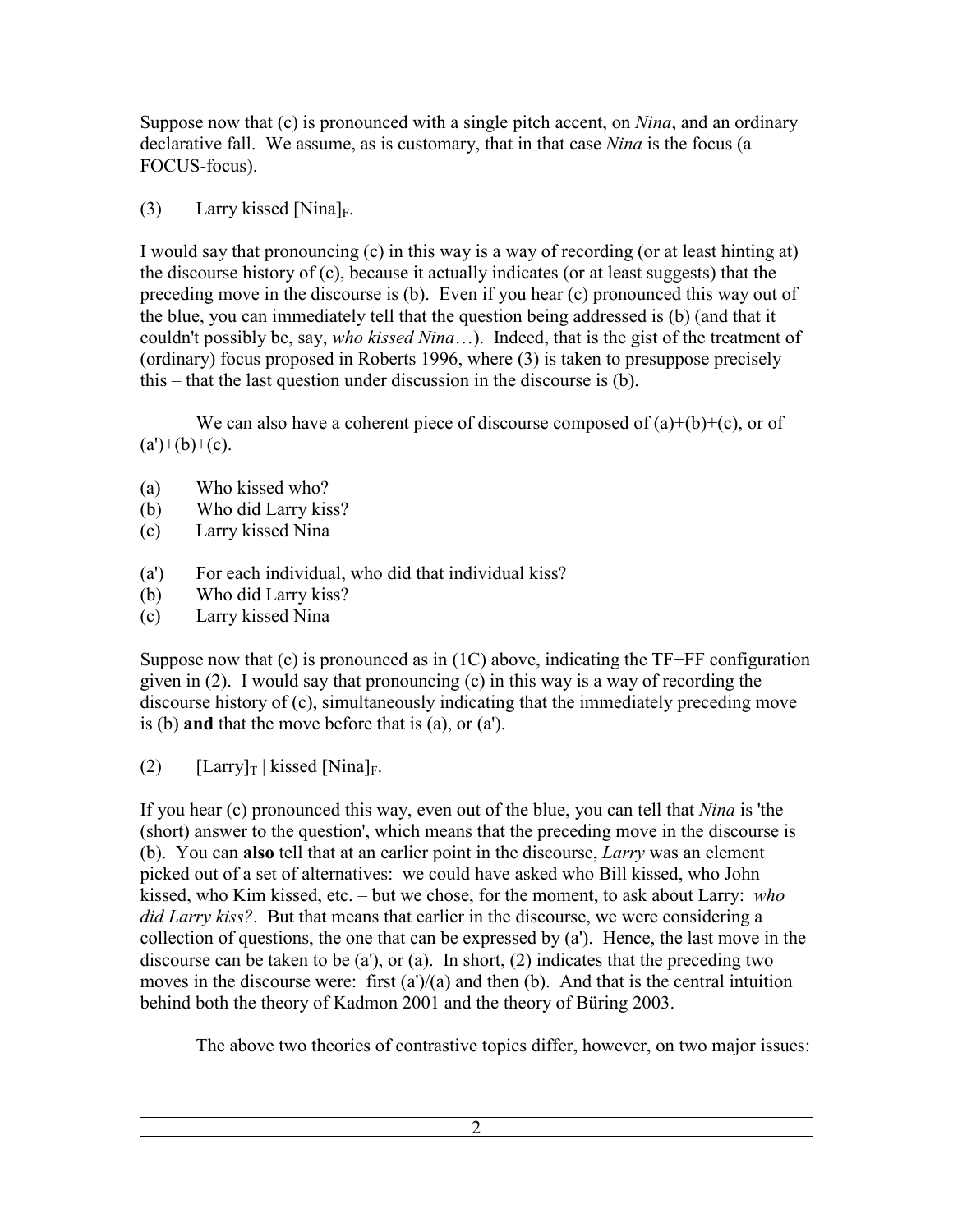#### (A) The Treatment of Focus

In Kadmon 2001, TF and FF are treated on a par. Both are taken to be devices that constrain preceding moves in the discourse.<sup>2</sup> In contrast, in Büring 2003, only the contrastive topic (TF) is treated in that manner. Focus (ordinary focus, FF) is taken, instead, to have a rather different function, that of indicating whether a given item is 'given' or 'new' in the discourse.

 Büring 2003 does not seem to consider the treatment of ordiary focus central to his immediate concern, that of developing a theory of contrastive topics. He remains non-commital about the precise theory of givenness that should be employed by the proposed treatment of focus, which seems to me to be somewhat problematic. Moreover, in one place (fn.12), Büring says that he needn't commit himself concerning the relation between F-marking and pitch accents, because he doesn't consider examples with broad foci. That I think is even more problematic. What if examples with broad foci actually teach us something significant about focus and about contrastive topics?

 I do wish to discuss Büring's proposed treatment of FOCUS-focus. The goal of research on contrastive topics is to make the right predictions about the congruence of TF+FF configurations in different contexts. But it's only the joined forces of our theory of TF and our theory of FF that would enable us to do that! It is therefore problematic to take the attitude that our main concern now is contrastive topics, and hence we need not go too deeply into the theory of ordinary focus.

 Moreover, I believe that Büring's theory as it stands yields some incorrect predictions, due to his treatment of focus – and that, even if we confine our attention to examples with narrow foci and narrow contrastive topics. I will discuss these predictions below.

### (B) Contrastive Topics and the Focal Structure of Questions

In Kadmon 2001, I observe that there is a systematic relation between contrastive topics and the **focal structure** of the question that immediately precedes them in the discourse. That means two things: (i) that, indeed, it seems that the theory of focus is going to play an important role when we try to construct a theory of topic, as suggested above; (ii) that it is important in the context of treating TF to have an adequate theory of the focal structure of **questions**. The focal structure of questions and its relation to contrastive topics, however, are issues that Büring 2003 does not touch upon.

 In the present paper, I would like to present once more the theory of contrastive topics of Kadmon 2001, which supplements Roberts 1996's theory of focus. I will argue that my theory is an elegant theory, and will show how it is better suited to deal with

<sup>&</sup>lt;sup>2</sup> Following Jackendoff 1972, I take both the focus and the contrastive topic to be focal elements; that is what my 2001 terminology is meant to reflect.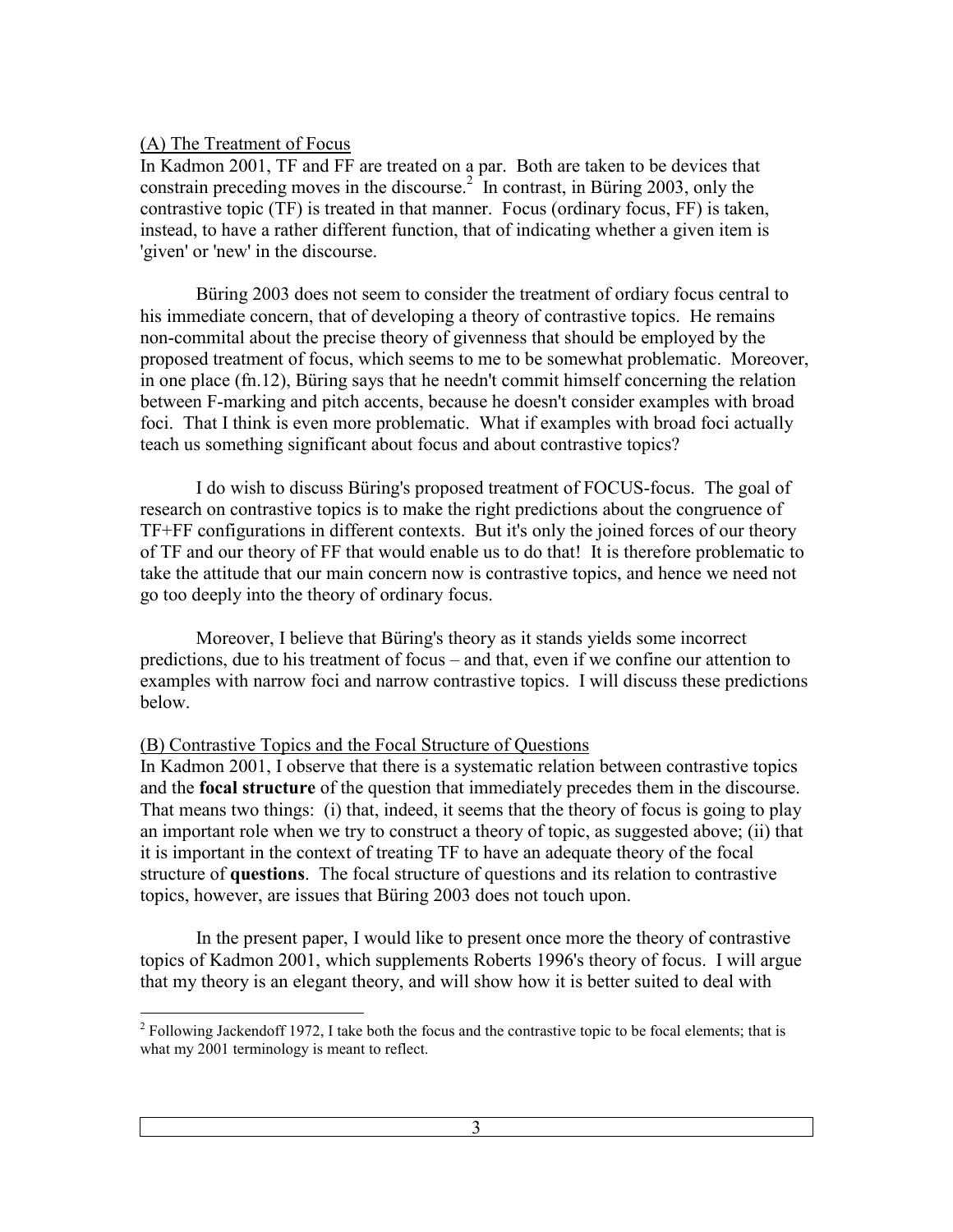examples that are problematic for the Büring 2003 theory of topics. I would like to focus in particular on my treatment of the focal structure of questions. I will recapitulate my 2001 treatment of the focal structure of questions and its role in making the right predictions about the effect of TF+FF configurations on discourse congruence, and will point out recent evidence that my treatment is independently motivated by other phenomena (besides the effects of TF on discourse congruence).

2. Assumptions that I would Like to Adopt

2.1 Regarding the analysis of FOCUS-focus (ordinary focus), I would like to adopt the four elements summarized in (4) below.

| (4) | $\left( 1\right)$ |                    | from Rooth 1985, 1992: focus semantic values                            |
|-----|-------------------|--------------------|-------------------------------------------------------------------------|
|     | (ii)              |                    | from Hamblin 1973: A question denotes the set of possible answers to it |
|     |                   |                    | (true and false ones alike).                                            |
|     | (iii)             | from Roberts 1996: | the theory of information structure in discourse:                       |
|     |                   |                    | -- A context includes a push-down store of (as yet                      |
|     |                   |                    | unanswered) questions under discussion.                                 |
|     |                   |                    | -- Each move in the discourse must be relevant to                       |
|     |                   |                    | the last QUD: it must either give a (partial)                           |
|     |                   |                    | answer to it, or be a subquestion of it. (A is                          |
|     |                   |                    | subquestion of B iff the complete answer to A                           |
|     |                   |                    | entails a partial answer to A.)                                         |
|     | (1V)              | from Roberts 1966: | the QUD constraint on focus                                             |

 First, I would like to use the standard focus semantic values proposed in Rooth's work. For instance, the focus semantic value of (5), written as  $[[(5)]^f$ , is as in (6) – the set of propositions saying about some individual d that Nina introduced d to Sue.

- (5) Nina introduced  $[Bill]_F$  to Sue.
- (6)  $[[(5)]^f = {\{\llbracket I(n,x,s) \rrbracket^g : g \text{ assignment}\}}$ i.e.,{'Nina intorduced Larry to Sue', 'Nina introduced Bill to Sue', 'Nina introduced Martha to Sue'...}

We may assume that focus semantic values are derived by substitution into the focus position(s), as in the following definition.<sup>3,4</sup>

<sup>&</sup>lt;sup>3</sup> I assume a logical language where names are treated extensionally (the possible denotations of type e are individuals), but other types are intensional, since the possible denotations of type t are propositions (=sets of possible worlds). See Kadmon 2001, section 14.5.2.

 $4 \text{ A}$  more formal version of this definition is given in Kadmon 2001, section 14.5.4.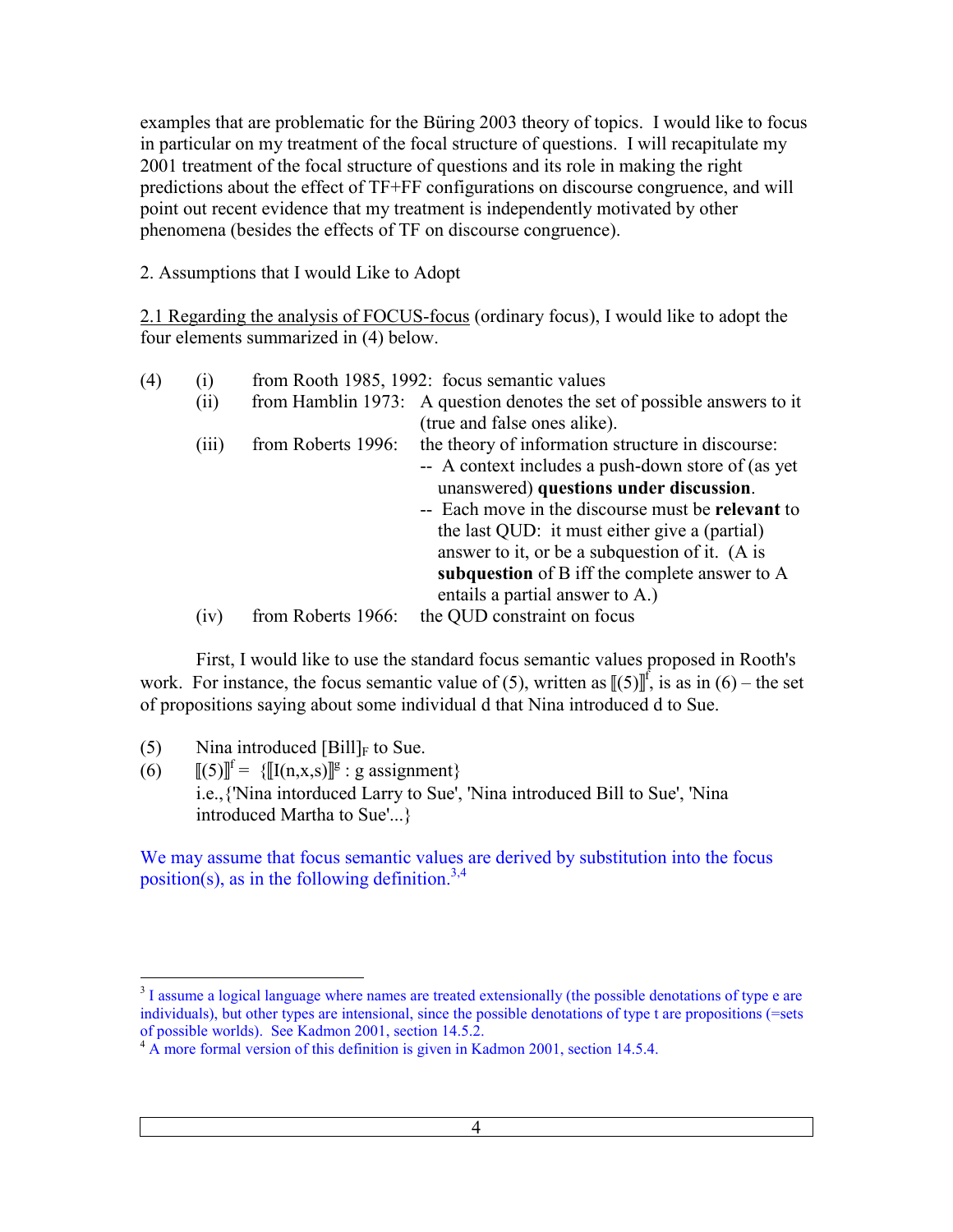- $(7)$ f-M,g, the **focus semantic value** of a formula ϕ relative to a model M and an assignment function g, is the set of all ordinary semantic values that are obtainable by steps (1) and (2).
	- 1. Replace each F-marked subformula in  $\varphi$  with a distinct F-marked variable matching that subformula in type.
	- 2. Interpret the result of (1) relative to some assignment g' which is identical to g except that it may assign different values to the F-marked variables.

 Secondly, let us assume Hamblin's theory of questions. A question denotes the set of all possible answers to it. For instance, the denotation of (8) is as in (9). To give a partial answer to a question is to supply the truth value of one of its members; to give a complete answer to a question is to supply the truth values of all of its members.

- (8) Who did Nina introduce to Sue?
- (9)  $[[(8)]] = {\{[[1(n,x,s)]]^{g} : g \text{ assignment}\}}$ i.e.,{'Nina intorduced Larry to Sue', 'Nina introduced Bill to Sue', 'Nina introduced Martha to Sue'...}

 Thirdly, I would like to adopt Roberts' theory of information structure in discourse. I assume that the context of utterance, besides including a set of propositions called the 'common ground', also includes a **stack of questions**. When a question is (explicitly or implicitly) raised in the discourse, it is called a 'question under discussion' (QUD), and is added to the top of the stack. It stays in the stack as long as it hasn't been answered. In addition, there is a **relevance** condition: each move in the discourse must be **relevant** to the last QUD (to the top-most question in the stack). If it's a statement, it must answer it; if it's a question, it must be a subquestion of it. This condition applies to explicit moves as well as implicit moves.<sup>5</sup>

For instance, look at (1) again. Once (1A) is uttered, it <sup>6</sup> becomes a QUD. (1B) is felicitous as the discourse move following (1A), because it is relevant to (1A), being a subquestion of it. Once (1B) is uttered, it becomes a QUD, and gets added to the top of the question stack. The third move in this discourse, (1C), is relevant to its preceding move (1B), because it answers it. Once answered, (1B) is popped off of the question stack.

The forth thing I would like to adopt is Roberts' constraint on focus, given in (10).

(10) **Roberts' Question-Under-Discussion constraint on FOCUS-focus:** The focus semantic value of an utterance must be identical to the last QUD obtaining at the time of utterance.

 5 For more detail and relevant discussion, see Roberts 1996, Kadmon 2001.

<sup>&</sup>lt;sup>6</sup> Or, more precisely,  $[(1A)]$ . But I will let myself be a bit sloppy about that.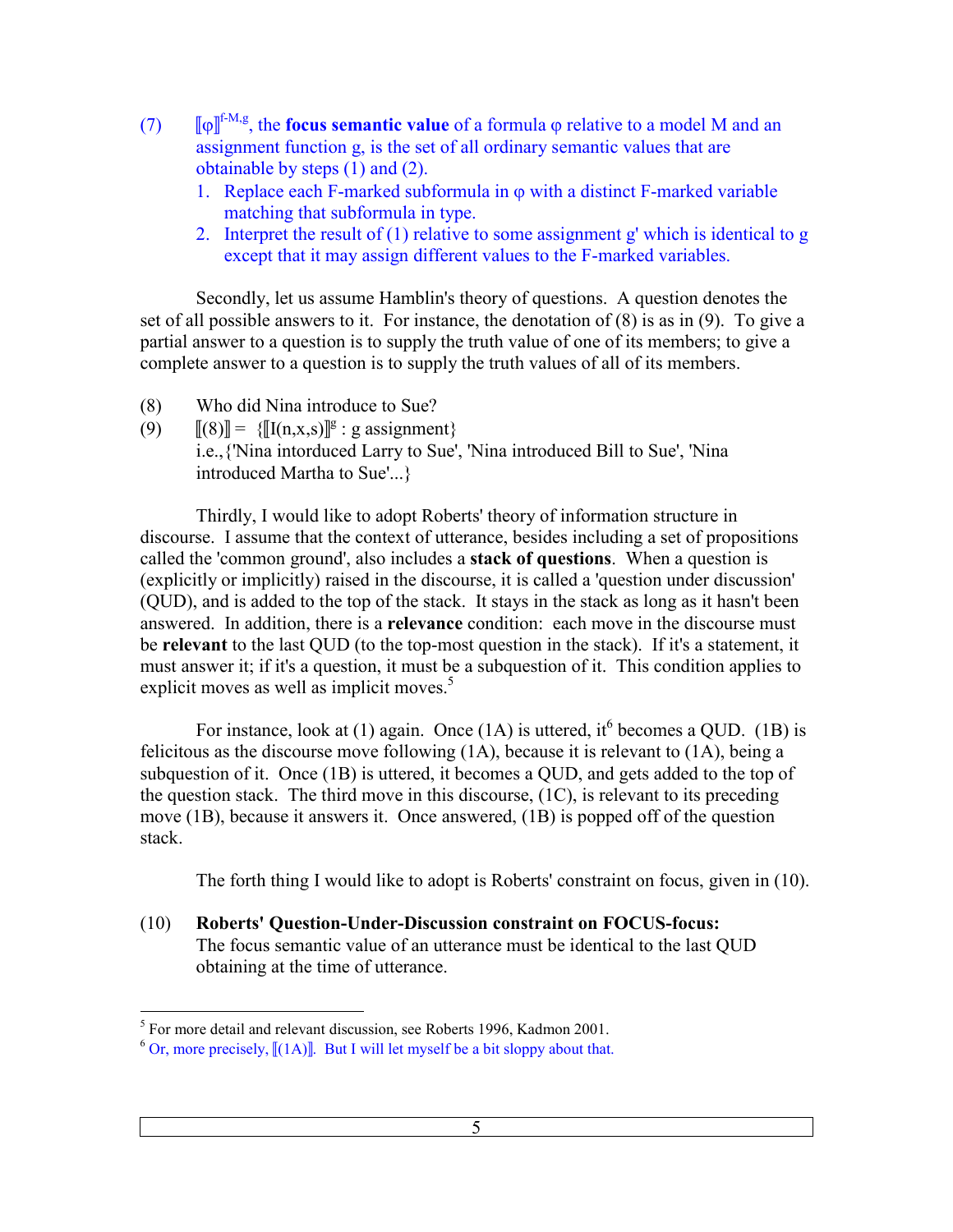The semantic/pragmatic theory of focus, as envisaged by Rooth 1992, Roberts 1996, Schwarzschild 1999 and others, consists of two parts: (i) the definition of focus semantic values, and (ii) some linguistic principle which is supposed to capture **the function of focus**, thereby explaining why it is that foci produce their familiar effects (discourse congruence effects, 'association with focus' effects, etc.). My own theory of topic is based on, and supplements, Roberts' particular proposal, viz., that the linguistic priciple in question is the one in (10). In short, I'd like to assume that it is (10) that captures the role of focus – the role of focus as a device for regulating the flow of discourse. I favor this proposal both because it is embedded in an independently motivated theory of information structure in discourse, and because I think it allows for an elegant account of contrastive topics, as I hope to show below.

 The resulting theory of focus predicts the usual facts of question-answer congruence. We predict that  $(8)+(5)$  is felicitous. The QUD constraint says that the focus semantic value of (5) must be identical to question (8). And so it is. Look at (6) and  $(9)$  above – they are exactly the same.

- (8) Who did Nina introduce to Sue?
- (5) Nina introduced  $[Bill]_F$  to Sue.

We also predict that  $(11)+(5)$  is not felicitous: the denotation of  $(11)$  is given in  $(12)$ , and it is not identical to the focus semantic value of (5).

- (11) Who introduced Bill to Sue?
- (5) Nina introduced  $[Bill]_F$  to Sue.
- (12)  $[[(11)]] = {\{[[x,b,s)]\]}^g : g \text{ assignment}\}$ i.e.,{'Nina introduced Bill to Sue', 'Lyn introduced Bill to Sue', 'Martha introduced Bill to  $Sue', \ldots$ }

In short, Roberts' theory determines that (5) **presupposes** that its last QUD is (8).

2.2 Regarding the analysis of the TOPIC-focus + FOCUS-focus configuration, I would like to take over two of the proposals made in Büring 1999. We may add these to the list of assumptions that I would like to adopt, which got started in (4) above:

| $(4)$ (cont'd) $(v)$ |      | from Büring 1999: the focus semantic value of examples with |
|----------------------|------|-------------------------------------------------------------|
|                      |      | $TOPIC$ -focus + $FOCUS$ -focus                             |
|                      | (V1) | from Büring 1999: topic semantic values                     |

Let me start with item  $(v)$ . In the literature, we find two conflicting positions regarding the focus semantic value of examples with the TF+FF configuration. According to Roberts 1996, the focus semantic value is derived by substitution into the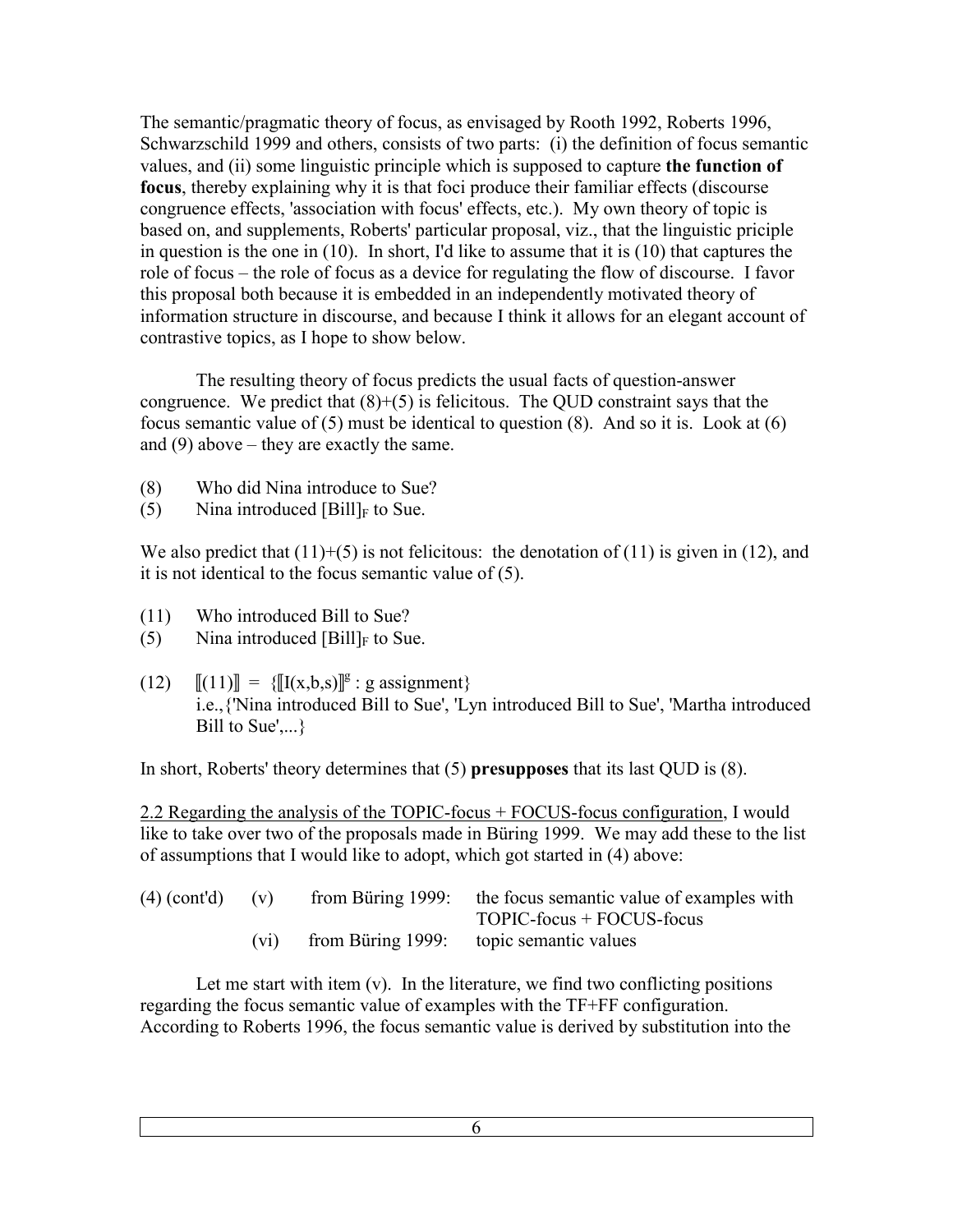TF **and** FF positions. So on her view, the focus semantic value of (2) is as in  $(13)$  – which can be described (a bit sloppily) as the set of propositions of the "form" 'x kissed y'.

- (2)  $[Larry]_T | kissed [Nina]_F.$
- (13)  $[[(2)]^f = {\text{[kissed}(x,y)]^g : g assignment}$  (**Roberts 1996)** i.e., {'Bill kissed Sue', 'Larry kissed Nina', 'Lisa kissed Jo'...}

According to Büring 1999, the focus semantic value is derived by substitution into the FF position only. So for him, the focus semantic value of (2) is as in (14) - the set of propositions of the "form" 'Larry kissed x'.

 $(14)$   $[[(2)]^f = {[[kissed(1,y)]^g : g assignment}$  (Büring 1999) i.e.,{'Larry kissed Sue', 'Larry kissed Mary', 'Larry kissed Lisa',...}

I side with Büring 1999 on this matter. Note first that empirically,  $(15)+(2)$  and  $(16)+(2)$  below are both felicitous question-answer pairs. Now, given the QUD constraint on focus, Roberts' position determines that the last QUD of (2) is invariably question (15), whereas Büring 1999's position determines that the last QUD of (2) is invariably question (16).

- (15) Who kissed who?
- (2)  $[Larrow]_T | kissed [Nina]_F.$
- (16) Who did Larry kiss?
- (2)  $[ Larry]_T | kissed [Nina]_F.$

As argued in Kadmon 2001, it is much better to take the latter position. Note, first, that intuitively, of the two questions (15) and (16), the one that (2) answers more directly is (16). Secondly, Roberts' theory incorrrectly predicts that (16)+(2) should **not** be felicitous. The denotation of (16) is as in (17). But if the focus semantic value of (2) is (13), we get a QUD constraint violation. (13) is not the same as (17).

(17)  $[[(16)]] = {\text{kissed}(l,y)]}^g$ : g assignment}

i.e.,{'Larry kissed Sue', 'Larry kissed Mary', 'Larry kissed Lisa',...

Could Roberts say the following? The last QUD obtaining when (2) is uttered is always (15), even in the case of  $(16)+(2)$ ; (16) is not really the last QUD here, because we have (15) implicitly present in between (16) and (2). Well, no, Roberts could not say that. That's because in that case (15) would be required to be relevant to (16), which it is not, because it is not a subquestion of  $(15)$ . So, indeed, Roberts incorrectly rules  $(16)+(2)$  out. If we adopt Büring 1999's position, on the other hand, we immediately allow (15)+(2), of course, and we can also allow  $(16)+(2)$ , by saying that in this dialog,  $(15)$  is implicitly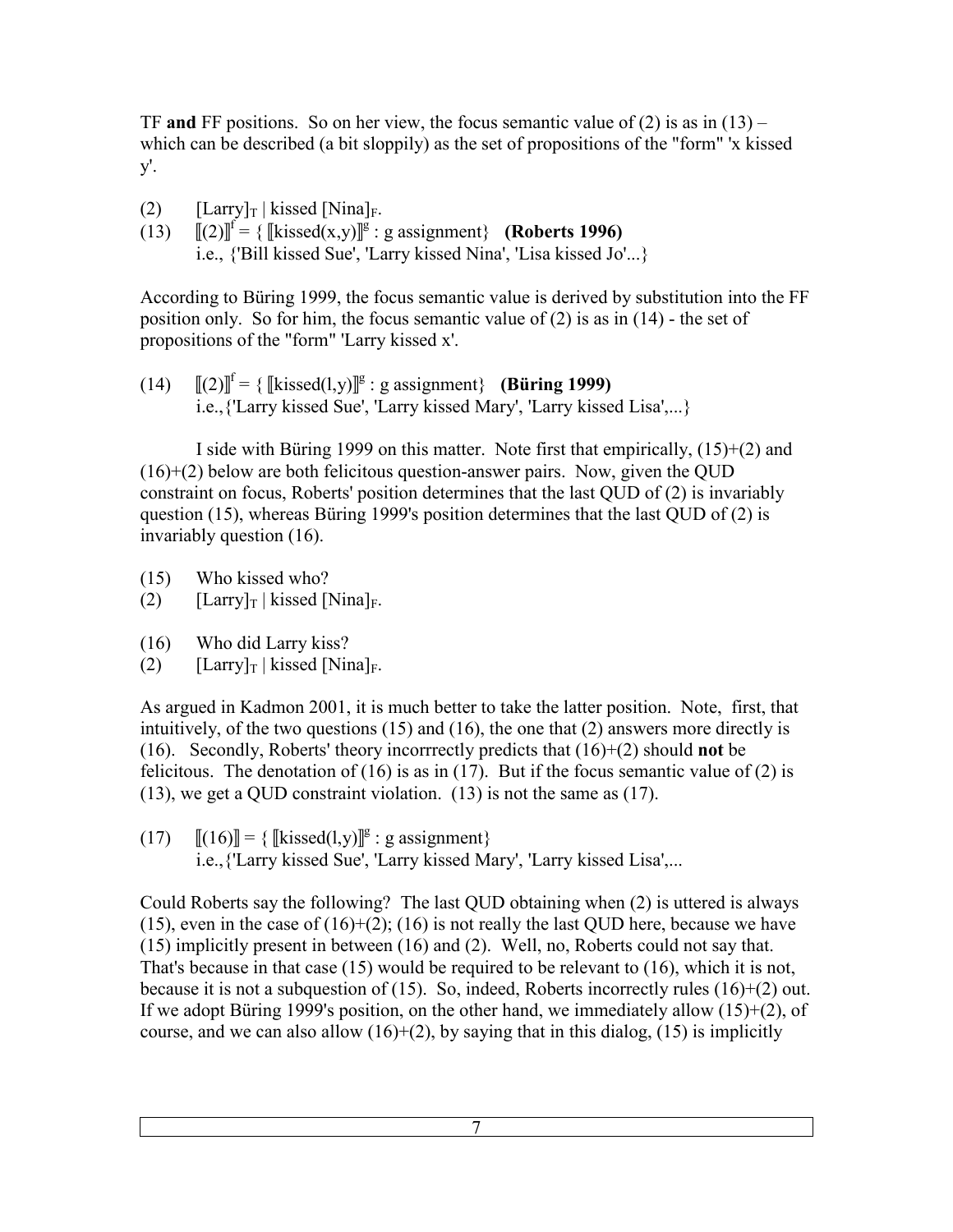present in between (16) and (2) (as already seen above, a discourse consisting of moves  $(16)+(15)+(2)$  satsifies the relevance constraint). Thirdly, note also that  $(18)+(2)$  below is infelicitous. The problem is that Roberts cannot rule this out.

- (18) I know that some boy kissed some girl, but I forget who the boy and girl actually were. Who kissed who?
- (2)  $[Larrow]_T | kissed [Nina]_F.$

 Let us now move on to item (4-vi). The semantic/pragmatic theory of contrastive topics, as envisaged by Büring 1999, Kadmon 2001 and Büring 2003, consists of two parts: (i) defining yet another semantic value, called the 'topic semantic value', and (ii) some linguistic principle which is supposed to capture **the function of topic**. Item (4-vi) concerns the first part. It is in Büring 1999 that topic semantic values are proposed, and his 1999 definition of these is adopted later by both Büring 2003 and Kadmon 2001.

 According to Büring's proposal, the topic semantic value of (2), for instance, is as in (19).

(19) 
$$
[[(2)]^t = \{\{\text{Larry kised Sue}, \text{Larry kised Mary}, \text{Larry kised Lisa}, \text{ "Bill kised Sue}, \text{ "Bill kised Mary}, \text{ "Bill kised Lisa}, \text{ "John kised Sue}, \text{ John kised Mary}, \text{ John kised Lisa}, \text{...}\} \}
$$

Note that (19) is in fact a bunch of focus semantic values – each one of them with a different kisser. We have here the focus semantic value of *Larry kissed [Nina]F*, then the focus semantic value of *Bill kissed [Nina]F*, etc. But a bunch of focus semantic values is the same as a bunch of questions: the set in  $(19)$  is the same as the set in  $(20)$ .

(20)  $[[(2)]^t = {$  'Who did Larry kiss?', 'Who did Bill kiss?', 'Who did John kiss?',...}

As suggested in Kadmon 2001, the topic semantic value of (2) can be specified more formally as in (21),

(21)  $[[(2)]^t = {\{ [\text{kiss}(x,y)]^g : g' \text{ is identical to g except that it may assign a different}}$ value to  $y$  : g assignment }

and topic semantic values can be defined as follows.

- $(22)$ t-M,g, the **topic semantic value** of a formula ϕ relative to a model M and an assignment function g, is the set of all those sets of ordinary semantic values that are obtainable by steps  $(1)$ ,  $(3)$  and  $(4)$ .
	- 1. Replace each F-marked subformula in  $\varphi$  with a distinct F-marked variable matching that subformula in type.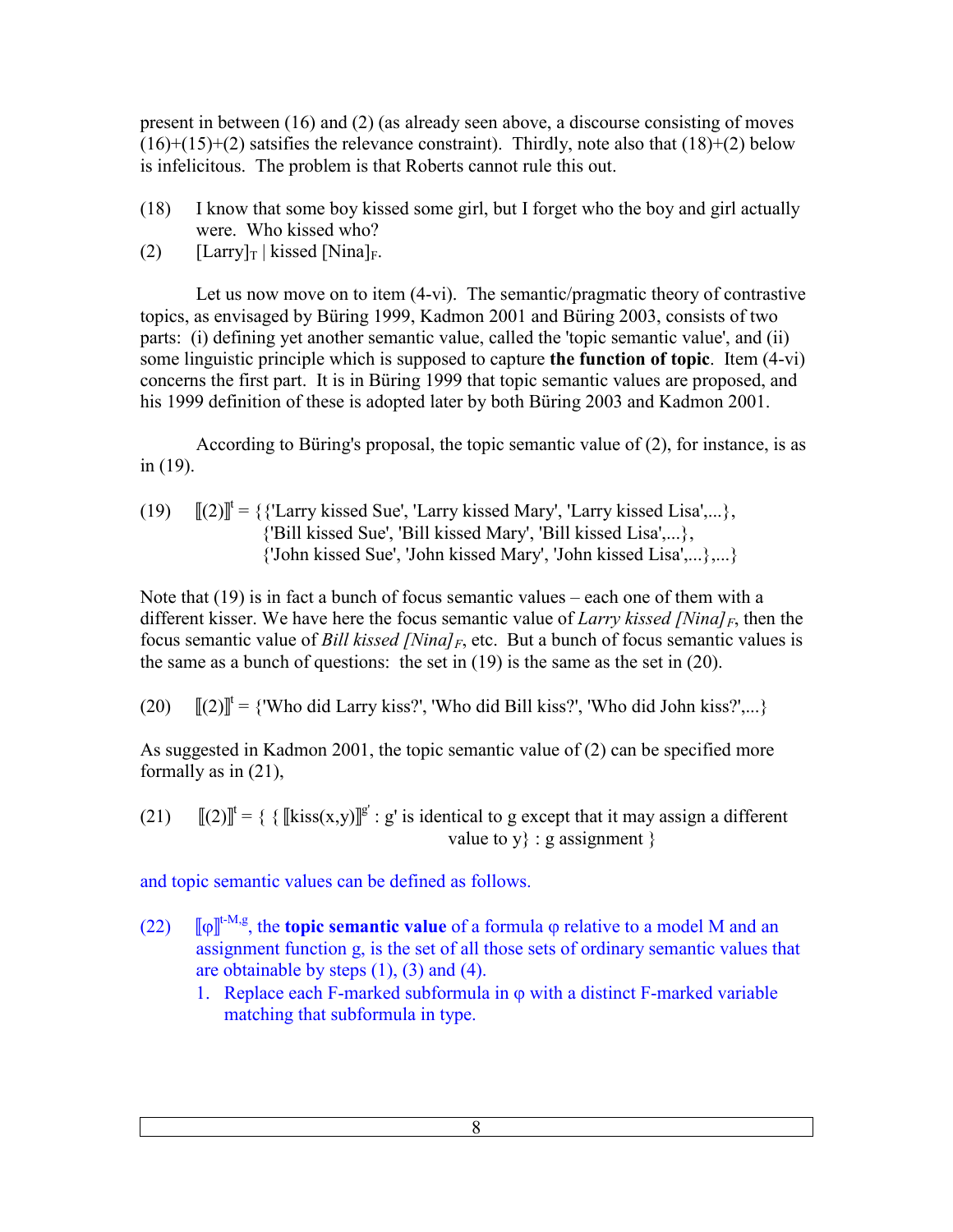- 3. In the result of step (1), replace the T-marked subformula with a T-marked variable matching it in type.
- 4. For each assignment g' which is identical to g except that it may assign a different value to the T-marked variable, form the set of ordinary semantic values obtainable by interpreting the result of step (3) relative to all assignments g" s.t. g" is identical to g' except that it may assign different values to the F-marked variables.
- 3. Büring 1999's Theory of Contrastive Topics

Büring 1999 proposes a theory of contrastive topics based on adopting all of the assumptions specified in section 2 above. The first part of this theory is the definition of topic semantic values, discussed above. And the second part of this theory is the principle of question-Answer congruence, given in (23). It is this principle which is to capture the role of a contrastive topic – to capture the role of topic as a device for regulating the flow of discourse.

# (23) **Büring 1999's Principle of Question-Answer Congruence**

Statement A is a felicitous answer to question Q iff  $\llbracket Q \rrbracket \in \llbracket A \rrbracket^t$ .

 Büring 1999's theory makes some nice predictions. One: unlike Roberts, Büring does predict that  $(16)+(2)$  is felicitous. According to the principle in  $(23)$ , the denotation of (16) is required to be a member of the topic semantic value of (2). And so it is. Just look at  $(20)$  – it includes question  $(16)$  as a member.

- (16) Who did Larry kiss?
- (2)  $[Larry]_T | kissed [Nina]_F.$

Two: As Büring 1999 points out, he also predicts, correctly, that (24)+(2) is felicitous.

- (24) Who did Bill kiss?
- (2)  $[Larry]_T | kissed [Nina]_F.$

(If you are not sure that  $(24)+(2)$  is felicitous, consider the version in (25), and also Büring's own example, in (26). These sound perfectly natural, and I think that with a little pause,  $(24)+(2)$  can sound OK as well.)

- (25) A: Who did Bill kiss? B: I don't know.  $[ Larry]_T | kissed [Nina]_F$ .
- (26) A: Do you think Fritz would buy this suit? B: Well,  $[I]_T$  | certainly [wouldn't]<sub>F</sub>.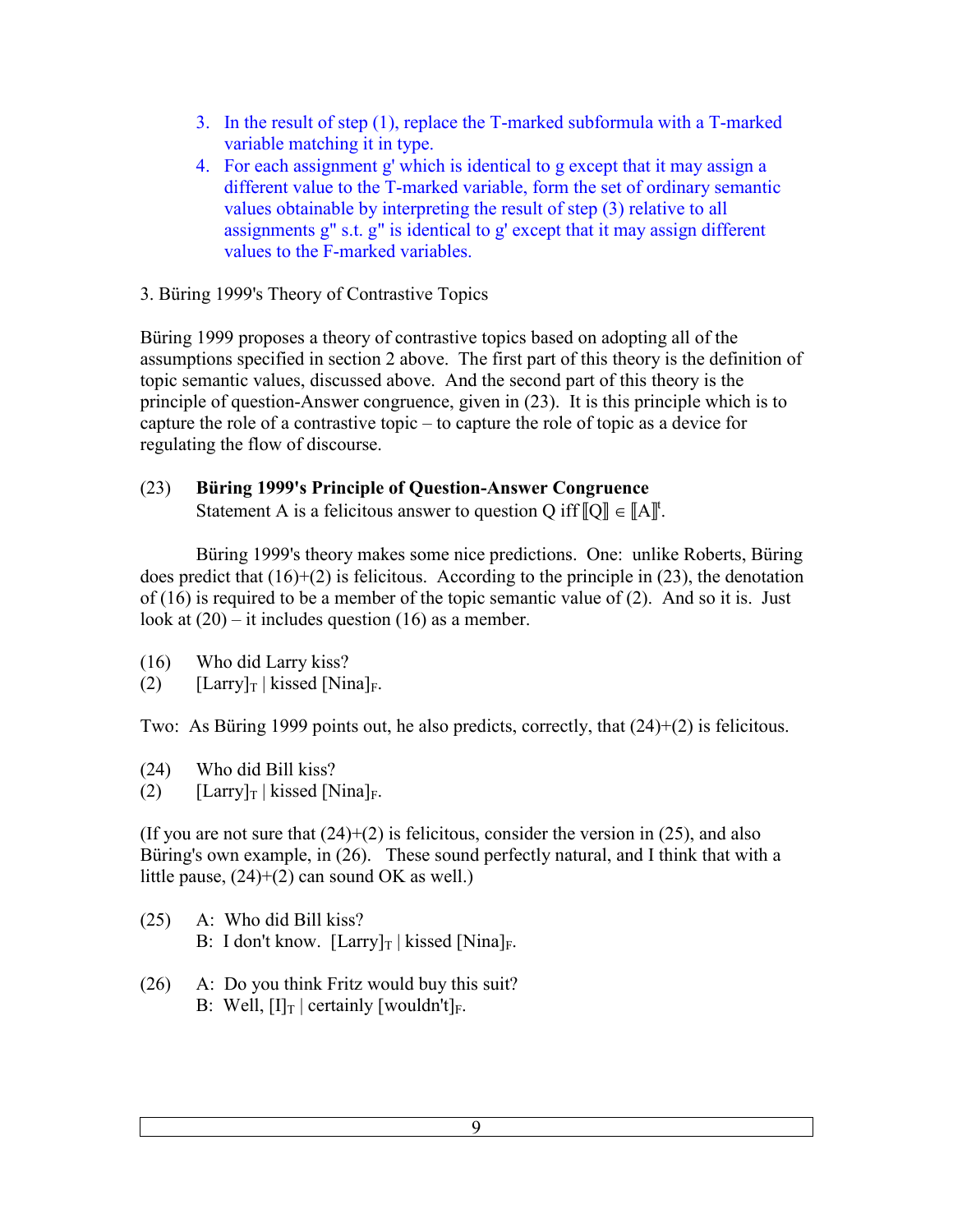At the same time, as shown in Kadmon 2001, the theory of Büring 1999 also has some problems. One problem is this: Intuitively, there is a difference between  $(16)+(2)$ and  $(24)+(2)$ . (2) seems like a very direct answer to  $(16)$ . But it is not such a direct answer to (24) – that is why (25) seems more natural. But Büring 1999 can't explain the difference. The two question-answer pairs satisfy his constraint in (23) equally well. Another problem is this: As already noted in section 2,  $(15)+(2)$  is felicitous. It is certainly no less felicitous than  $(24)+(2)$  is!

- (15) Who kissed who?
- (2) (Well, let's see...)  $\left[\text{Larry} \right]_T$  | kissed  $\left[\text{Nina} \right]_F$ .

But Büring's principle (23) predicts that (15)+(2) is **not** felicitous, since the denotation of (15) is not a member of the topic semantic value of (2).

4. Truly Direct Answers

 I have already mentioned cases where one answer is intutively a more **direct** answer than another. Regarding that, I would like to repeat the following remarks, from Kadmon 2001, chapter 13 (section 13.3).

 Consider the well known and widely accepted generalization that the focus in the answer correlates with the questioned position in the question. It is based on contrasts like the following.

|  | (83) A: Who did you introduce to Sue? |                   |
|--|---------------------------------------|-------------------|
|  | B: I introduced Bill to Sue.          | <b>FELICITOUS</b> |
|  | $H^*$ L $1\%$                         |                   |
|  |                                       |                   |

(84) A: Who did you introduce to Sue? B: I introduced Bill to Sue. INFELICITOUS  $H^*$  L L%

 Obviously, by 'answer' we mean an utterance that explicitly expresses an answer to the question, excluding other felicitous responses. So the replies in (85) and (86), for instance, are not relevant to the above generalization. ((86B) may well implicate an answer to (86A) or even contextually entail one, but it does not explicitly express one.)

(85) A: Who hit you? B: I don't know.

(86) A: Was Smith officially invited? B: Jones was officially invited.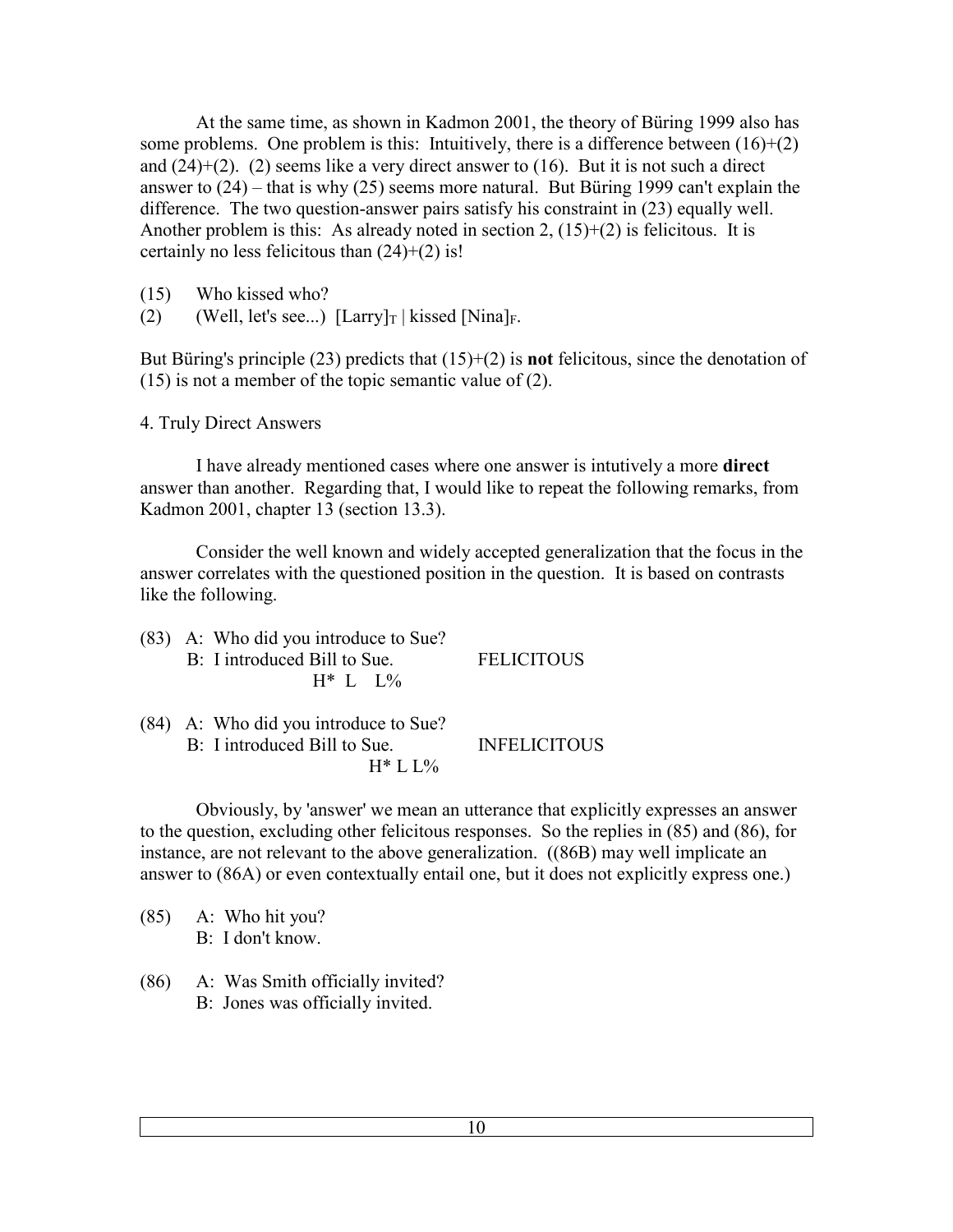What I would like to do now is bring up a further point, viz., the following. By 'answer' we actually mean what might be called a **truly direct answer**. The intuitions here are more subtle, but let me try to clarify what I mean.

 Consider (88)-(91) as replies to (87). All these replies explicitly express an answer to (87). And yet, there is an intuitive difference, I think, between (88) and the rest: (88) is a truly direct answer, in a way that (89)-(91) are not.

(87) Was Smith officially invited?

- (88) He was officially invited.  $H^*$  L  $L\%$
- (89) Everybody was officially invited.  $H^*$  L L%
- (90) He was officially invited three months in advance.  $L^*$   $H^* L L\%$

(91) He was officially invited...  $L^*+H$   $L$   $H%$ 

(88) seems to be the only reply that does nothing more and nothing less than directly answer question (87). (89) and (90) clearly provide more information than was requested; I think they each seem to be concerned with a somewhat broader topic/question than the one raised in (87). (91) turns the discussion to the variety of manners of invitation, suggesting that one other than 'officially' is of greater interest.

 In sum, the utterance-pairs that display our generalization are pairs of a question and a truly direct answer to it. It is the focus of a truly direct answer – but not of other replies – that must correspond to the questioned position in the question. So, the intuitions about what constitutes a truly direct answer to a given question might be subtle, but they are crucial to the identification of focus and to studying its empirical behavior.

 Most of the time, when we identify foci or study them, we don't talk about the notion of a truly direct answer. Why is that? Well, most of the time, we automatically pick responses that are clearly intended as truly direct answers. Also, we often deliberately pick examples where the focus is easy to identify on the basis of prosodic clues (in particular, we often use non-sentence-final narrow foci, as in (83)).

 Take for instance the case of (83) and (84) above. It is very clear, intuitively, that (83B) is a truly direct answer to (83A). Also, the prosody strongly suggests that *Bill* is the focus. So we can safely conclude that the focus is on *Bill*, and don't even give it a second thought. We also note that 'the focus in the answer corresponds to the questioned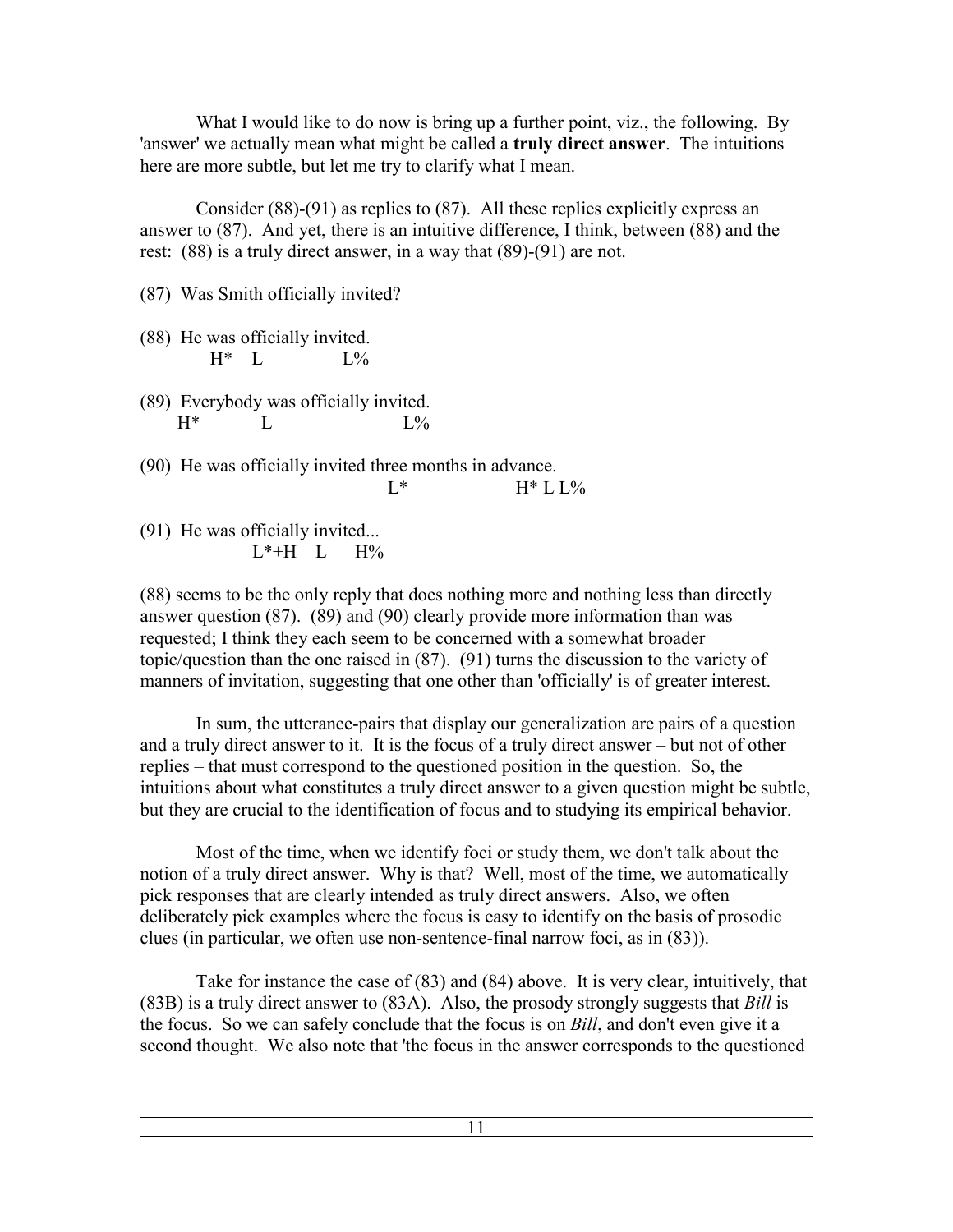position in the question', and don't give that a second thought. The prosody of (84B) strongly suggests that *Bill* is not the focus. So we note that 'in the answer to (84A), the focus cannot fail to correspond to the questioned position'. Without thinking about it, we are talking here about a truly direct answer. Note that (84B) expresses the very same proposition as (83B), and is clearly intended as a truly direct answer as well.

 Note also that we needn't really worry about whether (84B) is a truly direct answer or not, since (84B) is an entirely infelicitous response, and hence certainly not a possible truly direct answer. Compare with (89), which is a felicitous response to (87): to maintain the generalization that focus must correspond to the questioned position, we must make sure that while (89) does answer (87), it is not a truly direct answer to it.

 It is worth keeping in mind that in many examples identifying the focus may be a matter of debate, and it is worth keeping in mind that such a debate may often involve the question of whether a given answer is a truly direct one or not. I think that ignoring speakers' intuitions about what constitutes a truly direct answer can easily lead us astray in our efforts to identify foci and study their behavior. I will have occasion to resort to such intuitions in what follows.

 Certainly, there will be cases where speakers can't intuitively tell if a reply is a truly direct answer or not. Just as there are cases where truth value judgments or grammaticality judgments are unclear. As is the usual practice, we will rely on the clear(er) cases as our evidence, and let the resulting theory decide the status of the unclear cases.

### 5. My Theory of Contrastive Topics and the Focal Structure of Questions

In Kadmon 2001, I propose a new theory of contrastive topics, which, like Büring 1999's theory, is also based on adopting all of the assumptions specified in section 2 above. I will present it here again, with considerable changes in exposition, and only minor changes in the theory itself.

 My point of departure is the observation that there is a systematic relation between examples with contrastive topics and the **focal structure** of the question that immediately precedes them in the discourse.

 I note that the congruence of responding to a certain uttered question with (2) depends on the focal structure of that question. Look again at our three-utterance conversation:

- (15) Who kissed who?
- (16) (Well,) who did Larry kiss? <--- *Larry* must be focused!
- (2)  $[Larry]_T | kissed [Nina]_F.$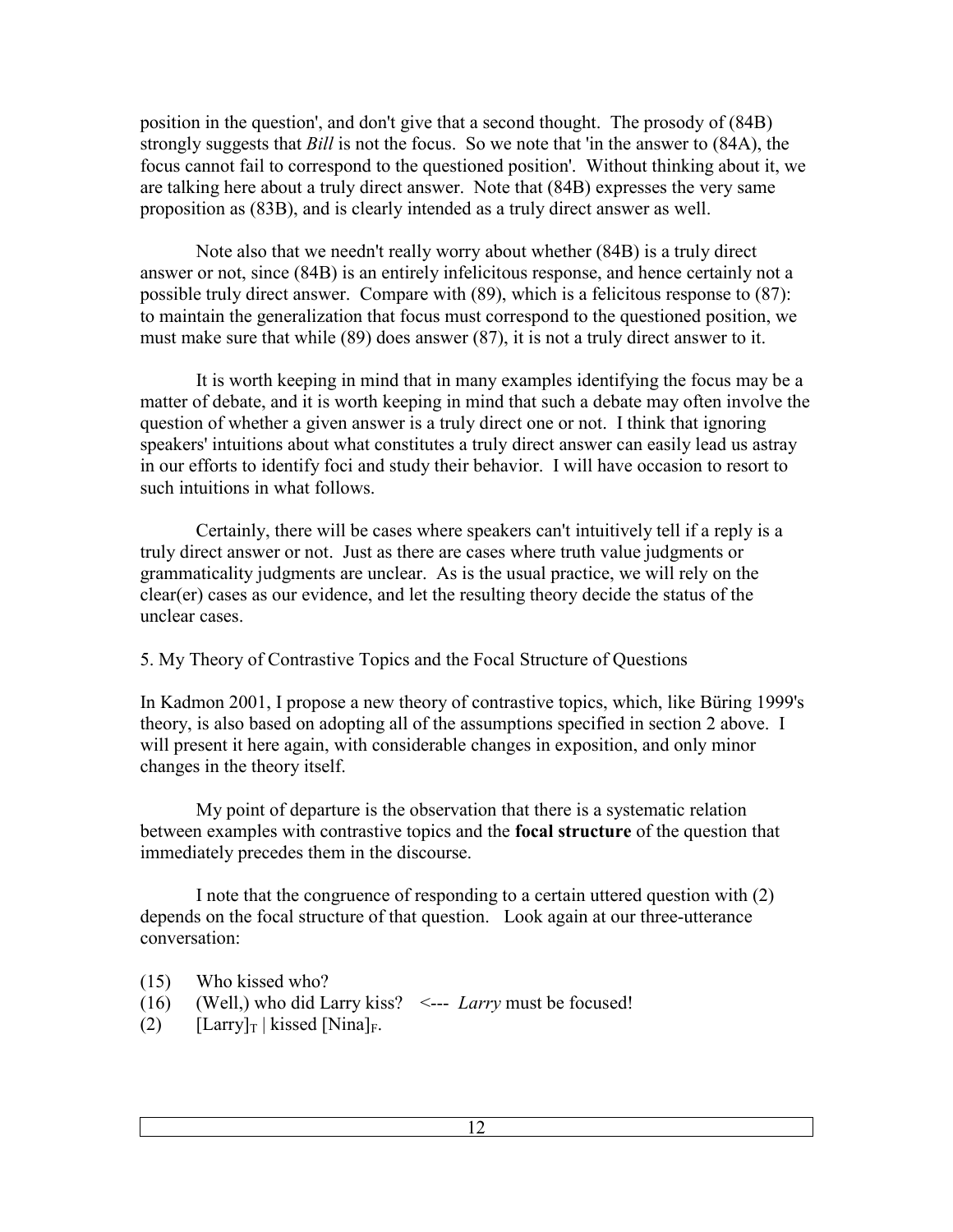The fact is, that for this conversation to be congruent, (16) must have narrow focus on *Larry*. That is, in the above conversation (16) must actually be (27).

(27) Who did  $[ Larry]_F$  kiss?

Similarly, in (26) below, question (16) must also have narrow focus on *Larrry*.

(26) A: I know who Bill kissed, but what about Larry? Who did Larry kiss? B:  $[ Larry]_T | kissed [Nina]_F.$ 

 Generally, it seems that for a reply to be both congruent and a truly direct answer (in the sense of section 4), the contrastive topic position in the answer must correspond to the focus position in the question, as in  $(27)+(2)$ .

| (27) |  | Who did $[ Larry]_F$ kiss? |
|------|--|----------------------------|
|      |  |                            |

(2)  $[Larry]_T | kissed [Nina]_F.$  VERY CONGRUENT; DIRECT ANSWER

We clearly have a congruent truly direct answer here. (2) is a very natural response to (27). The intuition is that (2) is a very direct answer to (27), nothing less and nothing more. Compare with the following question-answer pair.  $(28)+(2)$  is congruent, but  $(2)$ here is not just a 'straight' answer to (28).

- (28) [Who did Larry kiss] $F$ ?
- (2)  $\left[\text{Larry} \right]$  | kissed  $\left[\text{Ninal}_F.\right]$  CONGRUENT; IMPLICATION (as for Bill...)

As noted in Roberts 1996 and Büring 1999, 2003, in this sort of example, besides answering the question raised, the response also implies that alternative questions are relevant or might be worth discussing. In (28)+(2), the response tells us who Larry kissed, but at the same time, it also seems to hint that the kissings of some other guy might be of greater interest… (that is, it implies alternative questions such as 'who did Bill kiss?'). Now consider the following two pairs. These are less congruent, aren't they?

| (29)<br>(2) | Who did Larry [kiss] $_F$ ?<br>$\left[\text{Larry} \right]_T$ kissed $\left[\text{Nina} \right]_F$ . | NOT REALLY CONGRUENT; IMPLICATION |
|-------------|------------------------------------------------------------------------------------------------------|-----------------------------------|
| (30)<br>(2) | Who $\lceil \operatorname{did} \rceil_F$ Larry kiss?<br>$[Larry]_T$   kissed [Nina] <sub>F</sub> .   | NOT REALLY CONGRUENT; IMPLICATION |

In these pairs, the answer seems not to be quite to the point. It would be more to the point to answer (29) with (31), and to answer (30) with (32).

- (31) He [kissed]<sub>T</sub> | [Nina]<sub>F</sub>
- (32) He  $\left[\text{did}\right]$ <sub>T</sub> kiss  $\left[\text{Nina}\right]_F$ .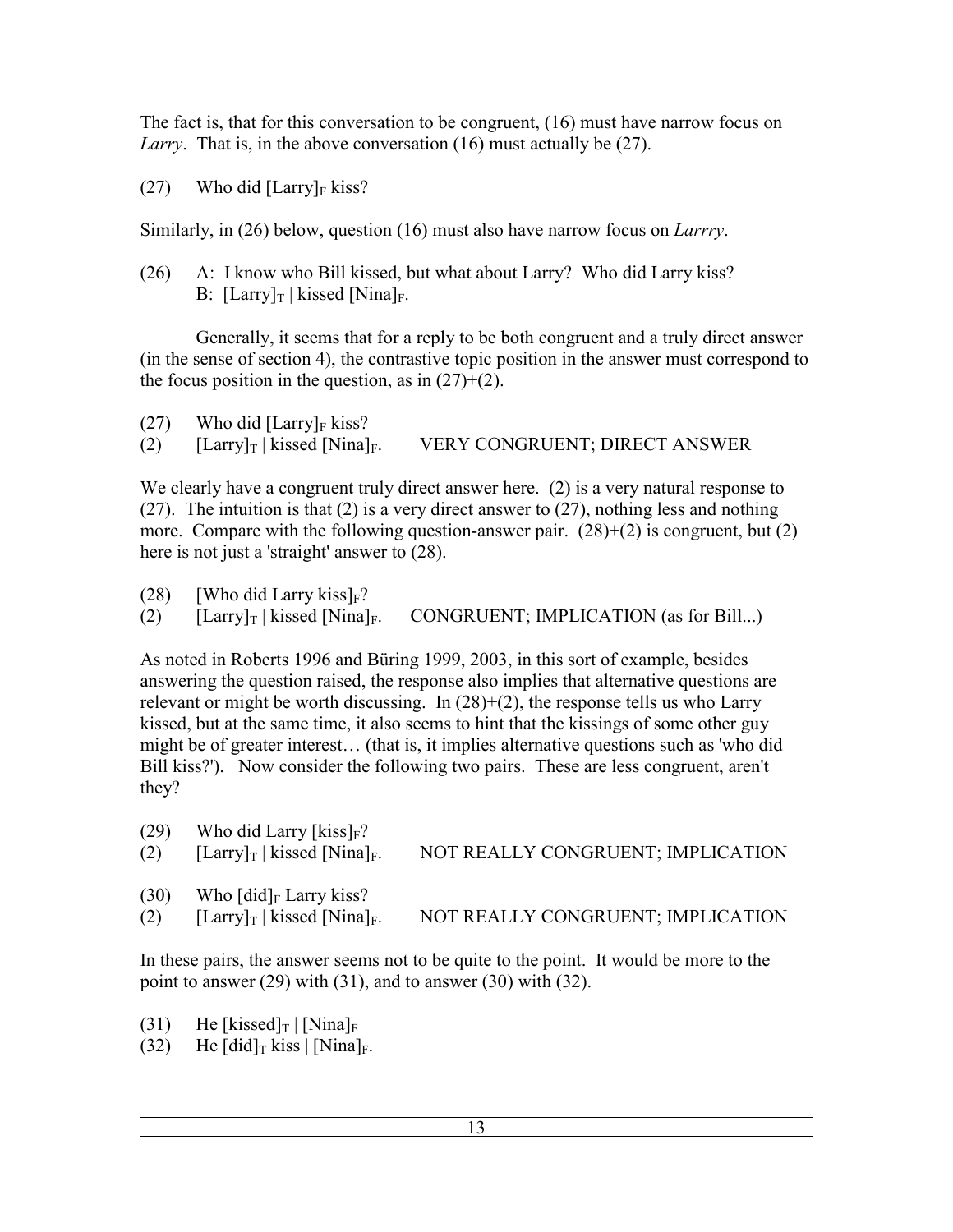We may note also that if a speaker does choose to respond to (29) or (30) with (2), she seems to imply that she would prefer to discuss the kissings of some other guy, just as in dialog  $(28)+(2)$ .

 To account for the above facts, we must have an adequate theory of focus in questions. Contra Roberts 1966, my position is that the wh-word position is not relevant to the formation of the focus semantic value of a question. I propose the following.

(33) **The focus semantic value of a question** is the set of question-denotations obtainable by substitution into the FOCUS-focus positions.

This can be executed by simply letting our definition of focus semantics values in (7) above apply not only to formulas, but also to questions, as follows.

- (7) Let  $\beta$  be a formula or a question.<sup>7</sup>  $[\![β]\!]^{f-M,g}$ , the **focus semantic value** of β relative to a model M and an assignment function g, is the set of all ordinary semantic values that are obtainable by steps (1) and (2).
	- 1. Replace each F-marked subformula in β with a distinct F-marked variable matching that subformula in type.
	- 2. Interpret the result of (1) relative to some assignment g' which is identical to g except that it may assign different values to the F-marked variables.

For instance, the focus semantic value of (27) is as in (34).

(27) Who did [Larry]<sub>F</sub> kiss?

(34) a.  $[[(27)]^{\text{f}} = {\text{Kiss}(x,y)}^{\text{g}} : g'$  is identical to g except that it may assign a different value to  $y$  : g assignment  $\}$ 

- b. i.e., {{'Larry kissed Sue', 'Larry kissed Mary', 'Larry kissed Lisa',...}, {'Bill kissed Sue', 'Bill kissed Mary', 'Bill kissed Lisa',...}, {'John kissed Sue', 'John kissed Mary', 'John kissed Lisa',...},...}
- c.  $=$  {'Who did Larry kiss?', 'Who did Bill kiss?', 'Who did John kiss?',...}

As you can see, the focus semantic value of (27) is a set of questions, which differ on the value filled in for the position of the focus.

 $\overline{a}$ <sup>7</sup> We may assume that the logical translation of questions is as illustrated in (i).

<sup>(</sup>i) *Who arrived*? translates as  $?[arrival]$ *Who invited who?* translates as  $?$ [invited(who<sub>1</sub>,who<sub>2</sub>)] *Is Sue pretty?* translates as ?[pretty(Sue)]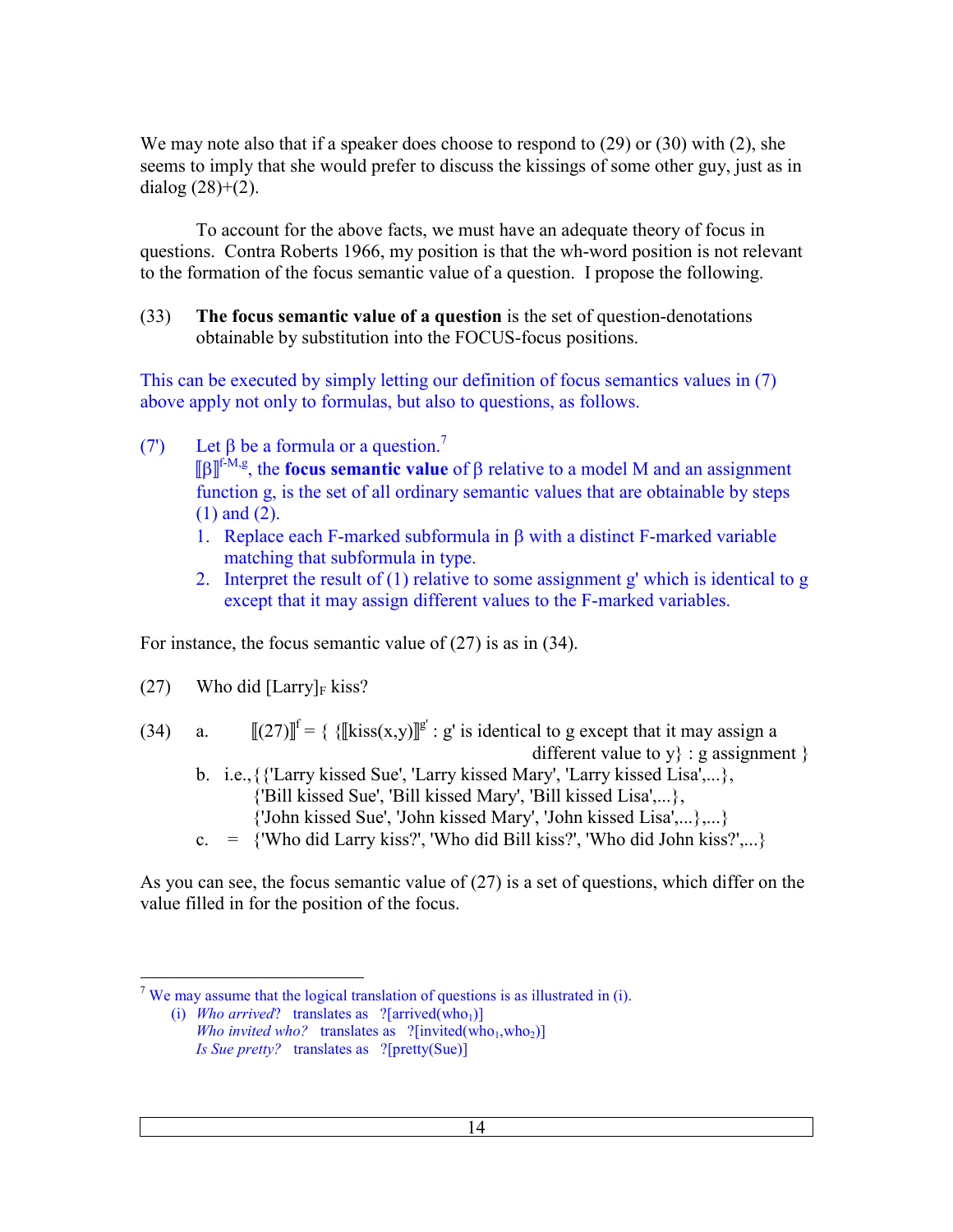I believe that this treatment of foci in questions yields an insightful overall view of focus, as it captures the intuitive use of foci in questions and makes for a uniform conception of the role of focus in declarative and interrogative utterances.

 I think that intuitively, the focus on *Larry* in (27) signals that the speaker is choosing the question 'who did Larry kiss?' out of a set of alternative questions. Further, I think that the relevant alternative questions are understood to be precisely the questions of the "form" 'who did x kiss?', viz., the members of  $[(27)]^f$ .

 Given my treatment of foci in questions, FOCUS-focus in general can be characterized as 'the last element to be filled in'. In the case of a declarative utterance, the FOCUS-focus, when 'filled in', determines a choice of **proposition** from among all members of the focus semantic value, which are in this case propositions. (These members are identical to the possible answers to the last QUD, and that is why the FOCUS-focus of a declarative can be described as 'the answer to the question being addressed'.) In the case of an interrogative utterance, the FOCUS-focus, when 'filled in', determines a choice of **question** from among all members of the focus semantic value, which are in this case questions.

 Let us now move on to the analysis of TOPIC-focus. The first part of my theory is the definition of topic semantic values. As already noted in section 2 above, I am taking over Büring 1999's proposal concerning these, which can be formulated as in (22), repeated below.

- $(22)$ t-M,g, the **topic semantic value** of a formula ϕ relative to a model M and an assignment function g, is the set of all those sets of ordinary semantic values that are obtainable by steps  $(1)$ ,  $(3)$  and  $(4)$ .
	- 1. Replace each F-marked subformula in  $\varphi$  with a distinct F-marked variable matching that subformula in type.
	- 3. In the result of step (1), replace the T-marked subformula with a T-marked variable matching it in type.
	- 4. For each assignment g' which is identical to g except that it may assign a different value to the T-marked variable, form the set of ordinary semantic values obtainable by interpreting the result of step (3) relative to all assignments g" s.t. g" is identical to g' except that it may assign different values to the F-marked variables.

 The second part of the theory should presumably be a principle determining the function of topic. As we saw in section 3, Büring 1999's theory runs into problems. So I think we should not adopt his principle of Question-Answer congruence (given in (23), section 3). Instead, I propose that we supplement Roberts 1996's QUD constraint on focus (in (10), repeated below) with the QUD constraint on topic stated in (35).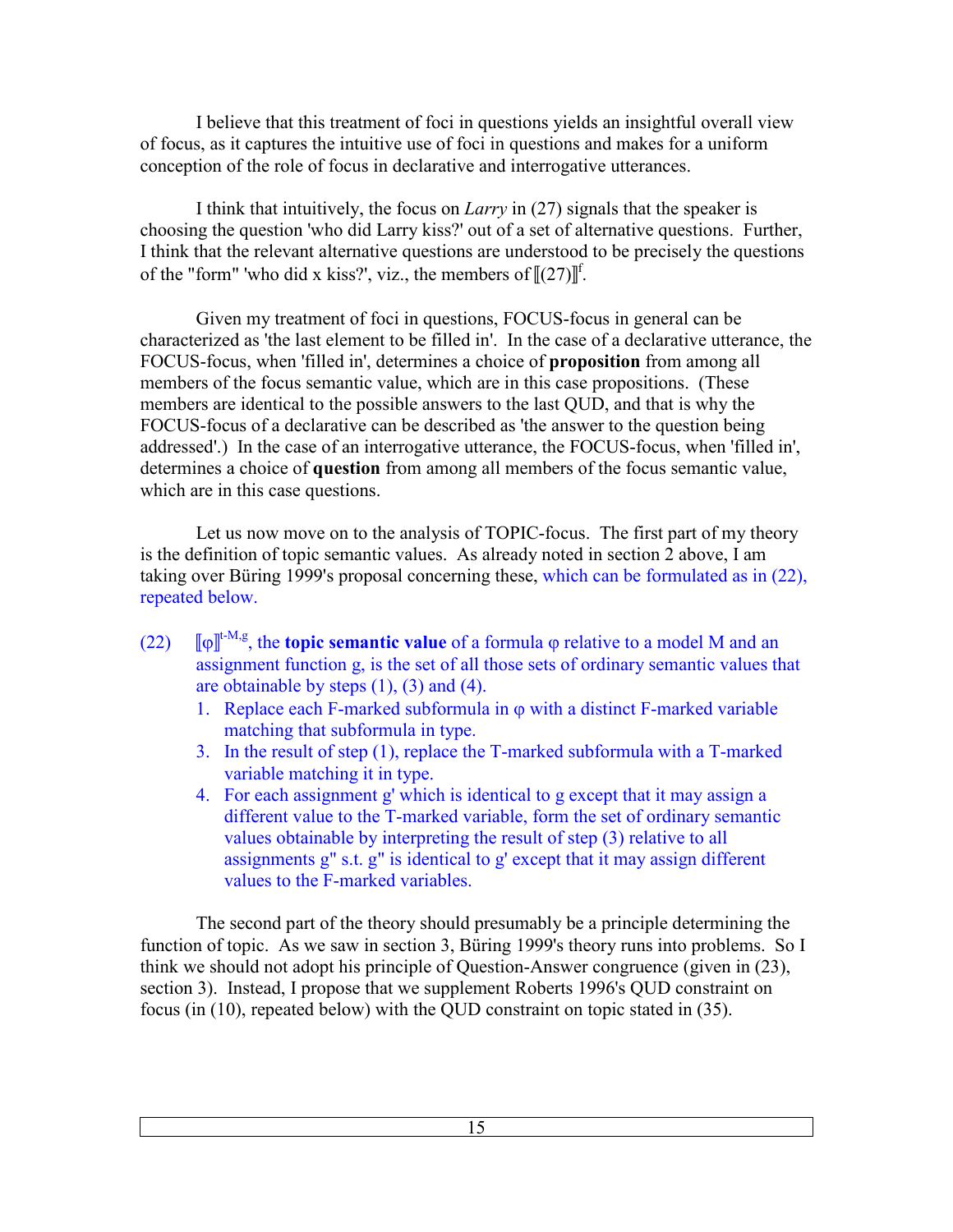- (10) **Roberts' Question-Under-Discussion constraint on FOCUS-focus:** The focus semantic value of an utterance must be identical to the last QUD obtaining at the time of utterance.
- (35) **Kadmon's Question-Under-Discussion constraint on TOPIC-focus:** The topic semantic value of an utterance must be identical to the focus semantic value of the last QUD obtaining at the time of utterance.

The idea is that just as an utterance presupposes that its focus semantic values is identical to (the ordinary denotation of) its last QUD, an utterance also presuppose that its topic semantic value is identical to the focus semantic value of its last QUD.

 This idea requires, of course, the assumption that a discourse 'move' doesn't merely consist of a denotation, but also has a focal structure. So let us use the following definition.

(36) A **move** in the discourse is an ordered pair whose first member is an ordinary semantic value (a proposition or a question) and whose second member is a focus semantic value (a set of propositions or a set of questions). The move corresponding to a logical expression  $\beta$  is  $\leq$   $\beta$ ,  $\beta$ <sup> $\uparrow$ </sup>>.

 Now let us see what my theory predicts regarding our example (2). Recall that given the assumptions of section 2, we have the values specified in (37) and (38).

- (2)  $[ Larry]_T | kissed [Nina]_F.$
- (37)  $[[(2)]^f = \{[[kissed(1,y)]^g : g \text{ assignment}\}\$ i.e.,{'Larry kissed Sue', 'Larry kissed Mary', 'Larry kissed Lisa',...
- (38)  $[[(2)]^t = {\{\|\text{kiss}(x,y)\|^g : g\}}$  is identical to g except that it may assign a different value to  $y$  : g assignment } i.e., {{'Larry kissed Sue', 'Larry kissed Mary', 'Larry kissed Lisa',...}, {'Bill kissed Sue', 'Bill kissed Mary', 'Bill kissed Lisa',...}, {'John kissed Sue', 'John kissed Mary', 'John kissed Lisa',...},...} = {'Who did Larry kiss?', 'Who did Bill kiss?', 'Who did John kiss?',...}

Given these values, and given the two QUD constraints, I predict that the last QUD when (2) is uttered must invariably be (27). (Or, in other words, that (2) presupposes that its last QUD is  $(27)$ .)

(27) Who did  $[ Larry]_F$  kiss?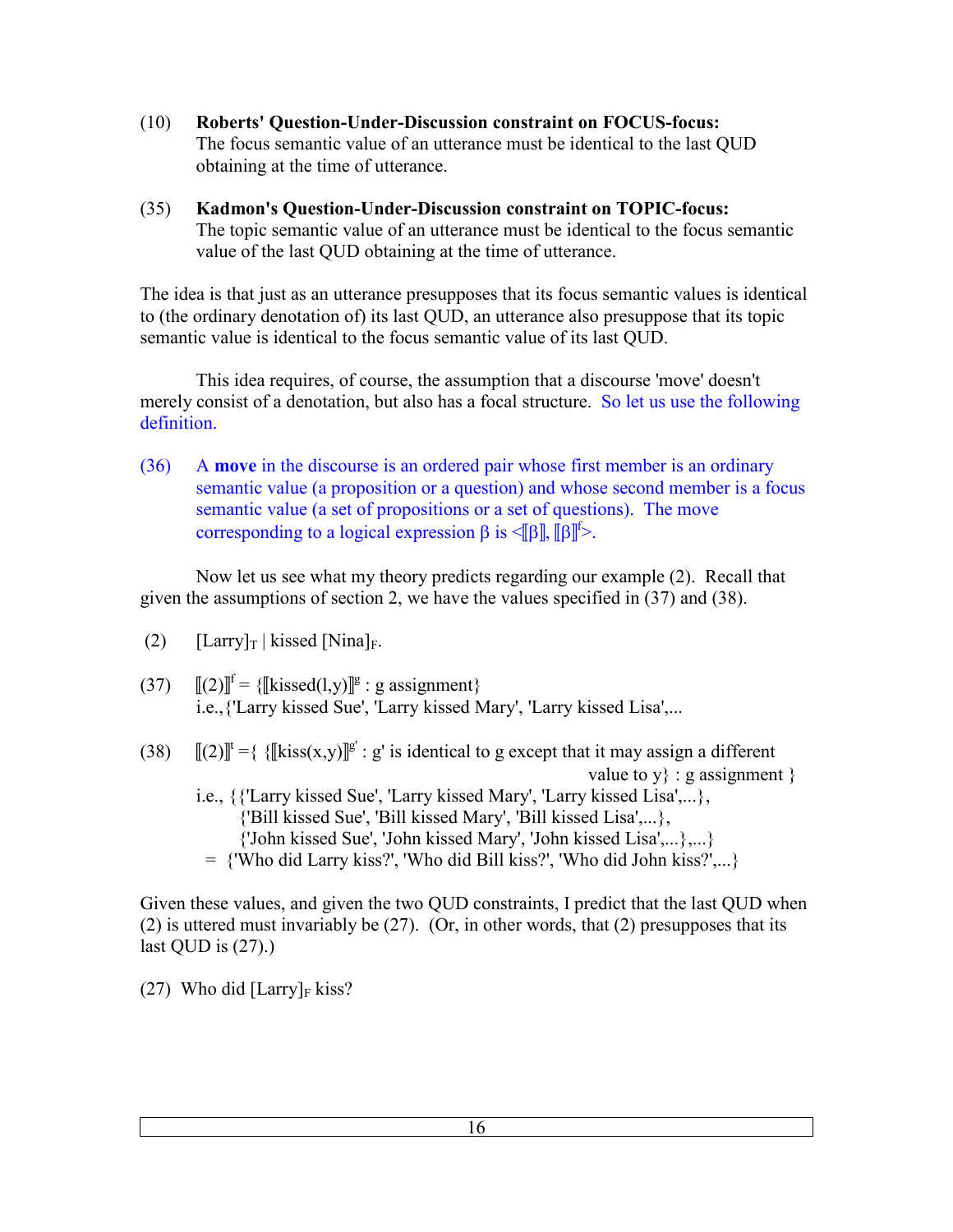Here is why. The QUD constraint on FOCUS-focus requires the denotation of the last QUD when (2) is uttered to be identical to the focus semantic value of (2), in (37). But according to Hamblin's theory, the set in (37) is none other than the denotation of (27). The QUD constraint on TOPIC-focus requires the focus semantic value of the last QUD of (2) to be identical to the topic semantic value of (2), in (38). But the set in (38) is precisely  $[(27)]^f$ , which was given in (34) above. So, the last QUD when (2) is uttered must be (27) – both denotation-wise and focus-wise. I think that this prediction is a good basis for explaining the various empirical facts.

We said about dialog  $(27)+(2)$ , that the intuition is that here the reply just directly answers the question, no more and no less. This is immediately explained, because according to my theory, in this dialog, (2) actually follows the very question that it addresses.

# $(27)$  Who did [Larry]<sub>F</sub> kiss? (2)  $\left[\text{Larry} \right]$  | kissed  $\left[\text{Nina} \right]_F$ . DIRECT ANSWER; NO IMPLICATION

 Of course we know that (2) is perfectly felicitous in other contexts too, for instance, following question (28). How come?

(28) [Who did Larry kiss]<sub>F</sub>?<br>(2) [Larry]<sub>T</sub> | kissed [Nina]<sub>F</sub>. (2)  $\left[\text{Larry} \right]$  kissed  $\left[\text{Ninal}_F\right]$ . CONGRUENT; IMPLICATION (as for Bill...)

My position is that (27) is present here implicitly, in between (28) and (2). For that to be possible, (27) must be relevant to (28), to satisfy Roberts' relevance contsraint. And indeed it is, since (27) is certainly a subquestion of (28). So the dialog is congruent.

 The nice thing is that my theory also explains the **contrast** between the last two dialogs. As discussed above, in  $(28)+(2)$ , the speaker of  $(2)$  implies that she wishes to discuss another matter (for instance, 'Who did Bill kiss?'), whereas in (27)+(2), there isn't a similar implication. Büring 1999 can't explain the contrast. On my theory, it can be explained as follows. In  $(27)+(2)$ ,  $(2)$  is a direct answer to  $(27)$ , and there's nothing more to it. And in  $(28)+(2)$ ? Here the speaker of  $(2)$  has chosen not to directly answer  $(28)$ , but rather to – implicitly – directly answer  $(27)$ . The hearer must wonder why; after all, this speaker could have directly answered (28), by uttering (39).

(39) Larry kissed [Nina]<sub>F</sub>.

Why then did she choose to address (27) rather than (28)? Well, as far as the ordinary denotations go, (27) and (28) are the same. So the decision to address (27) must have to do with the focal structure of (27). So the hearer can conclude that the speaker wanted to draw attention to members of the focus semantic value of (27). There was no need to draw attention to 'Who did Larry kiss?', which has just been explicitly mentioned. So she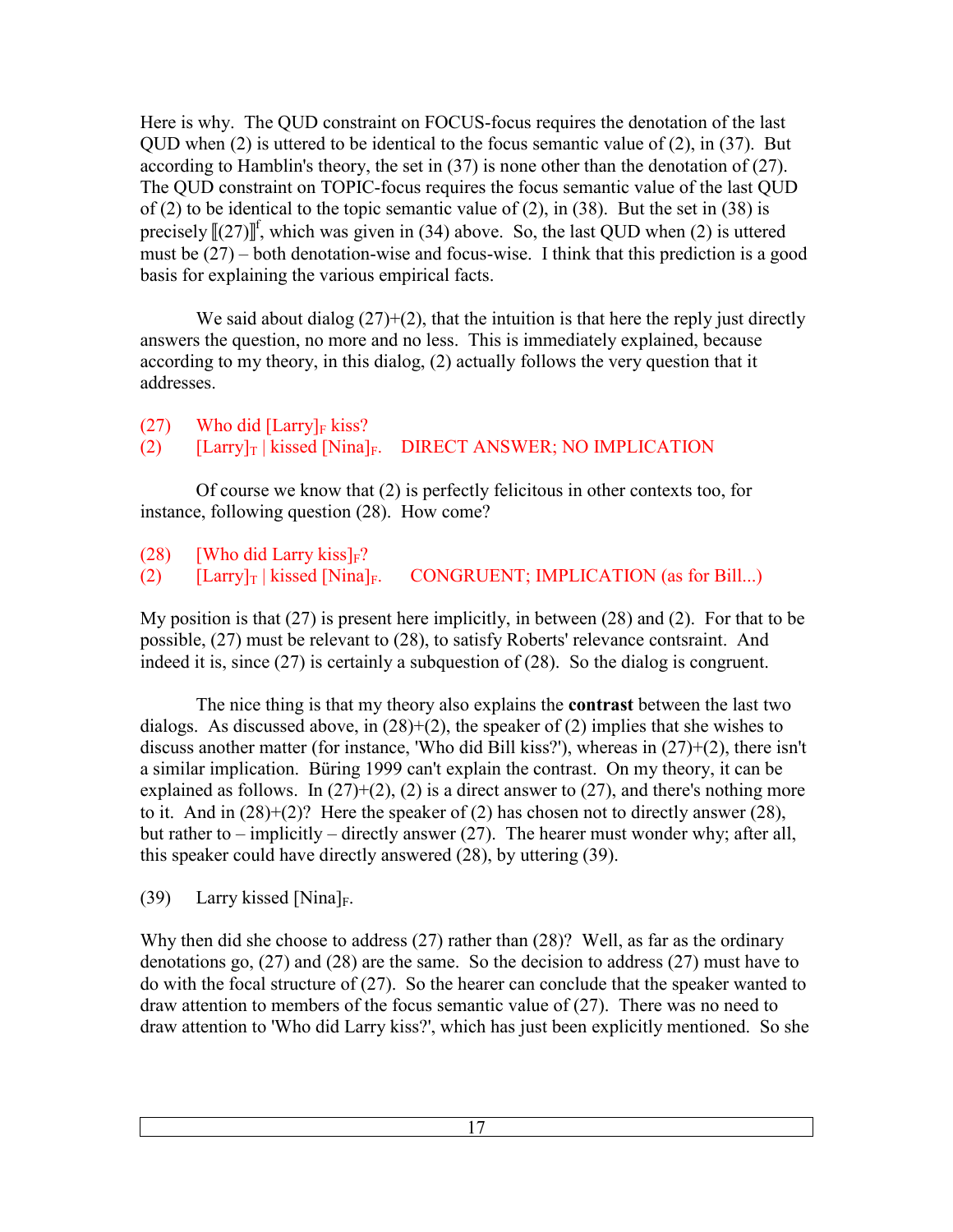must have meant to draw attention to other members of  $[(25)]^f$ , such as 'Who did Bill kiss?'. And that is the implication.

Let us now consider the relation between (2) and (15).

(15) Who kissed who?

As discussed in Roberts 1996, **(2) can form part of a strategy aimed at answering (15)**. This is intuitively the case in the following two pieces of discourse,  $(15)+(27)+(2)$ , and  $(15)+(2)$ .

- (15) Who kissed who?
- $(27)$  Who did [Larry]<sub>F</sub> kiss?
- (2)  $[Larry]_T | kissed [Nina]_F$ . CONGRUENT
- (15) Who kissed who?
- (2) (Well, let's see...)  $\text{[Larry]}_{\text{T}}$  | kissed  $\text{[Nina]}_{\text{F}}$ . CONGRUENT

Note, in this connection, that Büring 1999's theory does not link (2) to (15) at all; recall, in particular, that it fails to predict that (15)+(2) is felicitous. Given my theory, we can easily account for the relation between (2) and (15). We need not officially define a 'strategy of inquiry' (cf. discussion in Roberts 1966 and Kadmon 2001). We can simply show that pieces of discourse such as  $(15)+(2)$  and  $(15)+(27)+(2)$  are felicitous, because they are each the explicit manifestation of a sequence of (explicit and implicit) discourse 'moves' which satisfies the two QUD constraints as well as the relevance constraint.

Take  $(15)+(27)+(2)$  first. What is the last QUD of  $(2)$ ? It is  $(27)$ , of course, which means that (2) meets both QUD constraints. And how about  $(15)+(2)$ ? This pair is not as direct as (27)+(2), but it **is** perfectly felicitous, even without the part in parentheses. How come? Of course, my position is that (27) is implicit here too, in between (15) and (2). (27) **can** be implicit here, because it is relevant to (15): technically, it's a subquestion of (15); intuitively, it is clear that (27) is relevant in that it can serve as part of a strategy aimed at answering (15).

 In general, (2) will be felicitous only in contexts where to implicitly introduce question  $(27)$  is a relevant and cooperative thing to do. In a context where  $(27)$  is irrelevant, we predict that  $(2)$  will be infelicitous. Take for example  $(40)+(2)$ . It's infelicitous.

(40) Who Kissed Nina? (2)  $[ Larry]_T | kissed [Nina]_F.$  INFELICITOUS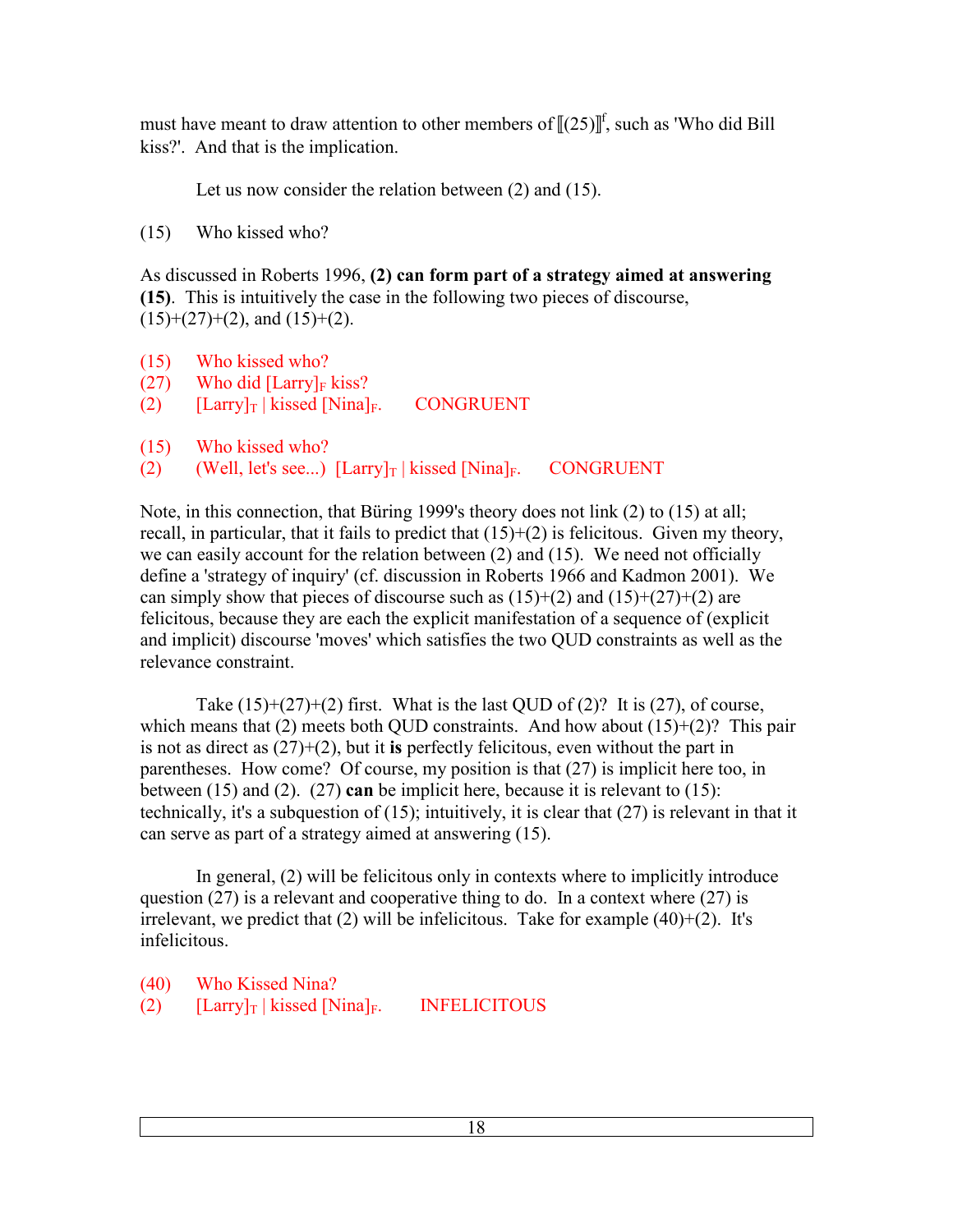This is correctly predicted: (2) implicitly introduces (27); but (27) is not relevant to (40), so it shouldn't be implicit here. Technically, (27) cannot be implicit in between (40) and (2), because it is not a subquestion of (40).

Next, consider the following dialog.

```
(24) Who did Bill kiss?
```

```
(2) (I don't know.) \left[\text{Larry} \right]_T | kissed \left[\text{Nina} \right]_F. CHANGE OF TOPIC
```
As noted in section 3 above, this dialog is not as congruent as some of the other ones. Without the sentence in parentheses intervening,  $(24)+(2)$  doesn't sound quite natural. With or without the part in partheses, the intuition is that the speaker of (2) is changing the subject. (That is precisely the reason why the response sounds more natrual with the part in parentheses.) My theory predict this intuition. (2) is implicitly introducing (27), but (27) is not relevant to (24) – technically, it's not a subquestion of (24); intuitively, it wouldn't be of any help in trying to answer (24). Of course there  $\left[\mathbf{is}\right]_F \left[\mathbf{some}\right]_T$ connection between (24) and (27): they are both members of  $[[(27)]^f$ . And it is this connection that makes (2) a possible response to (24) – it's a change of topic, but **within reason**.

And what about the following pair,  $(18)+(2)$ ? Why is it not felicitous?

- (18) I know that some boy kissed some girl, but I forget who the boy and girl actually were. Who kissed who?
- (2)  $[ Larry]_T | kissed [Nina]_F.$  INFELICTIOUS

As usual, (2) addresses question (27). Now, (27) is in fact technically relevant to the explicit question just asked, *who kissed who*. However, implicitly introducing (27) in this context is not a cooperative thing to do. Given the context in (18), it is clear that (2) actually provides the complete answer to the question just asked, *who kissed how* – it gives the one pair of boy and girl. But there is no point in implicitly introducing (27), when you're actually already providing the complete answer to *who kissed who*. Why introduce the extra question? It would be more to the point to say (41), which directly addresses *who kissed who*.

(41) [Larry]<sub>F</sub> kissed [Nina]<sub>F</sub>.

So, it is not enough for (27) to be technically relevant in its context. There must also be some good reason to implicitly introduce it, to implicitly introduce an extra question. If we can show that there isn't a good reason to do that, we predict incongruence.

Finally, consider the following dialogs,  $(29)+(2)$  and  $(30)+(2)$ . As noted earlier, these pairs don't feel smooth. The intuition is that the answer seems not to be quite to the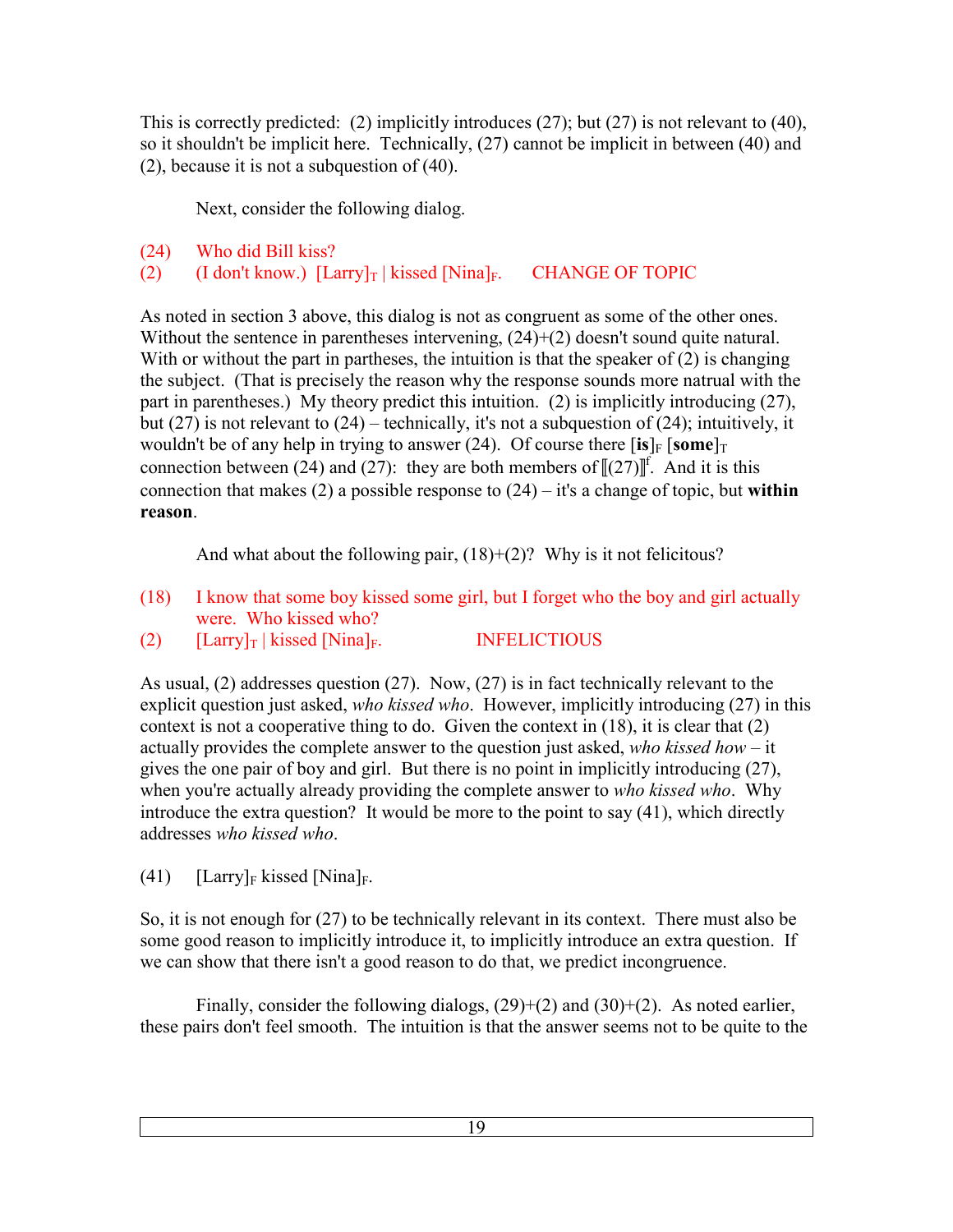point. It would be more to the point to answer (29) with (31), and to answer (30) with (32).

- $(29)$  Who did Larry [kiss]<sub>FOCUS</sub>? (2)  $\left[\text{Larry} \right]$  kissed  $\left[\text{Ninal}_F.\right]$  NOT REALLY CONGRUENT; IMPLICATION  $(30)$  Who  $\left[\text{did}\right]$ <sub>FOCUS</sub> Larry kiss? (2)  $[Larry]_T | kissed [Nina]_F.$  NOT REALLY CONGRUENT; IMPLICATION
- (31) He [kissed]<sub>T</sub> | [Nina]<sub>F</sub>

(32) He  $\left[\text{did}\right]$ <sub>T</sub> kiss  $\left[\text{Nina}\right]_F$ .

Well, of course that would be more the point. On my theory, (31) directly addresses (29), and (32) directly addresses (30). (2), in contrast, does not address the explicit question just asked; it directly addresses a different question, namely, (27).

 So far so good. But why can't (27) be implicit in between (29) and (2) or (30) and (2)? Well, first of all, that is not absolutely prohibited. I think it is possible, empirically, to respond to (29)/(30) with (2). It is not really congruent, but not quite terrible either. As noted above, if a speaker does choose to respond to (29) with (2), she implies that she would prefer to discuss the kissings of some other guy, just as in dialog (28)+(2). The explanation being that the only possible purpose of saying (2) and thereby implicitly introducing an extra question, namely (27) (the question that (2) directly addresses), would be to draw attention to other members of the focus semantic value of that question.

 Secondly, there is the narrow focus in (29)/(30). Take (29) for example. The narrow focus on *kiss* means that the focus semantic value of (29) is the set of questions of the "form" 'Who did Larry R?'. To ignore this and utter (2), suddenly introducing the set of questions of the "form" 'Who did x kiss?', is a bit much; it makes the resultant change of topic not quite 'within reason'. Compare that with the situation in the case of  $(24)+(2)$ .

(24) Who did Bill kiss?

(2) (I don't know.)  $[ Larry]_T | kissed [Nina]_F$ . CHANGE OF TOPIC

Since there is nothing in (24) to suggest otherwise, it is easy to imagine one of two thing: either (i) that (24) has focus on the entire question, and no questions besides (24) are currently under discussion in the discourse, or (ii) that the collection of questions of the "form" 'Who did x kiss?' is already relevant in the discourse. In either case, drawing attention to questions of the "form" 'Who did x kiss?' via the focus semantic value of the implicit (27) is not unreasonable. The speaker may fail to answer (24), but at least she is not ignoring the collection of questions which has been suggested by the focus semantic value of that question.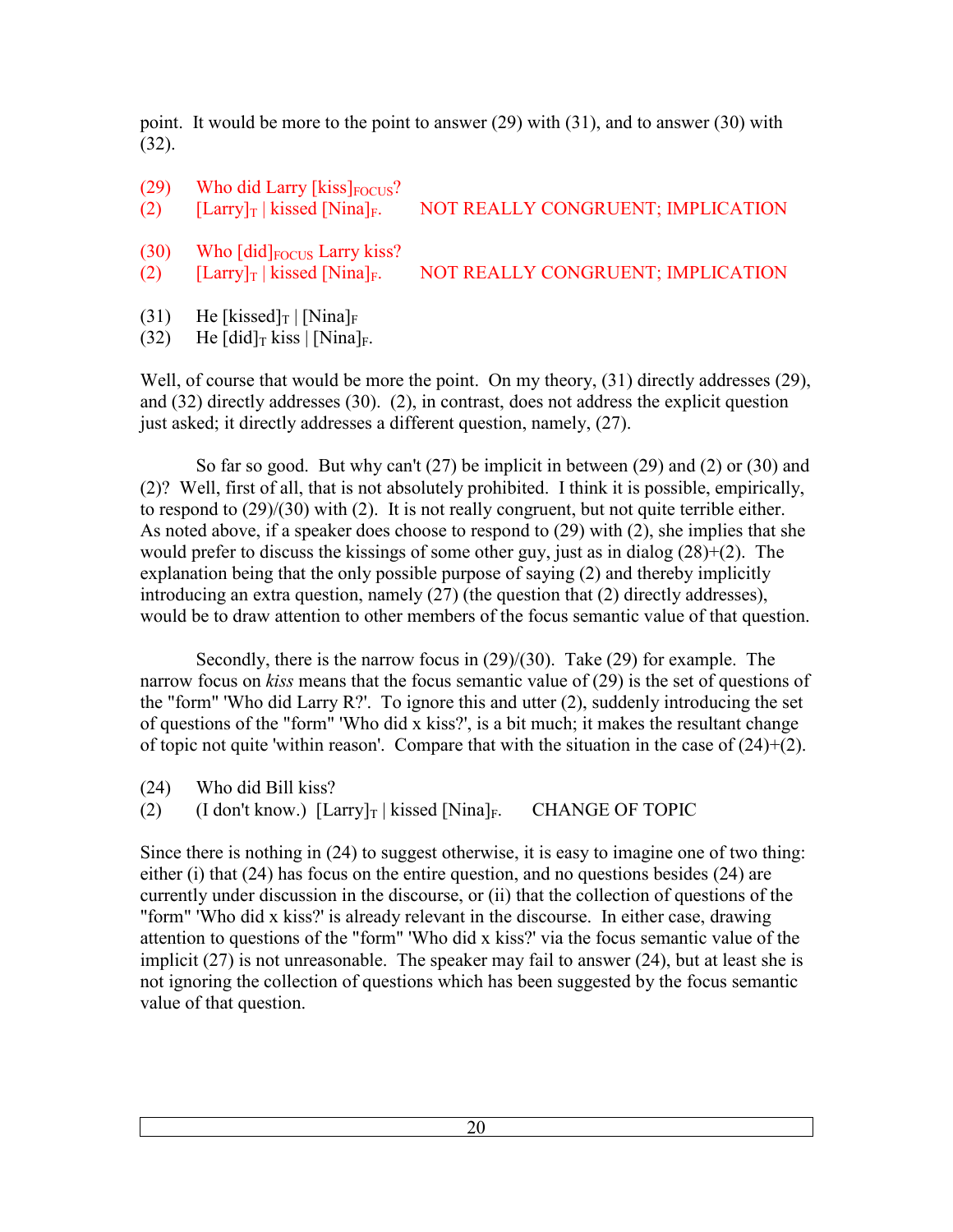6. Questions and Collections of Questions

6.1 Questions and Collections of Questions Roberts' QUD constraint on FOCUS-focus and my analysis of the focal structure of questions put together have one consequence that may seem a little surprising. What is the last QUD obtaining in the discourse just before (27)? The focus semantic value of (27) is (34); therefore, the (ordinary denotation of) the last QUD of (27) must also be (34). But, what kind of question is (34)? (34) is not a set of propositions; it's a set of questions.

- (27) Who did  $[ Larry]_F$  kiss?
- (34) a.  $[[(27)]^{\text{f}} = {\text{Kiss}(x,y)}^{\text{g}} : g'$  is identical to g except that it may assign a different value to  $y$  : g assignment  $\}$ 
	- b. i.e., {{'Larry kissed Sue', 'Larry kissed Mary', 'Larry kissed Lisa',...}, {'Bill kissed Sue', 'Bill kissed Mary', 'Bill kissed Lisa',...}, {'John kissed Sue', 'John kissed Mary', 'John kissed Lisa',...},...}
	- c.  $=$  {'Who did Larry kiss?', 'Who did Bill kiss?', 'Who did John kiss?',...}

 Well, I think that (34) is actually a very useful question-denotation to have. Consider questions (44) and (45). What do such questions denote? Surely, they denote precisely a set of questions like the one in (34). (What else would they denote?...)

- (44) Who did each individual kiss?
- (45) For each individual, who did that individual kiss?

 Note also that there is an empirical difference between the above two questions and question (15).

(15) Who kissed who?

Given (15), it is legitimate to list in reply kisser-kissee pairs arranged in any order – you can use the order of kissings in time, the order in which they come to mind, or whatever; but given (44)/(45), the kisser-kissee pairs must be ordered by the kissers: all the kissings of kisser 1, all the kissings of kisser 2, all the kissings of kisser 3, and so on. This contrast is explained, if we assume that (15) has the ordinary question-denotation in (46), whereas (44) and (45) denote a collection of questions, as in (34).

(46)  $[[(15)]] = {\text{Kissed}(x,y)]}^g : g \text{ assignment}$ i.e., {'Bill kissed Sue', 'Larry kissed Nina', 'Lisa kissed Jo'...}

 Returning now to question (27) and its last QUD, consider again our 3-utterance conversation: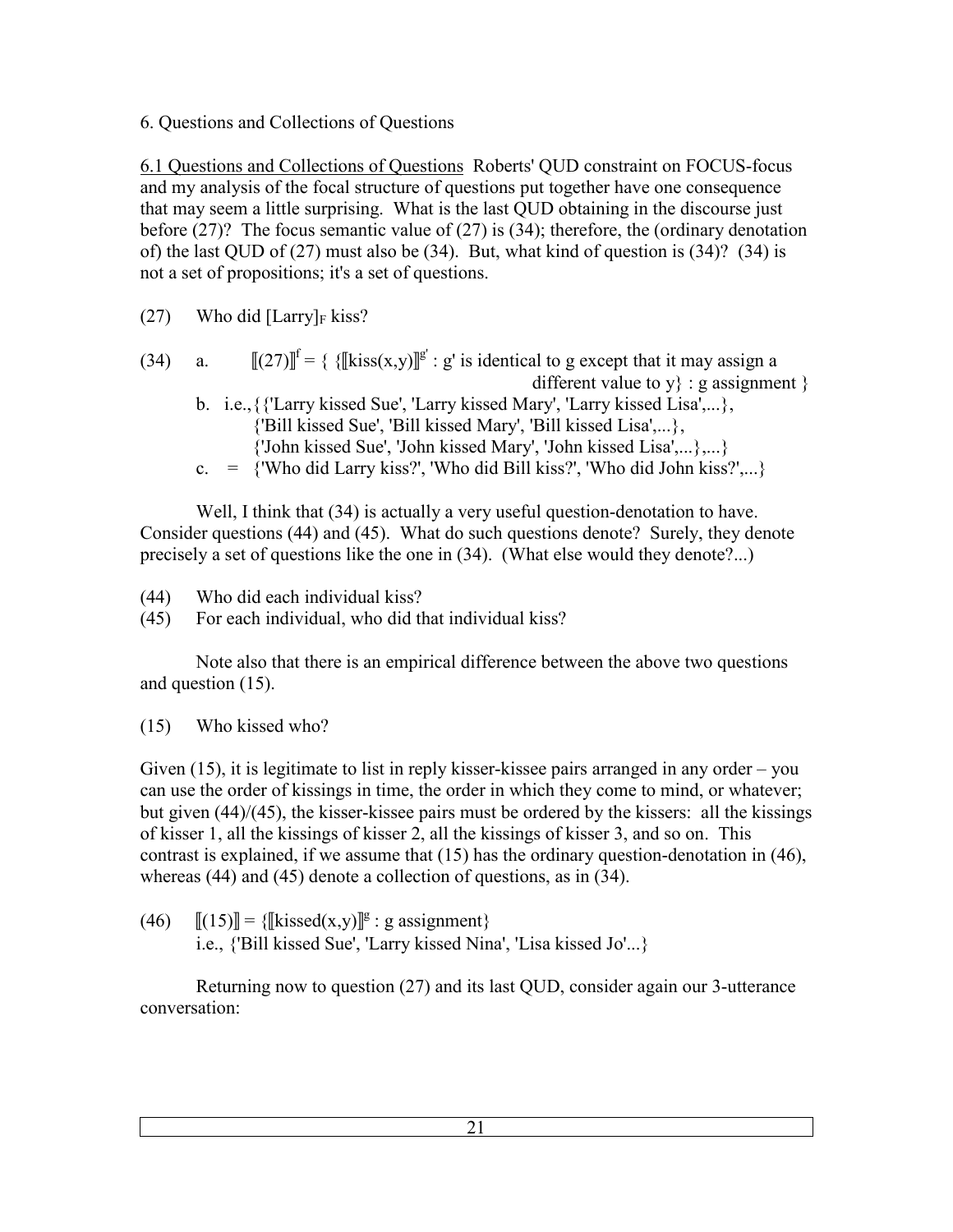- (15) Who kissed who?
- (27) Who did  $[ Larry]_F$  kiss?
- (2)  $[Larrow]_T | kissed [Nina]_F.$

Intuitively, what is the purpose of following (15) with question (27)? Obviously, (27) is part of a strategy for answering (15). But more specifically, it amounts to **a decision to list the kissings by the kissers**. The fact that (27) implies a decision to go by the kissers is represented nicely, if we recognize that the last QUD of (27) is indeed (34). Our theory determines that in this conversation, (34) must be implicitly present in between (15) and (27). But (34) must be answered by the kissers, of course, because we have to answer each question in the collection of question separately. Finally, note that (34) **can** be implicit in between (15) and (27), because (34) is relevant to (15). Indeed, it is very relevant to (15), because a complete answer to (27) provides not just a partial answer to (15), but a complete answer to (15).

 My theory determines, of course, that question (34) must be explicitly or implicitly present in every discourse containing (27), as well as in every discourse containing (2). After all, (2) presupposes that its last QUD is (27), and (27) presupposes that its last OUD is (34). For instance, we get that the two-utterance discourse (15)+(2) is in fact the explicit manifestation of the following series of moves (implicit moves italicized).

- (15) [Who kissed who] $_F$ ? (denoting question (46))
- *(45) For each individual, who did that individual kiss?* (denoting question (34))
- *(27) Who did [Larry]F kiss?*
- (2)  $[Larry]_T | kissed [Nina]_F.$

Which I think is just as it should be. I think this is a good representation of what actually happens when we respond to (15) with (2). Intuitively, when we respond to (15) with (2), we simultaneously decide (i) to seek the answer to (15) by considering each kisser in turn and finding out who that kisser kissed, and (ii) to start with the kisser Larry.

6.2 Additional support for allowing a move in the discourse to be a collection of questions comes from Sevi 2005's treatment of the projection of scalar implicatures.

 Consider example (67). We consider only the reading(s) where *every boy* has wide scope relative to *three girls*. In many contexts, sentences (67) is understood as conveying (68).

(67) Every boy kissed [three girls]<sub>F</sub> equivalent to:  $\forall$  boy  $\exists$ 3 girls that he kissed

 $(i.e., at least 3)$ 

(68) Every boy kissed exactly 3 girls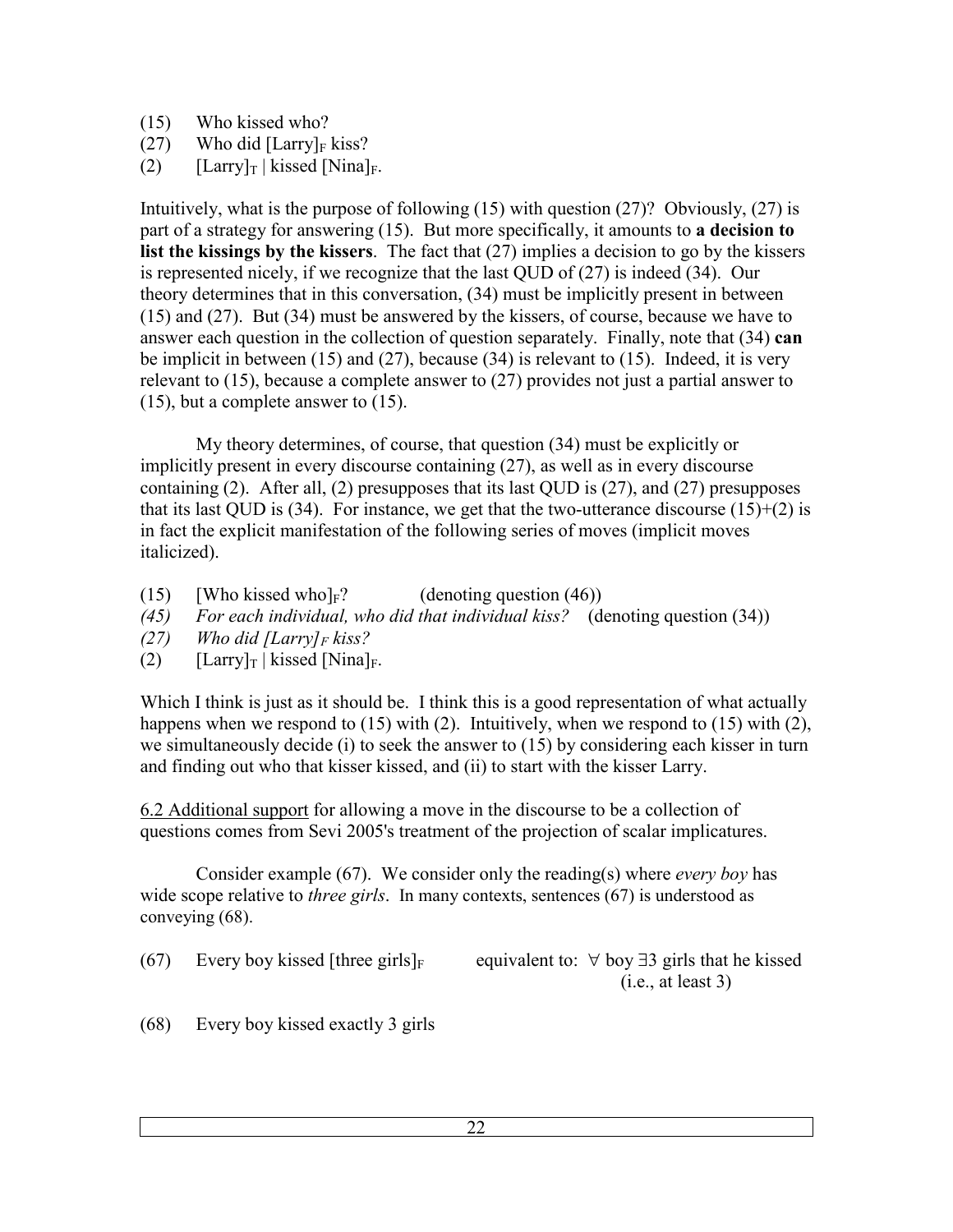How can this fact be predicted? It is rather widely accepted that as far as the semantics goes, (67) is truth conditionally equivalent to 'Every boy kissed at least three girls'. It is customary to derive the 'exactly' reading of *three girls* via a scalar implicature. For instance, *Larry kissed three girls* is taken to have, in many contexts, the scalar implicature that Larry kissed no more than three girls, yielding the interpretation (I mean, content+implicature) that larry kissed exactly 3 girls. But how are we to derive the appropriate scalar implicature for (67)? Assuming Horn 1972's definition of a scalar implicature, we have to use the scale <…5 girls, 4 girls, 3 girls, 2 girls…>, and we get the implicature that of all the statements that can be formed by substituting for *three girls* in (67) one of the items on the scale, all the statements stronger than (67) are false. That is, we get the implicature in (69).

(69) It is not the case that every boy kissed 4 girls

But that is the wrong implicature;  $(69)$  is too weak – it is compatible with some boys kissing more than 3 girls. The scalar implicature which we really **want** to derive is (70).

(70) For every boy, he kissed no more than 3 girls and no non-girls

 The problem is that we tried to derive the scalar implicature 'globally', with negation taking scope over the entire sentence. What examples like (67) show is that in some cases the attested scalar implicature is 'embedded', and we must compute it 'locally'. How do we compute an implicature for (69) locally, then?

 Let's see. It is well known (cf. Rooth 1992) that scalar implicatures depend on focal structure. In fact, as is revealed in Sevi 2005, they depend on the particular quesiton being addressed. Empirically, (67) will not have implicature (70) as a response to just any question. It may well have it, though, when it is a response to  $(71)$ .<sup>8</sup>

(71) For every boy, who did that boy kiss?

i.e., For every boy x, what (sg. or plural) individual y is s.t. x kissed y?

Of course, (71) denotes not a single question, but a collection of questions! For each boy b∈D, we have to answer the question 'who did b kiss?'. In the context of (71), we have to interpret the content of (67) as being roughly as in (72). That is, (67) actually expresses a collection of all answers of the form 'b kissed three girls', for all boys  $b \in D$ .

(72) For every boy x, an answer is: x kissed 3 girls.

<sup>&</sup>lt;sup>8</sup> It seems clear to me that (71) is often expressed explicitly by uttering (\*). (\*) Who did every boy kiss?

Of course I use (71) in the text because (\*) is ambiguous while (71) is not.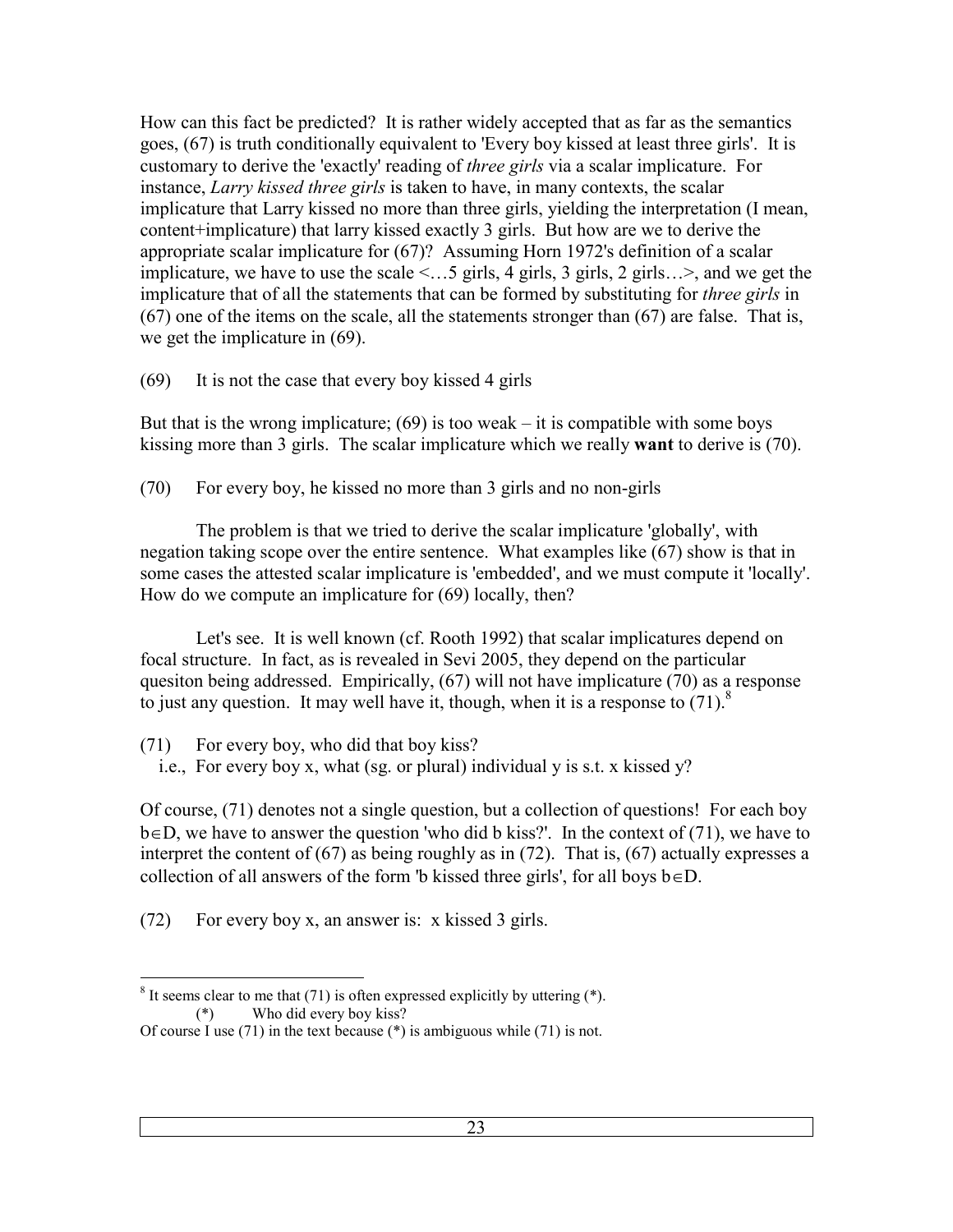Evidently, what we need to do in order to get the implicature in (70), is to compute a scalar implicature for each of these answers separately. Fomrally, we need to compute the implicature 'locally', based not on the entire sentence but rather on *x kissed 3 girls*.

 I think the above is already enough to suggest rather strongly that we must recognize that a move in the discourse can be a collection of questions, providing independent support for my position on the matter.

 And yet let me strengthen my position even more, by referring to Sevi's comprehensive and fully worked-out theory of the so-called 'projection' of implicatures, and showing how the correct implicature of (67) can be derived, making reference to the collection of questions in (71).

 Sevi 2005 makes a very strong case against a 'Hornian' theory of scalar and clausal implicatures, and offers a new theory of these implicatures, which derives them based on a semantic operation of **exhaustivization** (*exh*), and which is by far more complete and more satisfying than any of the previously existing theories. The *exh* operation is sensitive to the question being addressed (it is defined in such a way that the question addressed enters into calculating the result of an *exh* application), thereby capturing the way in which scalar implicatures depend on focal structure. Sevi assumes that *exh* is available in the grammar, and can optionally be applied to any clause which addresses some QUD in the discourse. Let us take a simple example:

(59) A: Who smiled?  $B: [NP]_F$  smiled. where the focused NP denotes a generalized quantifier, call it GQ.

We asssume that smile is a set of individuals. Let Q also be a set of individuals. What an application of *exh* adds to the semantic content of (59B) can be stated roughly as in (60), or, more precisely, as in (61).

- $(60)$  ∀Q [ [Q ⊆ smile ∧ GQ(Q) ]  $\rightarrow$  pred.cont.(Q) ] 'Every set of individuals which consists of smilers and is a member of the generalized quantifier satisfies the predicative content of the focused NP.'
- $(61)$   $\forall Q \, [ [Q \subseteq \text{smile} \land GQ(Q)] \rightarrow GQ^2(\Box Q)]$ where  $GQ^2$  is a predicate derived (usually by the *BE* operation) from the predicative content of the focused NP, and  $\Box$  Q is the maximal element of Q (i.e., the sum of Q).

A hearer would usually choose the exhaustive interpretation of (59B) (i.e., would interpret it with an implicit *exh*), based on Gricean considerations of cooperation, which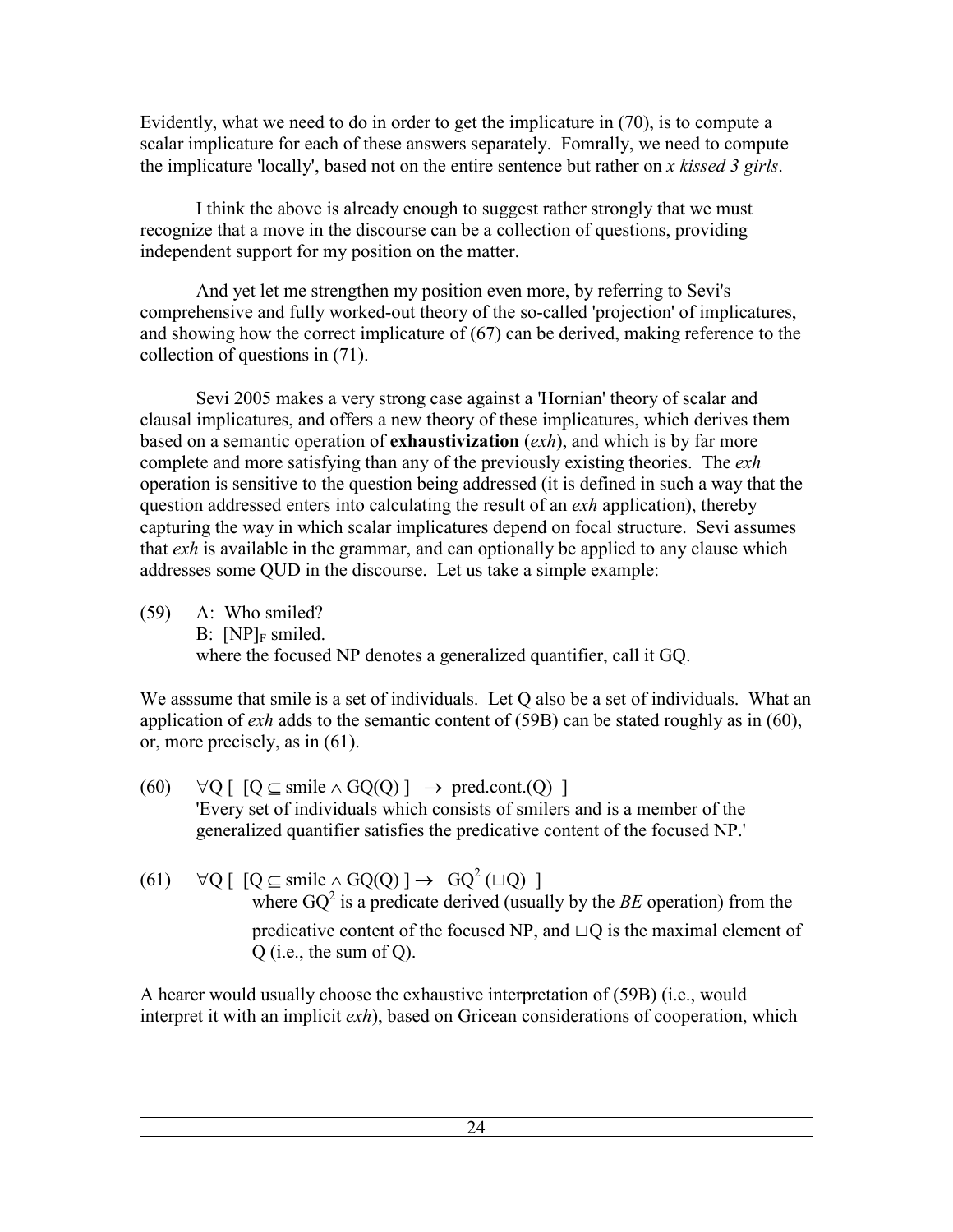direct speakers to **answer a question by giving a complete answer**. (Applying *exh* will often turn the answer into a complete answer to the question addressed.)

 To see how Sevi's account of scalar implicatures works, let us take a couple of examples of what the focused NP (=the answer to the question) in (59B) might be. First, suppose that the answer is (62).

 $(62)$  [John and Mary]<sub>F</sub> smiled

What an application of *exh* adds to the content of (62) is as in (63),

(63) Every set Q of smilers that **contains** J and M, its sum **is** 'John and Mary'  $(i.e. Q = {John, Mary})$ 

which predicts the correct scalar implicature for  $(62)$ , viz., the implicature that nobody else (besides John and Mary) smiled. Note that the exhaustive interpretation of (62) is a complete answer to the question addressed (to (59A)). Now suppose, intstead, that the answer is (63).

 $(63)$  [John or Mary]<sub>F</sub> smiled.

What an application of *exh* adds to the content of (63) is as in (64),

(64) For every set Q of smilers that contains J or contains M,

 $\lambda x[x=John \vee x=Mary](\square Q)$  i.e., Every set Q of smilers that contains J or contains M, its sum is 'John' or its sum is 'Mary' (i.e.  $Q = \{John\}$  or  $Q = \{Mary\}$ )

which predicts the correct scalar implicature for (63), viz., the implicature that only John smiled or only Mary smiled. Note that the exhaustive interpretation of (63) yields the interpretation of *or* as exclusive 'or'. Note also that it yields a stronger proposition, getting us closer to a complete answer to the quesiton.

 Now let us move on to the implicatures of complex sentence. I think it is fair to say that Sevi 2005 offers the first viable theory of so-called 'implicature projection'. At any rate, Sevi's theory is more complete and better motivated than the few previously existing accounts. Sevi argues convincingly against theories where scalar implicatures are generated 'locally' and then 'inherited up'. His general principle of implicature 'projection' is simply this:

(65) All scalar implicatures are generated directly, by an *exh* application which yields an exhaustive interpretation of some clause.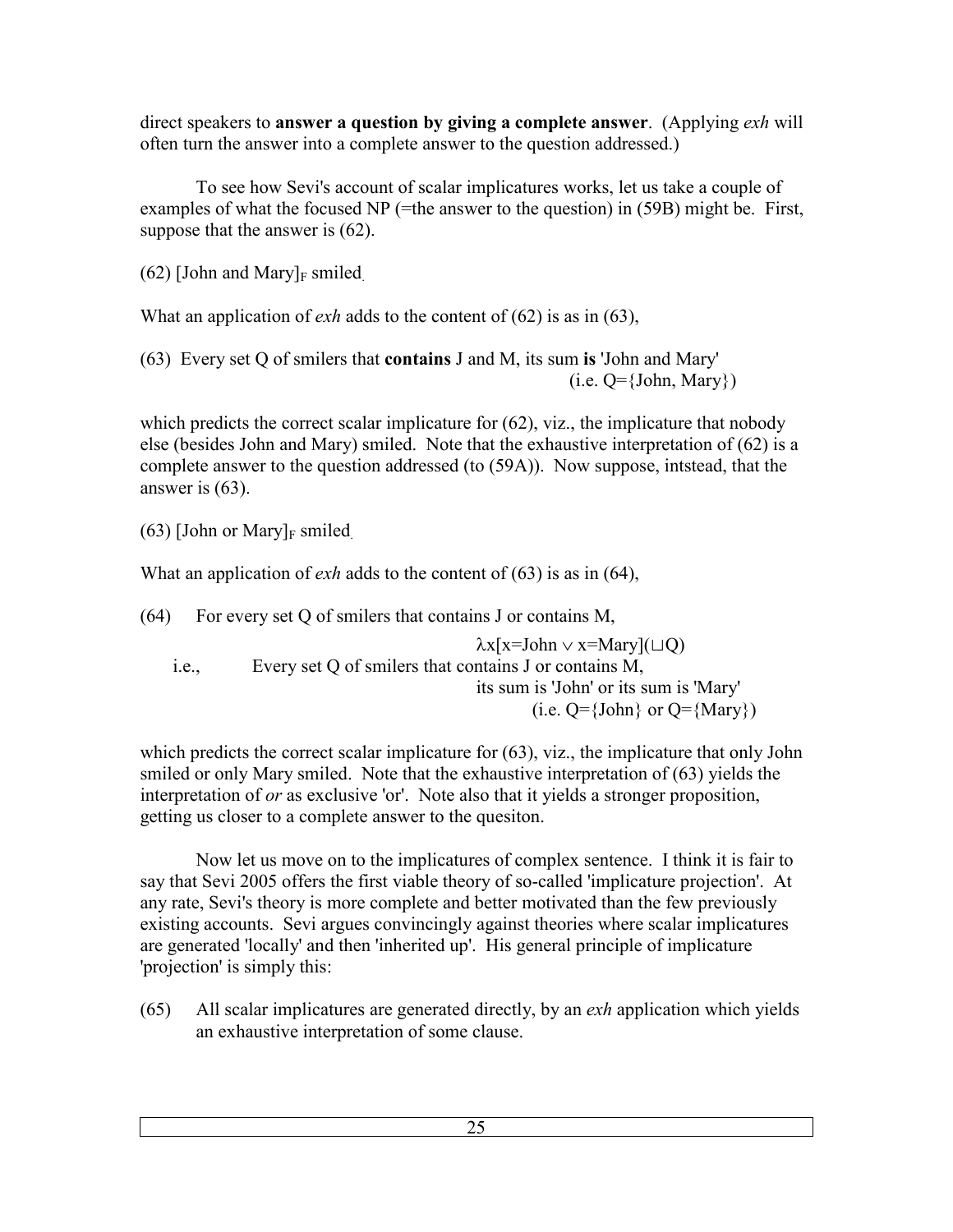While Sevi does not really state this, I think the major insight which enables him to predict the range of facts regarding complex sentences may be stated as follows.

(66) An *exh* application may be found wherever there is a clause/subformula which is taken to answer a quesion under discussion (QUD) in the discourse. In many cases, it is a whole complex sentence that's taken to answer a (complex) QUD, so we will find an exhaustive interpretation of the matrix clause, and hence a 'global' scalar implicature. In other cases, an embedded clause/subformula is taken to answer its own QUD, so we get an exhaustive interpretation of that clause/subformula, and hence a 'local' scalar implicature corresponding to that clause/subformula.

 Back to example (67), Sevi derives the scalar implicature in (70) by applying *exh* 'locally', to the subformula *x kissed three girls*. It is possible to apply *exh* in this way, if the last QUD of (68) happens to be something like the collection of questions given in (71), repeated below. Given (71), *x kissed three girls* is taken to be answering its own 'local' QUD (viz., 'who did x kiss?'), so *exh* can apply to it.

(71) For every boy x, what (sg. or plural) individual y is s.t. x kissed  $y$ ?

What applying *exh* to *x kissed 3 girls* adds to the content of *x kissed 3 girls* is roughly as in (75).

(75) Every set Q of individuals who were kissed by x that **contains** three girls, its sum **is** 'three girls'

Note that to **be** 'three girls' is to be a set of **exactly** three girls. Hence, (75) yields the desired scalar implicature, the one in (70) above: every boy kissed no more than 3 girls and no non-girls.

7. On the Contrastive Topic as part of a Uniform System of Focal Elements

I would like to argue that in addition to the empirical advantages pointed out above, my theory of TOPIC-focus and the focal structure of questions offers a coherent and uniform view of all focal elements – including the focus of a statement, the focus of a question, and the contrastive topic.

 My treatment of foci in questions has the conceptual advantage that, as already noted in section 5, it allows for a general characterization of FOCUS-focus as 'the last element to be filled in'. To take some examples: When you say *[Nina]<sub>F</sub>* ate it, it's like you already had *x ate it*, and you are now filling in the value for x.

 $[Nina]_F$  ate it.  $x = Nina$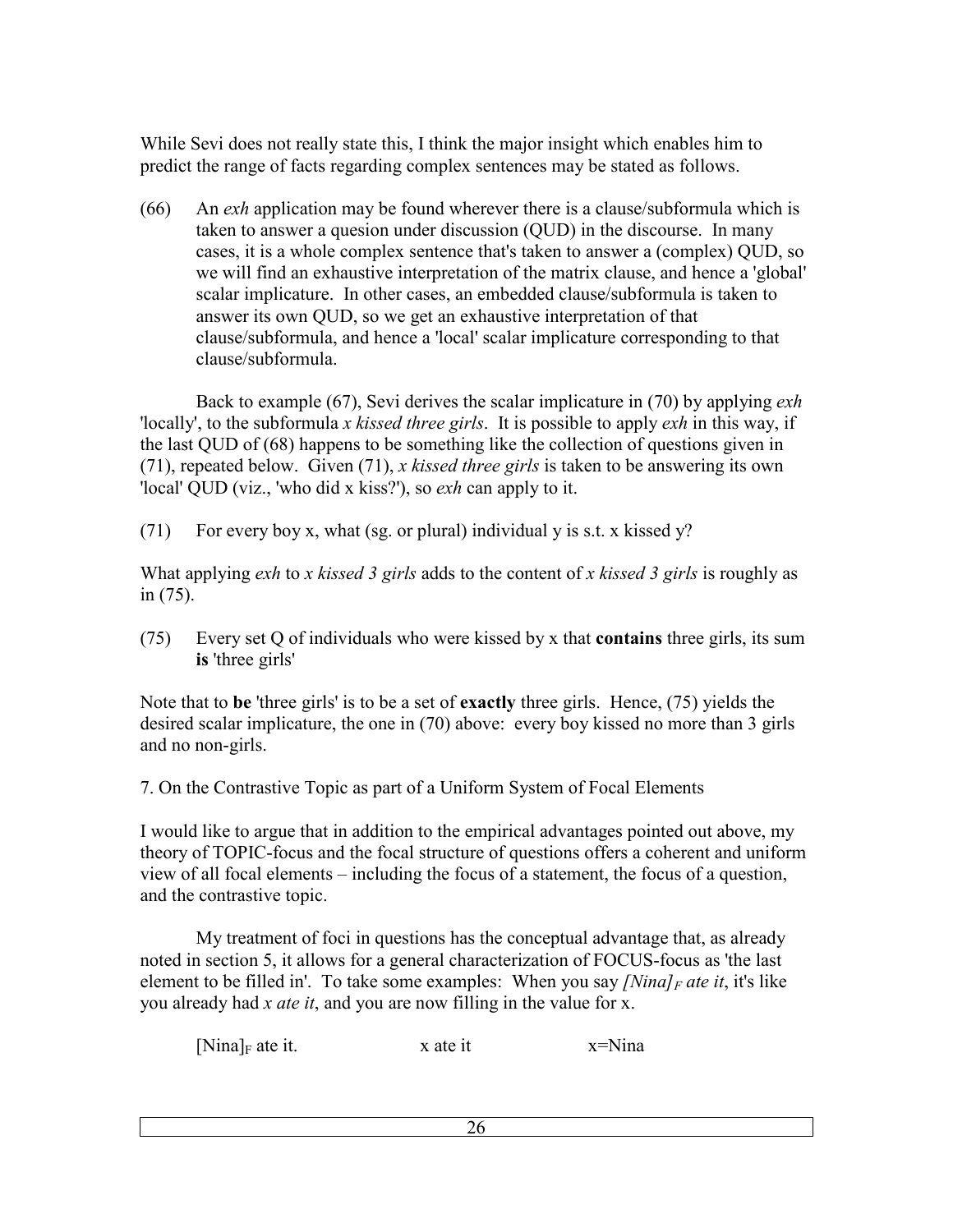This value, when 'filled in', determines a choice from among the members of the focus semantic value of your utterance. (These members are identical to the possible answers to the last QUD, and that is why the FOCUS-focus of a declarative can be described as 'the (short) answer to the question being addressed'.) Same thing in our example (2): when you say *[Larry]*<sup>*T*</sup> | *kissed [Nina]*<sup>*F*</sup>, it's like you already had *Larry kissed x* (which corresponds to the question 'Who did Larry kiss?'), and you are now filling in the value for x.

 $[ Larry]_T | kissed [Nina]_F$  Larry kissed x  $x = Nina$ 

And it's the same thing with a question: When you say *Who did [Larry]F kiss?*, it's like you already had *Who did x kiss?*, and you are now filling in the value for x – you have decided to ask about *Larry*.

Who did  $[ Larry]_F$  kiss? Who did x kiss?  $x=Larrow$ 

In the case of an interrogative utterance, the FOCUS-focus, when 'filled in', determines a choice of **question** from among all members of the focus semantic value, which are in this case questions.

 In addition, my theory of contrastive topics yields a coherent conception of FOCUS-focus and TOPIC-focus as two closely-related components of the same system of focal structure. TOPIC-focus is in fact very much like a FOCUS-focus, except that it operates on a 'deeper' level of a two-layered focal structure. I will try to explain what I mean by that.

 The simplest thing to note is that just as a FOCUS-focus is 'the last element to be filled in', a TOPIC-focus is 'the penultimate element to be filled in', as is already clear in Jackendoff 1972. When you say example (2),  $|Larry|_T|$  kissed  $|Ninal_F|$ , that suggests that at some point you had just the skeleton *y kissed x*. Then first you decided that you are interested in who Larry kissed, so you first filled in the value for y. And after that you filled in the girl that was kissed, i.e., the value for x.

| $\left[\text{Larry}\right]_T$   kissed $\left[\text{Nina}\right]_F$ | y kissed x | y=Larry   |
|---------------------------------------------------------------------|------------|-----------|
|                                                                     |            | $x=N$ ina |

 But let us note also that according to my theory, there is a level at which a TOPIC-focus too is 'the **last** element to be filled in': a TOPIC-focus is the **last** element to be filled in **in the last QUD**! (Indeed, I would say that the TOPIC-focus is the 'penultimate element' in the current utterance precisely because it represents the 'last element' in the preceding move in the same discourse.) I said that when you say (2), *[Larry]*<sup>*T*</sup> | *kissed [Nina]*<sup>*F*</sup>, it's like you aleardy had *Larry kissed x*, and you are now filling in the value for x.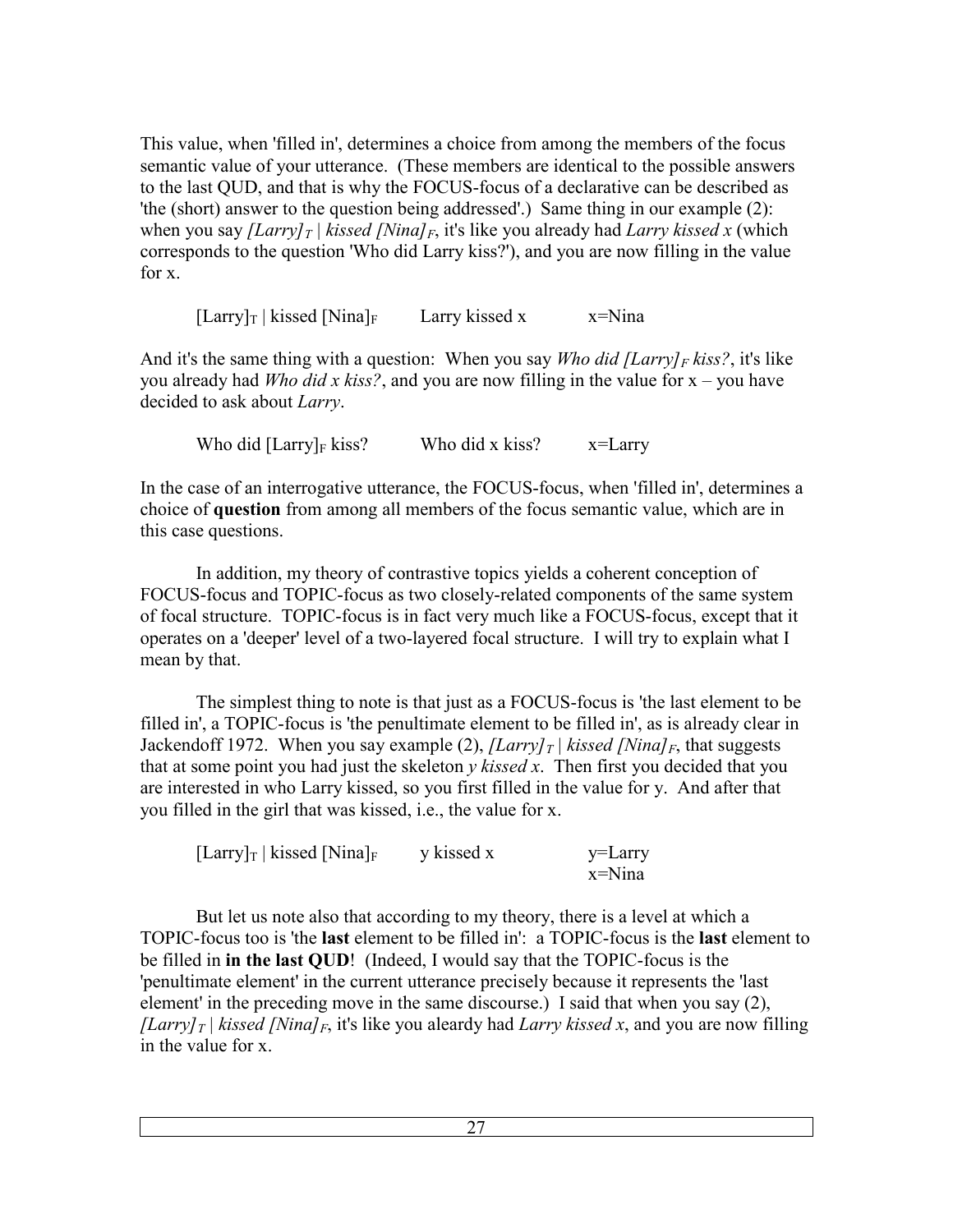$[Larrow]_T$  | kissed [Nina]<sub>F</sub> Larry kissed x x=Nina

Now according to my theory, it is also the case that this utterance, (2), presupposes that its last QUD is not simply *Who did Larry kiss?* (question (16)), but in fact that question with a specific focal structure, viz., *Who did [Larry]F kiss?* (question (27)). But when you utter the latter question, we said, it's like you already had *Who did x kiss?*, and you are now filling in the value for x.

Who did  $[ Larry]_F$  kiss? Who did x kiss?  $x=Larry$ 

So, in the last QUD of (2), that is, in question (27), the TOPIC-focus of (2), *Larry*, was the last value to be filled in.

 In short, TOPIC-focus is just like FOCUS-focus – the last thing to be filled in – but in the move preceding the current utterance. I think this is an elegant result.

8. Büring 2003's theory of focus and contrastive topics

Büring 2003 offers his own theory of contrastive topics. Like my theory, this theory sees contrastive topics as a device for encoding information about the two preceding moves in the discourse. I think it is a nice theory; it does not suffer from the problems that afflict Büring 1999 (see section 3), it explicates the role of contrastive topics in a simple and intuitive manner, and it gets many of the predictions discussed in section 6. Nonetheless, I would argue that my theory is preferable, for reasons to be discussed below.

8.1 The treatment of (Jackendoffian) 'focus', and pitch accent placement Unlike Büring 1999, Büring 2003 does not adopt any of the assumptions about FOCUS-focus specified in section 2 above. Instead, he adopts the view that FOCUS-focus should be treated in terms of 'givenness'. He suggests that we should follow Schwarzschild 1999 in assuming that (47) holds (p.527).

(47) **Givenness**: Every constituent which is not Given needs to be marked.

'Given' in (47) is to be understood more or less as 'previously mentioned in the discourse', corresponding to the 'c-construable' of Rochemont  $1986$ .<sup>9</sup> Büring does not offer a precise definition of 'givenness', and refers his readers to Schwarzschild 1999 for such a definition. Büring suggests that 'marked' in (47) is to be understood as 'F- or Tmarked'.<sup>10</sup>

<sup>&</sup>lt;sup>9</sup> And, I might add, to the 'anaphoric' of Kuno 1972, 'given' of Clark and Haviland 1977, and 'familiar' of Heim 1982; that is, to the given<sub>k</sub> – 'shared knowledge' – of Prince 1981.

<sup>&</sup>lt;sup>10</sup> He notes (in fn.12) that  $\left(47\right)$  does not require every non-Given constituent to carry a pitch accent, since a broad FOCUS-focus or TOPIC-focus is non-Given (hence the F- or T-marking), but may contain words that do not carry a pitch accent.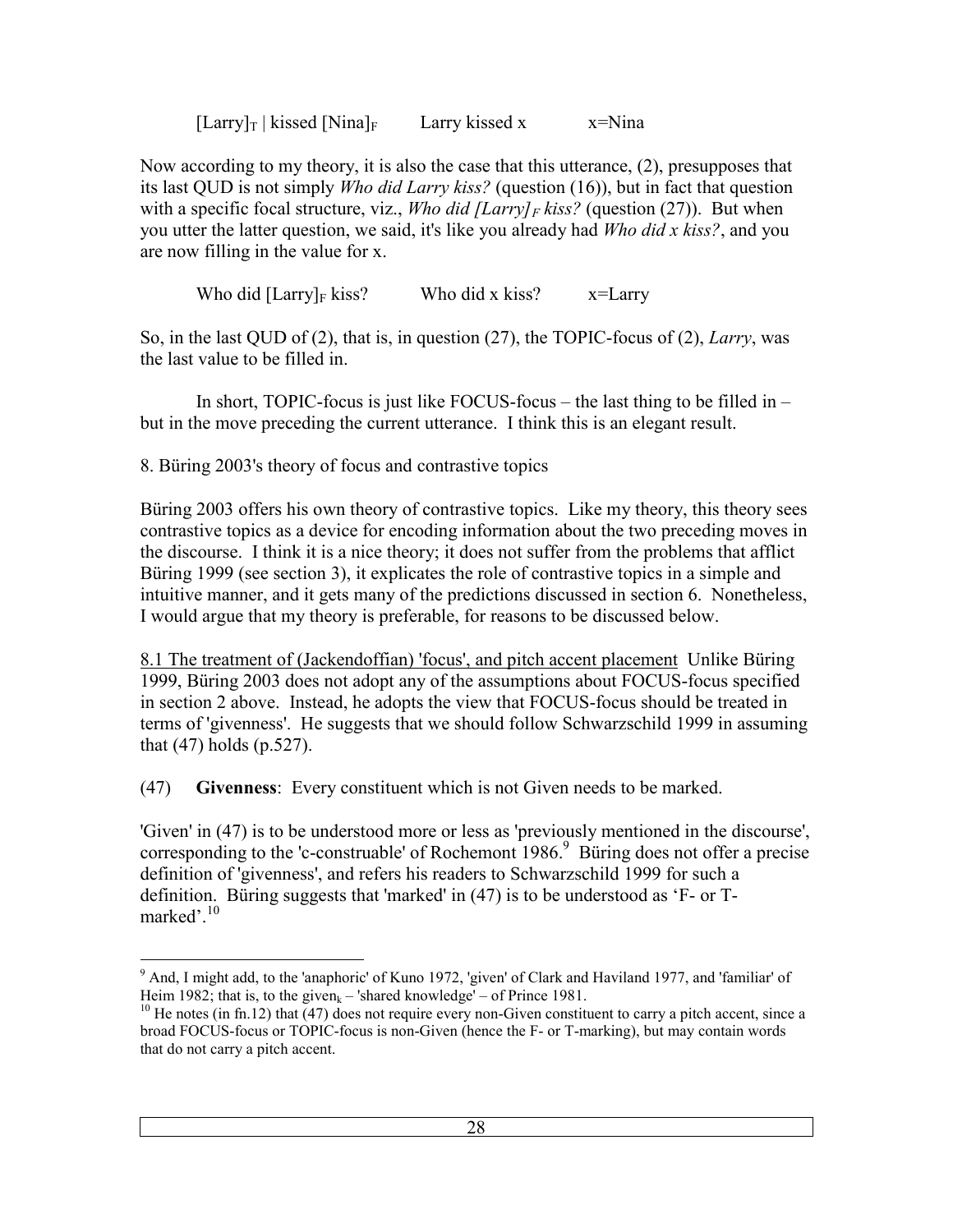Büring stipulates in addition that an item can be rendered Given only by something in an **explicit** prior move. This last assumption is crucial, he says, for predicting that T-marking is obligatory when the subquestion being answered is implicit. For instance, for predicting that while  $(15)+(27)+(39)$  is felicitous,  $(15)+(39)$  is not.

- (15) Who kissed who?
- (27) Who did  $[ Larry]_F$  kiss?
- (39) Larry kissed  $[Nina]_F$ . CONGRUENT
- (15) Who kissed who?
- (39) Larry kissed  $[Nina]_F$ . INCONGRUENT

 In my opinion, it is a mistake to abandon the treatment of FOCUS-focus in terms of Rooth's focus semantics values and Roberts' QUD constraint on focus and to replace it with a treatment of FOCUS-focus in terms of givenness. And that is despite the fact that I firmly believe that what **carrying a pitch accent** marks is in fact some sort of 'givenness'.<sup>11</sup>

 I should like to note, first of all, that Schwarzschild 1999 does not purport to be supplying a theory of 'focus'; he is explicitly concerned with the interpretation of pitch accent placement, and is in fact explicitly providing a theory of it that does not involve the Jackendoffian notion of 'focus' at all. (Schwarzschild does mark constituents with F, but that F does not mean 'focus'. His F is a feature which is related in a systematic way to carrying a pitch accent and to not occuring in preceding discourse, but **not** to being a Jackendoffian 'focus'.)<sup>12</sup>

 Büring 2003 actually says very little about his reasons for abandoning the Rooth-Roberts treatment of FOCUS-focus. One reason is presumably the wish to explain the contrast between  $(15)+(27)+(39)$  and  $(15)+(39)$ , as discussed above. 'Givenness' is something that can be generalized to apply to FOCUS-focus and TOPIC-focus alike, thereby explaining that contrast.<sup>1</sup>

 $\overline{a}$  $11$  See discussion below. For more detail, see Kadmon 2001, chapter 13, and Kadmon (ms.).

<sup>&</sup>lt;sup>12</sup> Compare Schwarzschild 1999's system with that of Selkirk 1996: both allow structures with small Fmarked constituents embedded within bigger F-marked constituents. However, while for Selkirk 1996 the top-most F-marked constituent received its own special interpretation as a 'focus', for Schwarzschild 1999, the top-most F-marked constituent is not interpreted any differently from the embedded F-marked constituents.

<sup>&</sup>lt;sup>13</sup> Another reason is stated in his fn.13 (p.528), and involves examples like  $(*)+(2)$ .

<sup>(\*)</sup> Who did the guys kiss?

<sup>(2)</sup>  $[Larry]_T | kissed [Nina]_F.$ 

On both my theory and Büring 2003's theory (see below), the last QUD of (2) is the iplicit question (27) (*Who did [Larry]<sub>F</sub>* kiss?). Büring notes that if we adopt Roberts 1996's treatment of the focus semantic value of questions (see beginning of section 6), the last QUD of the iplicit (27) would have to be *Who kissesd who?*. But this is a problem, since in fact, it can also be question (\*). Well, I certainly agree that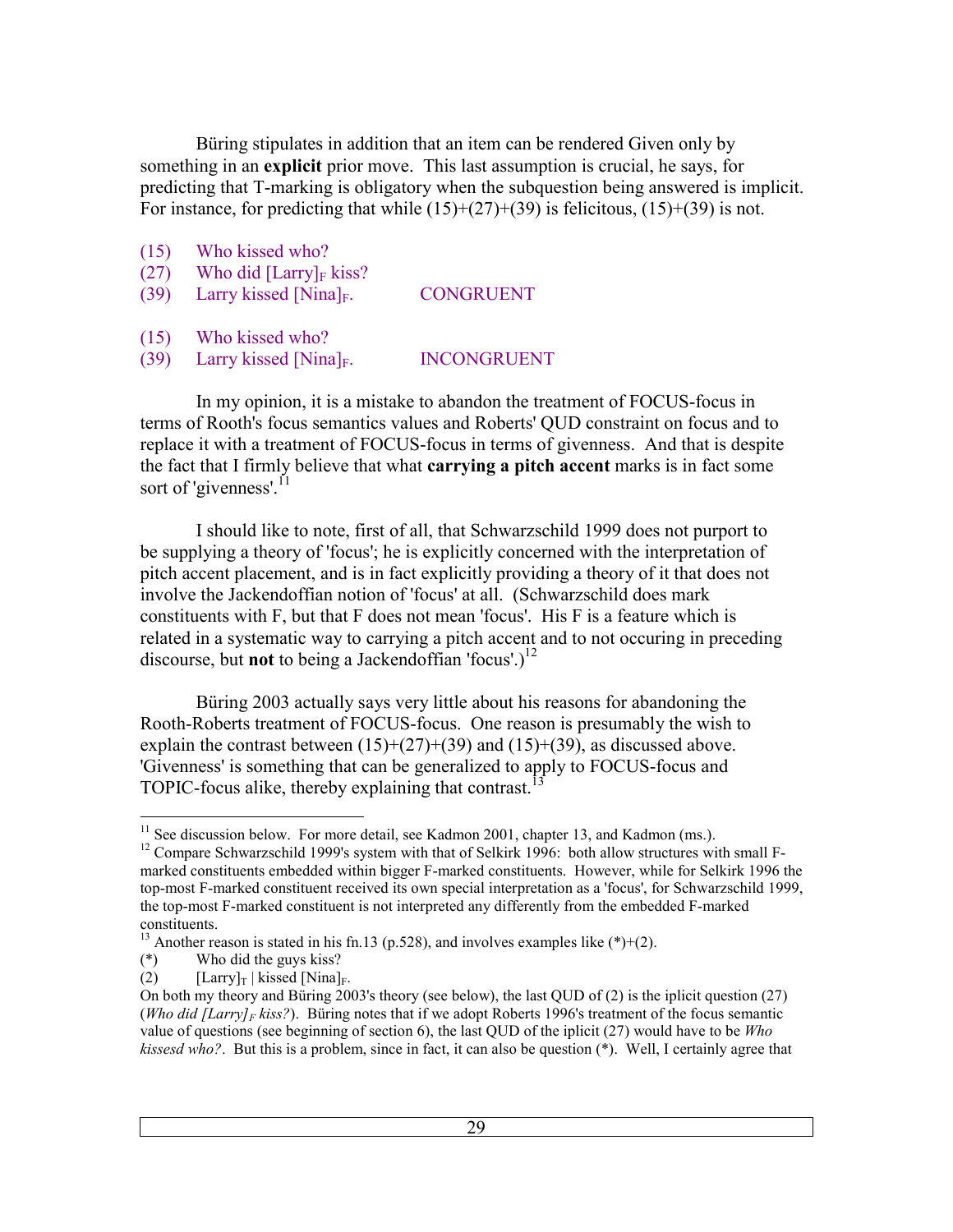Can my theory, which does adopt the Rooth-Roberts treatment of FOCUS-focus, explain this contrast too? Well, no, I think that the theory of section 5, on its own, can't explain it. The focus semantic value of (39) is as in (48).

(48)  $[[(39)]^f = \{[[kissed(1,y)]^g : g \text{ assignment}\}\$ i.e.,{'Larry kissed Sue', 'Larry kissed Mary', 'Larry kissed Lisa',...}

Therefore, the QUD constraint on focus determines that the last QUD of (39) is (16).

(16) Who did Larry kiss?

Since there is no TF in (39), we have no information about the focus semantic value of its last QUD (if you like, we can assume that by default it is the set of all questiondenotations). All we know is that it's  $(16)$ . Therefore, the last QUD of  $(16)$ , in turn, is not subject to any QUD constraint; it only has to meet the relevance requirement. Since (16) is relevant to the explicit (15), my theory allows (15) to be the last QUD of (16), and does not rule out the dialog  $(15)+(39)$ .

 As it happens, I am actually in full agreement with Büring 2003 regarding the idea that the incongruence of (15)+(39) is due to the fact that *Larry* in (39) is non-Given (or, at any rate, 'new' in whatever the right sense is). (I also agree with him that *Larry* in (39) is not rendered Given by the fact that it occurs in the last QUD of (39), as this last QUD, i.e., (27), is only implicit.) However, I do not think that the non-Givenness of *Larry* directly forces it to be a TF or FF.

 I think that the non-Givenness of *Larry* directly forces it to carry a pitch accent. As noted above, I also believe that pitch accent placement should be treated in terms of some sort of 'givenness'. But I do not believe that the placement of pitch accents directly marks what the focused constituent (in Jackendoff's sense) is – that is, I do not believe that it directly marks 'the answer to the question'. I believe that, as suggested in Kamdon 2001, the placement of pitch accents helps us identify the focused constituent(s) indirectly, via the fact that carrying a pitch accent marks an item<sup>14</sup> as 'new', and without there being any grammatical principle which directly relates an item's carrying a pitch accent to its being (part of) the focus.

 To just finish my story about (15)+(39): Since *Larry* in (39) is accented, it is 'new'. (I believe there is a 1-1 correspondence between carrying a pitch accent and being

 $\overline{a}$ 

Roberts' treatment gets the wrong predictions, but then, as shown above, we can adopt all the assumptions of section 2 without adopting her treatment of the focus semantic value of questions. My own theory allows (\*)+(2), because it determines that the last QUD of (27) is *For each individual, who did that individual kiss?*, and given the right domain selection for 'individual', (\*) may be taken to express just that question.

 $1<sup>14</sup>$  Usually a word, in my opinion.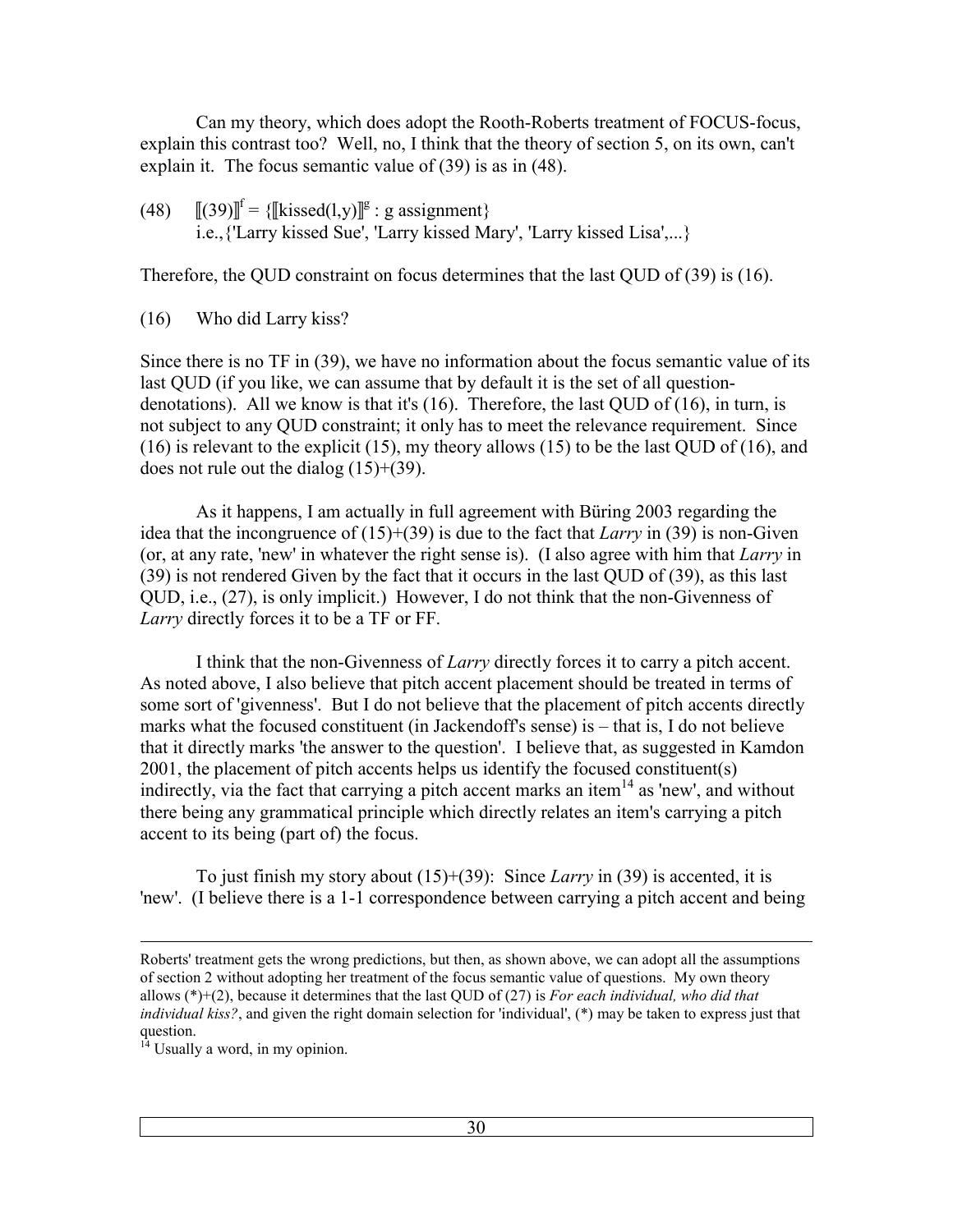'new' – see Kadmon (ms.).) Hence, *Larry* can't be part of a previously established question under discussion in the discourse (that is because if an item is part of what is previously known to be the question being addressed, then that item is definitely 'given' and not 'new'). So either it is a focus (i.e., the answer to the question addressed), or a contrastive topic (i.e., a piece of news about what the question being addressed actually is). And, indeed, it can be either one: both  $(15)+(39)$  and  $(15)+(41)$  are felicitous.<sup>15</sup>

(15) Who kissed who?

(41)  $\left[\text{Larry} \right]_F$  kissed  $\left[\text{Nina} \right]_F$ . CONGRUENT

 Returning to the discussion of pitch accents, 'givenness' and focus, it seems to me that Büring 2003 is conflating two separate things: (i) our theory of the interpretation of pitch accent placement, and (ii) our theory of the notion 'focus', in the sense of Jackendoff 1972.

 To illustrate some of the things I've just said, I'd like to consider the following example, adapted from Selkirk 1984. All three versions of (50) can felicitously answer the question in (49). Now what is the 'focus' of (50), in Jackendoff's sense? Well, it is undoubtedly the VP. No other constituent, and in particular no constituent properly embedded within the VP, is a 'focus' in this sense. That is the fairly standard view, taken by Jackendoff, Rooth, Roberts, Selkirk 1996, and others. Those who believe in a feature F which 'projects upward' from single words to larger and larger constituents, take the largest ('top-most') constituent to be the 'focus'.

(49) What did she do on Monday?

(50-a) She sent her sketches to the publisher.  $(H^*)$   $H^*$   $H^*$  L  $L\%$ 

(50-b) She sent her sketches to the publisher.  $(H^*)$   $H^*$  L  $L\%$ 

(50-c) She sent her sketches to the publisher.  $(H^*)$   $H^*$  L  $L\%$ 

 $\overline{a}$ <sup>15</sup> Büring seems to think that examples like  $(15)+(41)$  are not congruent – his example is this: A: What did the pop stars wear?

B: The  $[female]_F$  pop stars wore  $[caftans]_F$ 

But I think that both his and my examples are congruent. First, note that  $(15)+(41)$  is clearly just fine when it is assumed that there is just one kisser-kissee pair. Secondly, even when we assume many kisser–kissee pairs or pop-star-subgroup–item-of-clothing pairs, there is nothing wrong with having two equal-status foci in the answer, per se. With regards to both examples, if we imagine that B ends in a declarative fall, then yes, we judge it bad – but that's presumably becauses B fails to give a complete answer while sounding so final. If we give a complete answer by listing all the pairs (in random order), most pairs should end with a continuation rise, and only the last pair (the one completing the list) should end with a fall.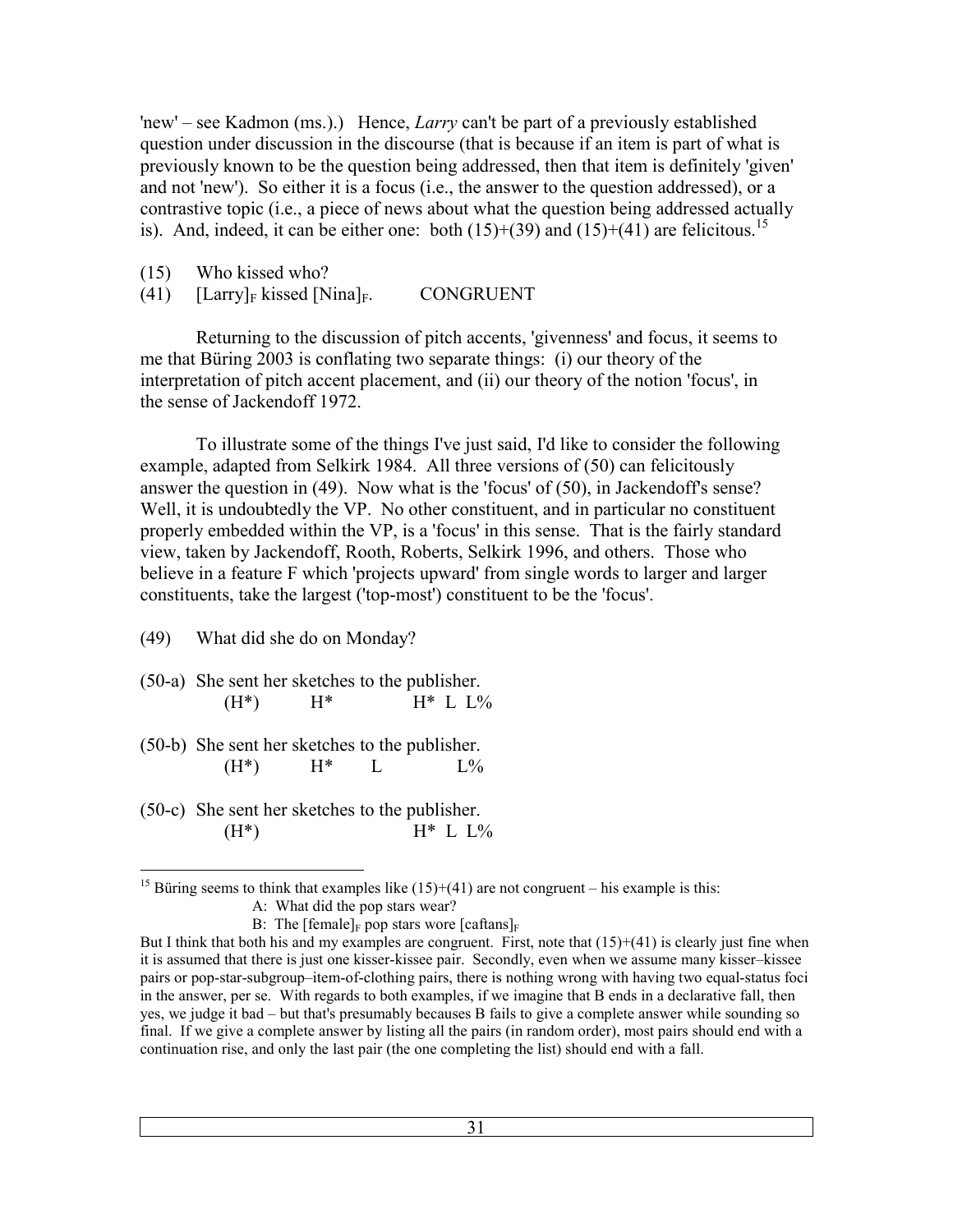Now, the different versions of (50) will make appropriate answers to (49) in different contexts. Selkirk 1984 notes that while (50-a) is a natural 'out of the blue' response to (49), (50-c) can answer (49) only in certain contexts, e.g., if Jane's job is illustrating books, and we've been talking about the sketches that she has recently prepared. Similarly,  $(50-b)$  can answer  $(49)$  only in the right context – say, when it is known that when one sends out one's sketches, it is to the publisher that one sends them.

 In terms of the notion of 'focus', what we see here is that whether or not an example allows for a broad focus may depend on what's given vs. new or expected vs. unexpected in the context (Schmerling 1976, Ladd 1980, Selkirk 1984). What we can learn from this type of example is that the presence or absence of pitch accents within a broad focus gets systematically interpreted – it is used as a device for indicating the informational status of parts of the focus. As argued in Selkirk 1984, that in turn shows something about the connection between prosody and focus: we see that pitch accent placement plays a role that is distinct from just indicating what the focus (='the (short) answer to the question') is, and that our theory should explain how, via that role, pitch accent placement succeeds in constraining what the focus of the utterance might be  $-$  i.e., in constraining the questions that the utterance can felicitously answer. In Kadmon 2001, chapter 13, I sketch just such a theory, which does not include any rule of the grammar relating accent to 'focus'.

 I hope that it is now clear why I think that if Büring wishes to treat focusing as indicating that the focused constituent is non-Given (new<sub>k</sub>), that is incompatible with the standard Jackendoffian sense of 'focus'. At the same time, Büring's intention seems to be just that – treating Jackendoffian focus in terms of 'givenness'. If so, I think he is wrong. And I think it is a mistake to focus exclusively on single-word narrow foci and ignore broader foci, when we try to decide what our theory of focus is going to be. The examples with broad foci show that various subparts of the focus can be marked as 'new' or 'given' by the absence or presence of pitch accents. So if we claim that the 'focus' is just interpreted as 'new' in the same sense, and nothing else, then we do not have a theory of what 'focus' (in Jackendoff's sense) is; there is nothing in our theory to distinguish 'focus' from items that are 'new' but are not foci. I think we should hold on to the theory that focus induces focus semantic values, which allows it to play its special discourse regulating role (possibly via a principle like Roberts' QUD constraint, as I would like to assume in this paper).

 Another option, which is in my opinion worth exploring, is that we don't need the Jackendoffian notion of 'focus' in our theory of grammar at all. As shown by Schwarzschild, we can explain a wide array of facts about the effect of pitch accent placement on discourse congruence without using any notion of 'focus' in our theory. Büring 2003 thinks so too. And so do I. In fact, in Kadmon (ms.), I develop my own theory of the interpretation of pitch accent placment, which differs from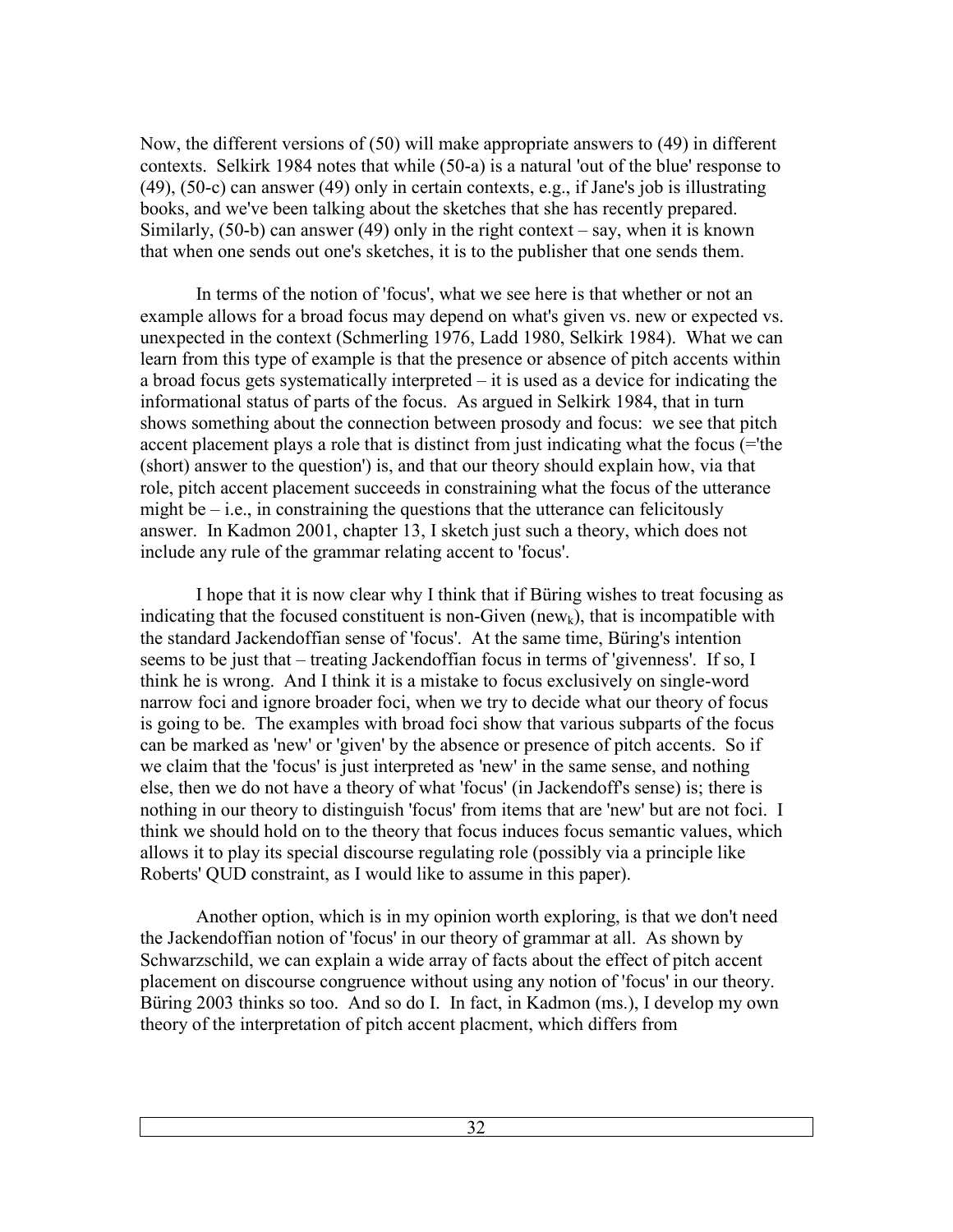Schwarzschild's theory in many respects,<sup>16</sup> but just like Schwarzschild's theory, does not use any notion of 'focus'. Perhaps, then, we don't need the Jackendoffian notion of 'focus' at all? Well, Büring does not explicitly propose such a thing. But perhaps we could interpret what he says as suggesting just that. We don't need focus semantic values, we don't need focus.

 Surprisingly perhaps, I would be sympathetic to this line of thought. In fact, Aldo Sevi and myself are currently exploring together the possibility that we don't need Jackendoffian 'focus' as part of the grammar, or if we do need it, that perhaps we don't need to have both focus semantic values and a principle determining the role of focus in our grammar. However, what we cannot do is dismiss Jackedoffian 'focus' off-hand. It is a whole research project to first of all find out if there are examples where the role of pa placement will not be enough to get the congruence predictions, and secondly to study all the different well known effects of focusing ('association with focus' etc.), and try to see whether they can be adequately explained without recourse to a notion of 'focus' as part of our grammar.

 Back to more concrete empirical facts, I would like to point out that Büring 2003's treatment of focus yields incorrect predictions. In the principle of givenness that Büring wishes to adopt, that is, (47'), there is an inherent asymmetry;

(47') **Givenness**: Every constituent which is not Given needs to be T- or F-marked.

we have that non-Given  $\equiv$  F-marked, but F-marked  $\equiv$   $\equiv$   $\equiv$  non-Given. (This asymmetry is taken over from Schwarzschild's work.) But that is problematic, because it means that the resulting theory fails to rule out infelicitous two-utterance dialogs such as the following.

- (40) Who Kissed Nina?
- (51) Larry kissed Nina
- $H^*$  (L)  $H^*$  L L%
- (40) Who Kissed Nina?
- (52) Did Larry kiss Nina?<br> $H^*$  H<sup>\*</sup> L
	- H\* H\* L L% or  $H^*$   $H^*HH\%$

 The obvious hypothesis is that these dialogs are ruled out by the fact that *Nina* in (51) and (52) is accented despite the fact that it is 'given'. However, given the

 $\overline{a}$ <sup>16</sup> Among other things, my theory employs a completely different sort of 'givenness', which I call RECOVERABILity. While Selkirk 1984, 1996 and Schwarzschild 1999's theories use notions akin to givennessk, I argue in detail that much better suited for the purpose of interpreting the presence or absence of a pitch accent is a notion of 'givenness' akin to the idea of 'predictable' of Kuno 1972 and 'recoverable' of Halliday 1967 (the given<sub>p</sub> of Prince 1981).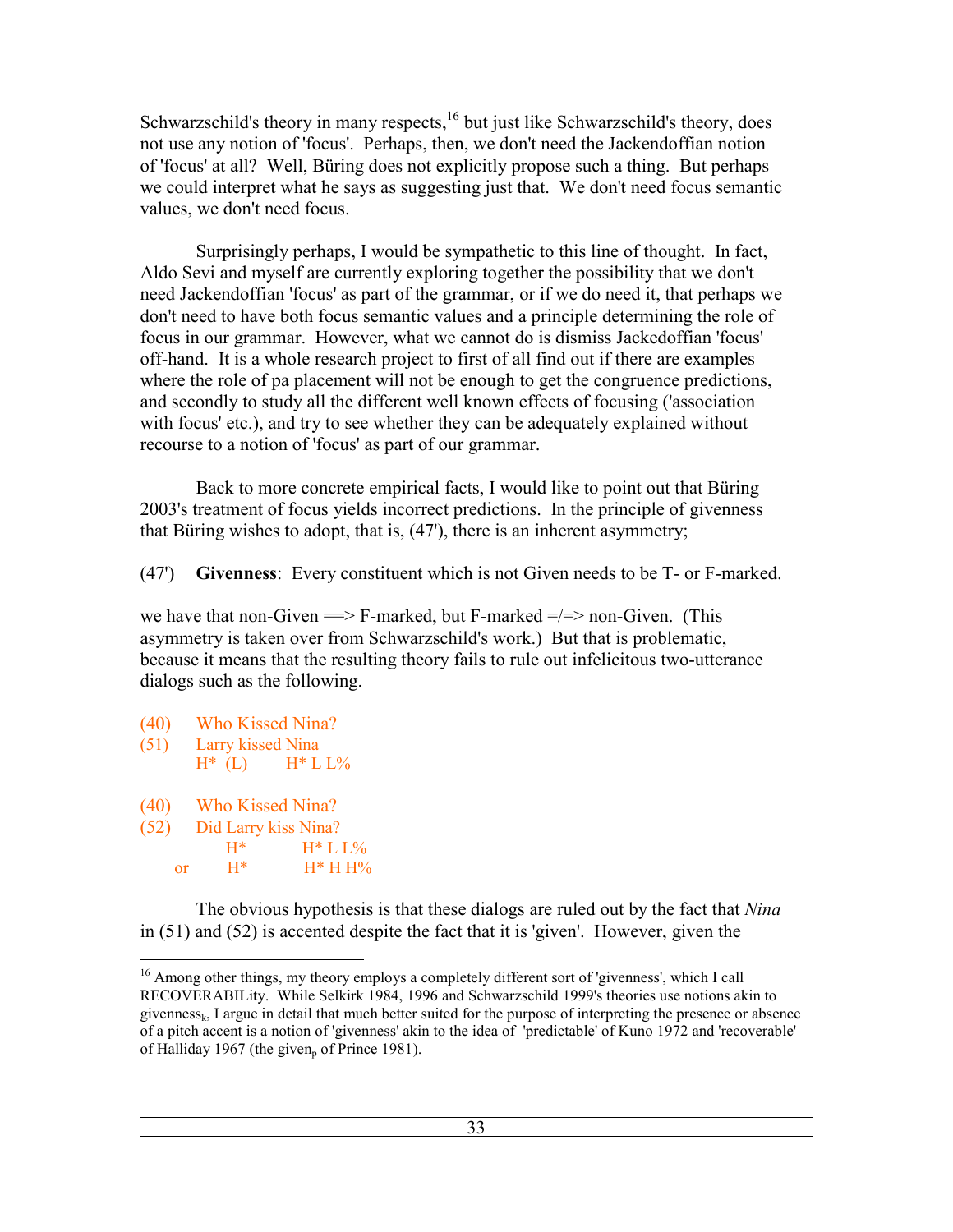asymmetry just noted, Büring's theory of focus is unable to use this fact to rule out the dialogs. Büring is non-commital about the relation between accenting and Fmarking. Well, if the pitch accent on *Nina* in (51) and (52) does not even force any F-marking, then there certainly isn't anything in the theory to rule out the above dialogs. So let us assume, as does Schwarzschild, that an accented word must be Fmarked. Actually, let us be more Büringian, and interpret this as meaning that an accented word must be F- or T-marked. Does this help us rule out the above dialogs? No, it does not, because even if *Nina* is F- or T-marked, that does not require it to be 'new'. There is nothing in the theory to disallow  $(40)+(51)$  or  $(40)+(52')$ .<sup>17</sup>

- (40) Who Kissed Nina?
- (51')  $[ Larry]_F$  kissed  $[Nina]_F$ .
- (40) Who Kissed Nina?
- $(52')$  Did [Larry]<sub>F</sub> kiss [Nina]<sub>F</sub>?

8.2 The treatment of contrastive topics Büring 2003 offers a new theory of contrastive topics. Like Büring 1999 and Kadmon 2001, Büring 2003 treats TOPICfocus as a discourse regulating device. According to the Büring 2003 theory, the raison d'être of a contrastive topic is to indicate that a certain answering-strategy is being used in the discourse.

 Following Roberts 1996, Büring 2003 assumes a representation of the context of utterance which includes discourse moves of two kinds, viz., propositions and QUDs, and also assumes a relevance requirement. In addition, Büring proposes that the context includes a hierarchical structure of discourse moves, which is represented by what Büring calls **d(iscourse)-trees**. Given a node in the tree which is a question, its daugher nodes must be relevant to it, i.e., either answers to it, or subquestions of it. The grammar generates the set of admissible d-trees, and a sequence of utterances forms a felicitous piece of discourse if these utterances can map onto the moves in some d-tree, preserving linear order. Crucially, some of the moves in the tree may be only implicit, i.e., not corresponding to any utterance.

 On to the theory of topic: the first part of the theory is the familiar topic semantic values, taken over from Büring 1999. (We may continues to assume the definition of topic semantic values given in section 2 above.) The second part of the theory is a new contsraint meant to capture the role of contrastive topic in discourse, viz., the following constraint.

 $\overline{a}$ <sup>17</sup> Wait, and what if a pitch accent doesn't require a word to be F-marked, but only to be contained within an F-Marked constituent? Well, there is nothing in the theory to disallow  $(40)+(51")$  or  $(40)+(52")$ , either.

<sup>(51&</sup>quot;) [Larry kissed Nina]<sub>F</sub>.<br>(52") Did [Larry kiss Nina]

Did [Larry kiss Nina] $_F$ ?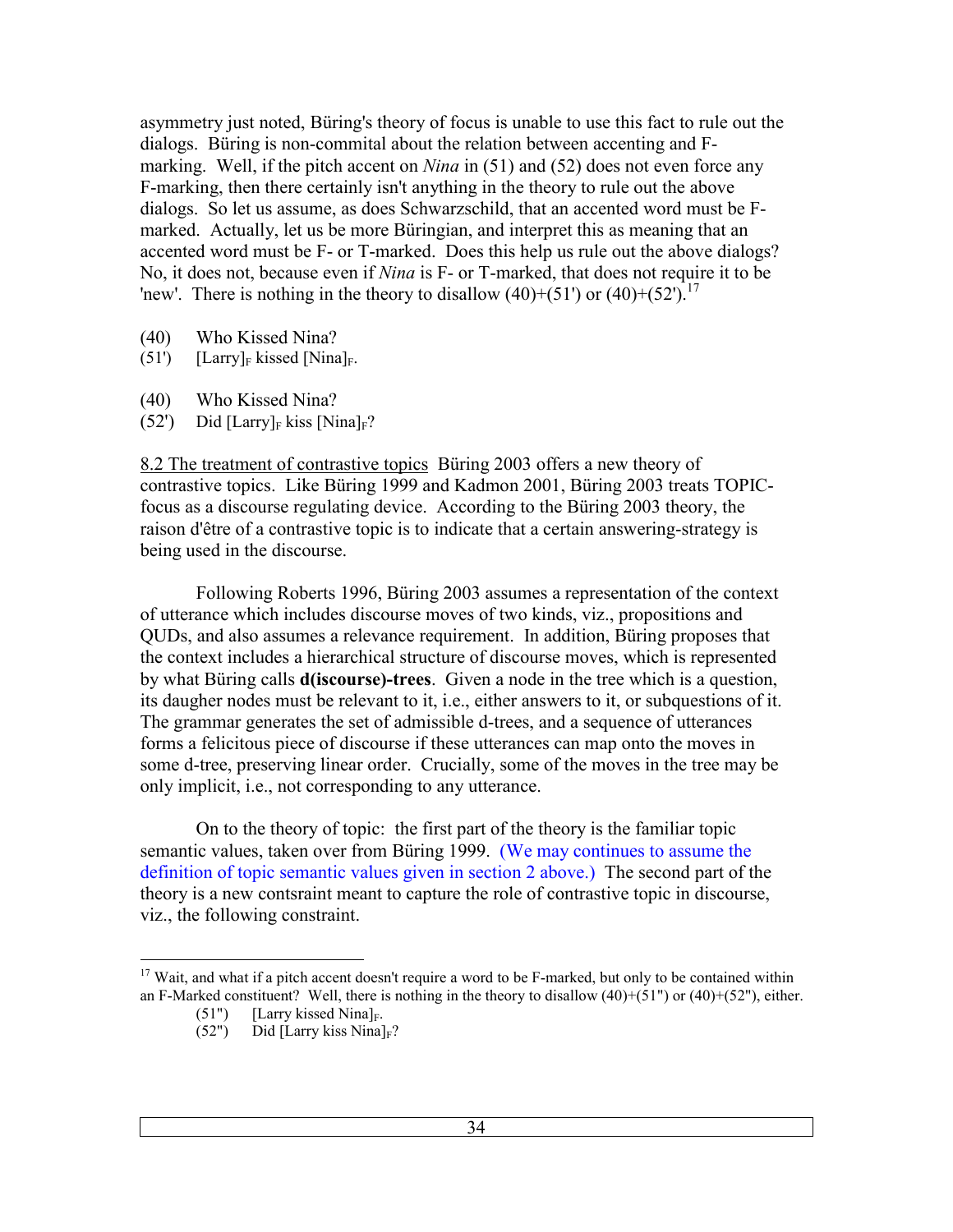# (52) **Büring 2003's Principle of Contrastive Topic Congruence**

An utterance U containing a contrastive topic can map onto a move  $M_{U}$  within a d-tree D only if there is a non-singleton set of questions **Q** s.t. for each Q∈**Q**, (i) Q is identical to or a sister of the question that immediately dominates  $M_U$ ; and (ii)  $\llbracket Q \rrbracket \in \llbracket U \rrbracket^t$ .

I think it is fair to say that what this amounts to is the constraint in (53).

(53) The last QUD of the current utterance plus at least one sister of it (under a superquestion 'mother') must be members of the current utterance's  $\llbracket \rrbracket^t$ .

As long as a given explicit piece of discourse can be interpreted as being part of a tree that satisfies the above constraint – possibly by imagining that certain implicit questions are present – this piece of discourse will be judged felicitous.

 Let us go through some predictions. Let us start with our three-utterance conversation:

(15) Who kissed who?  $(27)$  Who did [Larry]<sub>F</sub> kiss? (2)  $[Larry]_T | kissed [Nina]_F$ . CONGRUENT

 $(15)+(27)+(2)$  can be mapped onto the d-tree in (54).

(54)

\nwho kissed who?

\nwho did 
$$
\overline{\text{Larry kiss}}
$$
 who did Bill kiss? (*implicit*)

\nLarry<sub>T</sub> kissed Nina<sub>F</sub>

This satisfies Contrastive Topic Congruence: The 'mother' (superquestion, last QUD) of (2) is simply the preceding question in the discourse, (27). (27) is a member of  $[[2]]^t$ , so that much is fine. Now (27) must have a sister in the tree, also a member of  $[(2)]^t$ . Well, (27) has a a 'mother' in our discourse, *who kissed who*, and, intuitively, it is obviously part of a strategy aimed at answering its mother – a strategy that can only be completed by asking (and answering) not only (27) istelf, but further subquestions of *who kissed who.* Therefore, the hearer of  $(15)+(27)+(2)$  can tell that such a subquestion – a sister of (27) – is already on our mind (or at least will be so in a minute), allowing the hearer to assume that such a subquestion is implicitly present. But the sister is also required to be a member of  $[[2]]^t$ , so it must be of the "form" 'who did x kiss?'. Hence we may assume that a question of that "form" (e.g. 'who did Bill kiss') is a sister of  $(27)$ . So, our threeutterance dialog is correctly predicted to be congruent, and it is also correctly predicted that we intuitively expect the next question addressed to be of the form 'who did x kiss?'.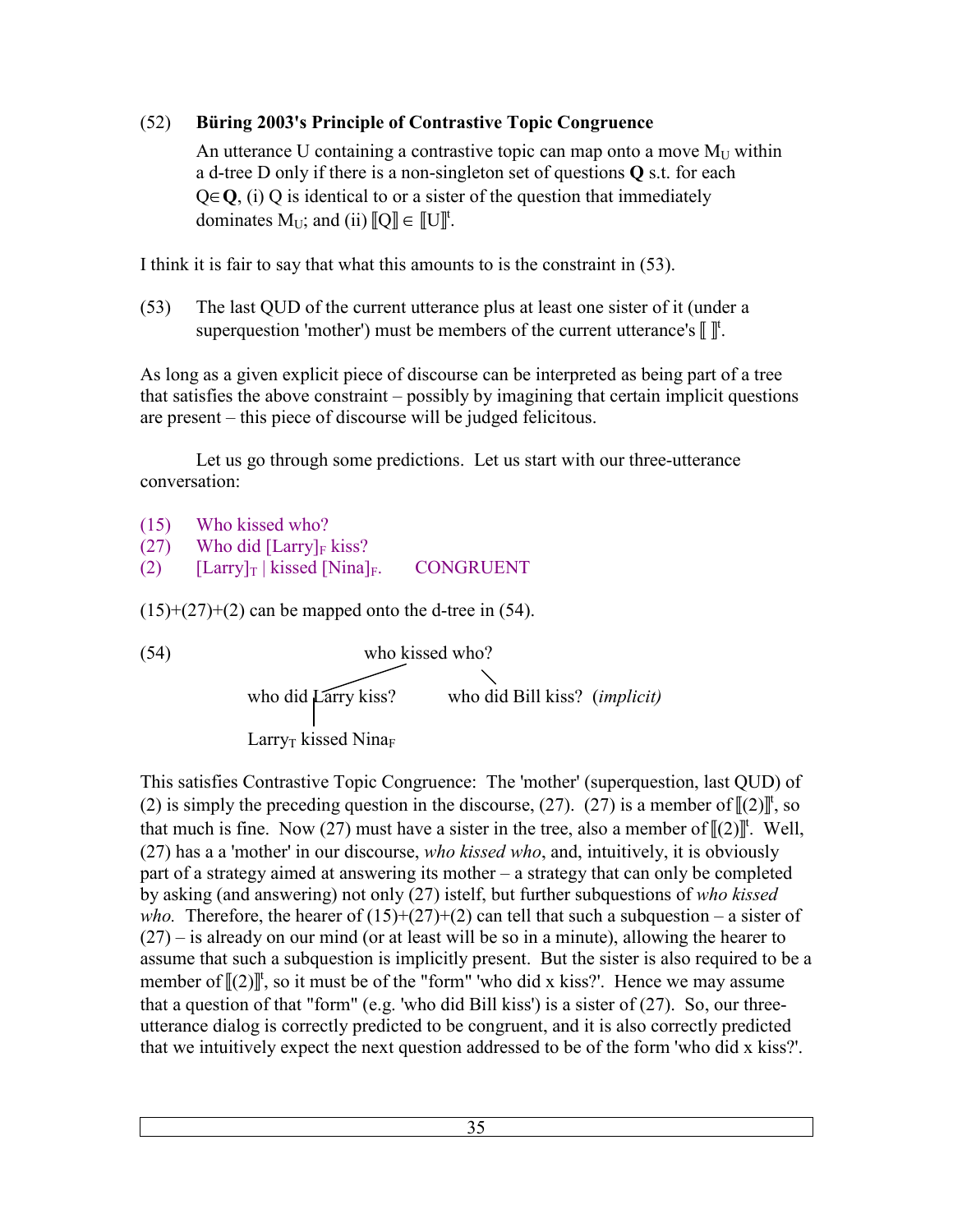And how about the following question-answer pair?

```
(15) Who kissed who?
```
(2) (Well, let's see...)  $\left[\text{Larry} \right]_T$  | kissed  $\left[\text{Nina} \right]_F$ . CONGRUENT

 $(15)+(2)$  can also be mapped onto the same d-tree as in (54), the only difference being that now the last QUD of  $(2)$  is implicit, as noted in  $(55)$ :

(55) who kissed who? who did Larry kiss? *(implicit)* who did Bill kiss? (*implicit)*  LarryT kissed Nina<sup>F</sup>

When we hear  $(15)+(2)$ , we must find a question which is (i) answered by  $(2)$ , (ii) a member of  $\llbracket (2) \rrbracket^t$ , and (iii) a subquesiton of (15) – and that leads us to posit *who did Larry kiss* as an implicit move.

And this pair?

```
(16) [Who did Larry kiss]_F?
(2) \left[\text{Larry} \right]_T | kissed \left[\text{Nina} \right]_F. CONGRUENT; IMPLICATION (as for Bill...)
```
 $(15)+(2)$  can also be mapped onto the same d-tree as in (54), the situation differing from the previous examples only in which moves are explicit and which are implicit:

(56)

\nwho kissed who? (*implicit*)

\nwho did 
$$
\left\{\text{rarry kiss?}\right\}
$$
 who did Bill kiss? (*implicit*)

\n Larry<sub>T</sub> kissed Nina<sub>F</sub>

The last QUD of (2) is simply the explicit (16). (16) is a member or  $[(2)]^{\dagger}$ , so that much is fine. There must also be a sister of (2)'s in the tree. So when we hear (16)+(2) we must imagine a mother question, which could have further daughters that are also member of  $\llbracket (2) \rrbracket^t$ . We therefore imagine that implicit is *who kissed who*, and that that's the superquestion of (16) in our discourse. And we know that there must be at least one other daughter of *who kissed who* (which is also a member of  $[(2)]^{\text{t}}$ ) in our discourse. If we already know that such a question, e.g., *who did Bill kiss*, is in our discourse – fine. If not, we must conclude that there is in fact such a question currently "under discussion" (i.e. at issue, waiting to be answered) in our discourse, or at least that there is immediately going to be such a question under discussion in our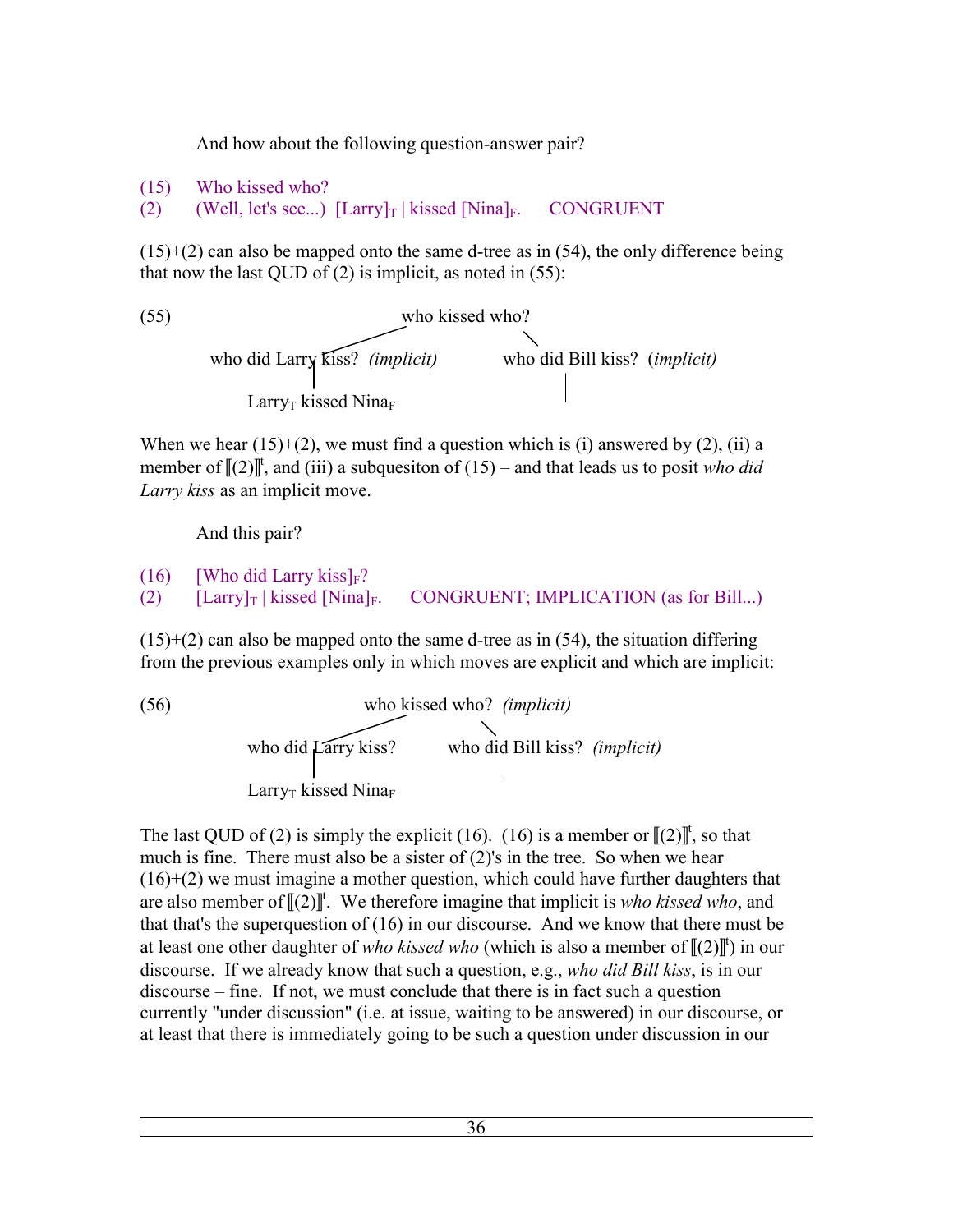discourse. That explains why, empirically, saying (2) in this context implies that there is another question, also a member of  $[[(2)]^{\dagger}$ , which is of interest.

 As you can see, both Büring 2003 and myself force the 'mother' (superquestion, last QUD) of sentence (2) to be a question of the "form" 'who did x kiss?' – Büring by stipulating that its mother must be a member of  $[(2)]^t$ , and me by stipulating that  $\llbracket (2) \rrbracket^t$  must be identical to the  $\llbracket \rrbracket^t$  of its mother. As you can also see, we both force (2) to have a 'grandmother' in the discourse. Büring does it sort of indirectly and without specifying what the grandmother is, by requiring the last QUD of (2) to have at least one 'sister' which is also a member of  $[(2)]^t$ , which means in turn that it must also have an appropriate mother – a mother which can have other daughters that are members of  $[(2)]^{\dagger}$ . I do it through the combination of (i) the requirment that (2)'s mother must itself have a focus semantic value identical to  $[(2)]^{\text{t}}$ , and (ii) the QUD constraint on focus, which directly requires that the grandmother question (=the last QUD of (2)'s last QUD) be identical to the focus semantic value of (2)'s mother (=the last QUD of (2)), and hence that it be the collection of questions of the "form" 'who did x kiss?'.

And how about this case?

(20) Who did Bill kiss?

(12) (I don't know.)  $\left[\text{Larry} \right]_T$  | kissed  $\left[\text{Nina} \right]_F$ . FELICITOUS; CHANGE OF TOPIC

A hearer can tell that (20) can't be the 'mother' (last QUD) of (12), because that would violate the relevance requirement. (20) can only be the 'aunt' of (12) inside a d-tree, as in (57).

(57)

\nwho kissed who? (*implicit*)

\nwho did 
$$
Bill
$$
 kiss?

\nwho did  $Iarry$  kiss?

\n(*implicit*)

\n[unanswered]

\nLarry<sub>T</sub> kissed Nina<sub>F</sub>

The hearer may need some help in figuring out that (20) is not being answered, because a cooperative interlocutor will usually aim to answer. That is why  $(20)+(12)$  is more natural with the part in parentheses. But certainly the speaker of (12) can have her reasons not to answer it. So presumably (57) is a possible d-tree to imagine. And this dtree satisfies Contrastive Topic Congruence, so (20)+(12) is judged OK, albeit a change of topic.

Finally, take the following pair.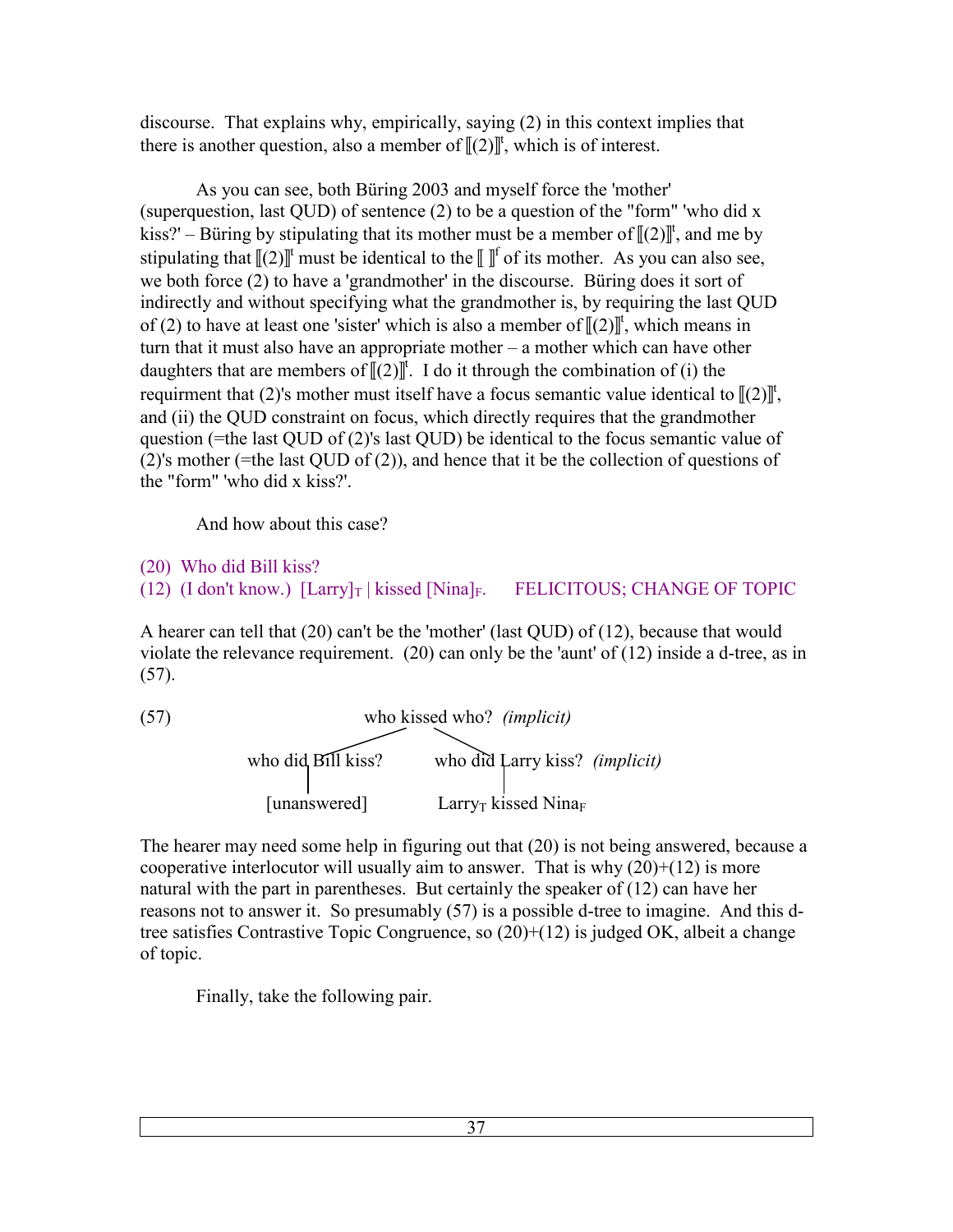- (18) I know that some boy kissed some girl, but I forget who the boy and girl actually were. Who kissed who?
- (2)  $[ Larry]_T | kissed [Nina]_F.$  INFELICTIOUS

Büring 2003 predicts the infelicitly via the requirement that the last QUD of (2) must have at least one sister: The hearer can form the tree in  $(58)$ ,

(58) who kissed who? *(implicit)*  who did Larry kiss? Larry<sub>T</sub> kissed Nina $_F$ 

but the context in (18) makes it clear that there isn't any other daughter of *who kissed who* that could be of interest in our discourse.

 So far so good. As I said in section 1, both Büring 2003 and myself see the TF+FF configuration as a means of encoding information about the preceding two moves in the discourse. And, not surprisingly, we make some similar predictions. However, Büring 2003 does not note the connection between an example with the TF+FF configuration and the focal structure of its last QUD or refer to it in any way, and for that reason his theory fails to explain certain empirical facts that my theory does explain.

 In section 5, I discussed the following two question-answer pairs, and noted the contrast between them. The theory of Büring 2003 cannot explain this contrast.

| (16)<br>(2) | [Who did Larry kiss] $_F$ ?<br>$[Larrow]_T$ kissed [Nina] <sub>F</sub> . | CONGRUENT; IMPLICATION (as for Bill)                                                                |
|-------------|--------------------------------------------------------------------------|-----------------------------------------------------------------------------------------------------|
|             | $(27)$ Who did [Larry] <sub>F</sub> kiss?                                |                                                                                                     |
| (2)         |                                                                          | $\left[\text{Larry}\right]_T$   kissed $\left[\text{Ninal}_F.\right]$ DIRECT ANSWER; NO IMPLICATION |

More specifically, Büring 2003 cannot explain the following intuitions:

- (i) that (2) is not a truly direct answer to  $(16)$ ;
- (ii) that (2) is a truly direct answer to  $(27)$ ;
- (iii) that (2) as a response to (27) does not have the implication that the kissings of some other guy are (or might be) of (possibly greater) interest.

 Büring 2003 has no means of explaining the difference in how direct an answer (2) is felt to be in response to (16) and in response to (27). Contrastive Topic Congruence requires that the last QUD of (2) be of the "form" who did x kiss', and combined with the relevance constraint, i.e., assuming that it must answer its last QUD, we get that the last QUD of (2) must in fact be *who did Larry kiss*. But there are no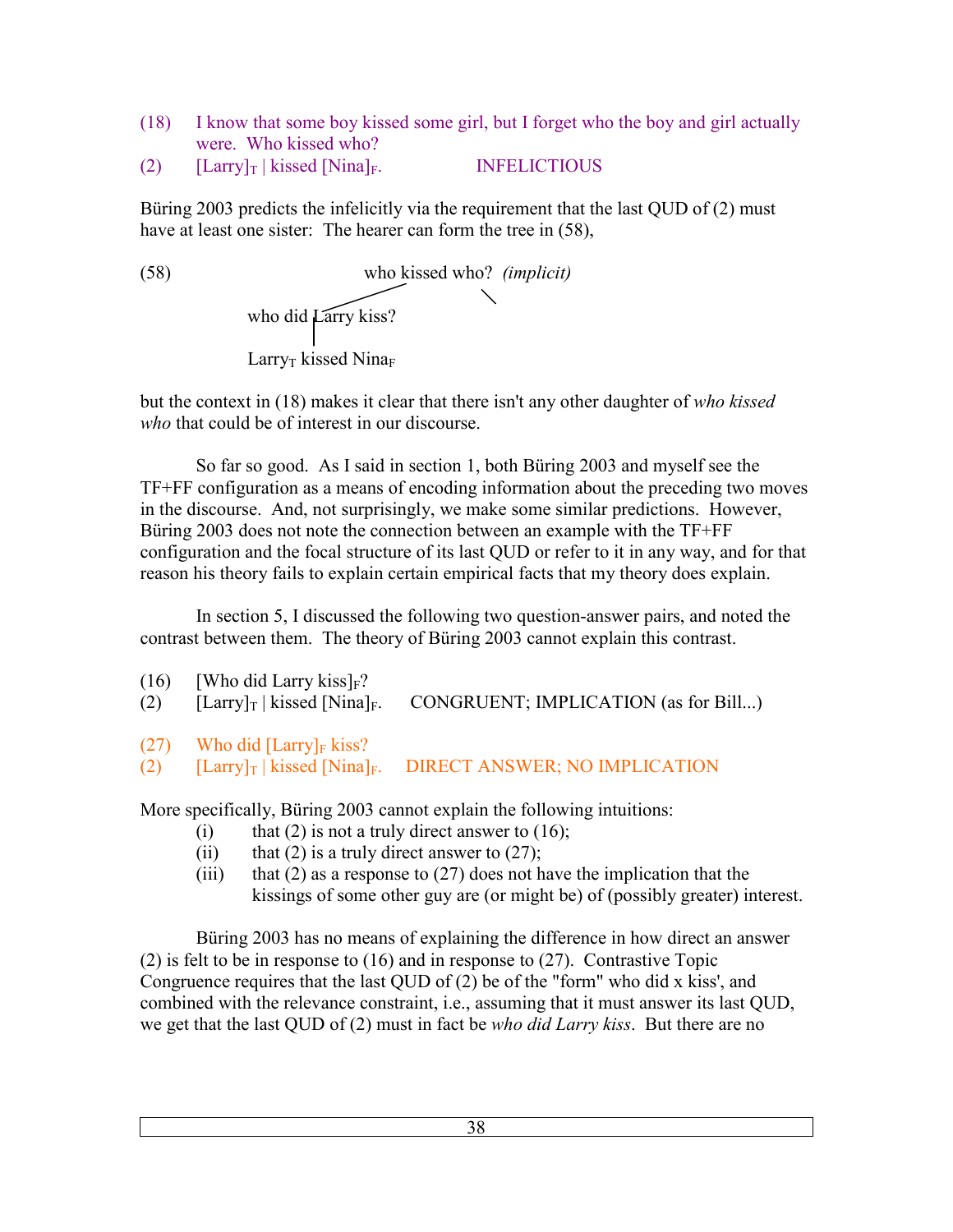requirements at all concerning the focal structure of this last QUD, or anything else that will make (2) less of a direct answer to (16) than it is to (27).

 As shown above, Büring 2003 predicts that when (2) is uttered as a response to the question *who did Larry kiss*, the hearer is forced to assume that another question of the "form" 'who did x kiss?' is (or is immediately going to be) under discussion in the discourse. And that is quite independent of what the focal structure of *who did Larry kiss* might be. Therefore, Büring 2003 has no means of explaining why the empirical fact is that responding to (27) with (2) does not force the hearer to make that assumption.

8.3 The theory as a whole, as compared with my theory In the previous subsections, I pointed out several disadvantages of the overall theory of Büring 2003.

 I have argued that Büring's treatment of FOCUS-focus in terms of 'givenness' is unsatisfactory for two reasons: (i) it is actually inconsistent with the Jackendoffian notion of 'focus' which it apparently intends to capture (while not explicitly making or trying to support the claim that that notion of 'focus' can be dispensed with); and (ii) because Büring doesn't require F-marked constituents to be non-Given, he incorrectly predicts that an items can carry a pitch accent without being 'new' – for instance, he fails to rule out the accent on *Nina* in the second utterance of the following pairs.<sup>18</sup>

- (40) Who Kissed Nina?
- (51) Larry kissed Nina<br> $H^*$  (L)  $H^*$  L  $H^*$  L L%
- (40) Who Kissed Nina?
- (52) Did Larry kiss Nina?

| $\sqrt{2}$ |    | $H^*$ | $H^* L L\%$ |
|------------|----|-------|-------------|
|            | or | $H^*$ | $H^* H H$ % |

 In addition, I argued that Büring's 2003 treatment of TOPIC-focus has the following empirical disadvantage: because he fails to recognize the connection between an example with the TF+FF configuration and the focal structure of its last QUD, he fails to predict that  $(2)$  is more of a direct answer to  $(27)$  than it is to  $(16)$ , and that as a response to (27) it does not imply that the kissings of some other guy might be of (possibly greater) interest.

- (2)  $[Larrow]_T | kissed [Nina]_F.$
- (27) Who did  $[ Larry]_F$  kiss?

 $\overline{a}$ <sup>18</sup> As a matter of fact, this *Nina* is neither new<sub>k</sub> nor new<sub>p</sub>, and the theory should make that fact rule out its being accented.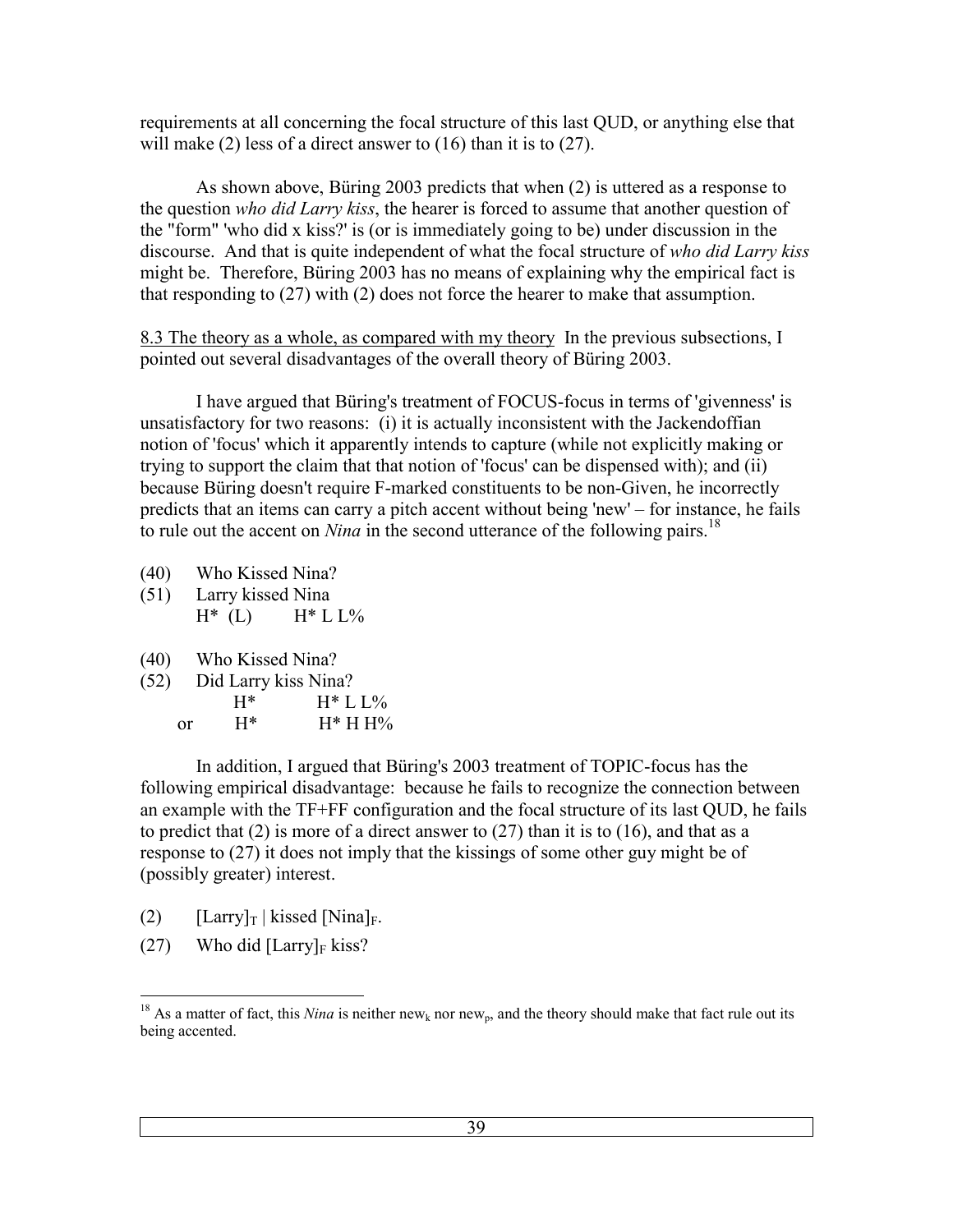### (16) [Who did Larry kiss] $F$ ?

 I think that the above considerations taken together point to the conclusion that the overall success of Büring 2003's theory, though considerable, has significant limitations, and that it is not as empirically successful as my own theory.

 In section 7, I argued that my theory has a conceptual advantage, viz., that of allowing for a coherent and uniform conception of focal elements, including FOCUSfocus in declaratives, FOCUS-focus in questions, and TOPIC-focus. I said that I considered that an elegant result. Büring 2003, on the other hand, treats FOCUS-foci and TOPIC-foci quite differently from each other, attributing to them discourse-roles of two different sorts. I leave it to the reader to form their own judgment on the import (if any) of this difference regarding the relative elegance of the two theories.

# Aknowledgements

My 2001 theory of the TF+FF configuration was presented at SALT 10, Cornell, 2001 (but for health and family reasons did not make it into the proceedings), and at a number of graduate seminars at Tel Aviv University. I thank the audiences for their comments. I am grateful to Craige Roberts for detailed and helpful comments and discussion concerning the same material (as well as for all our discussions and joint explorations of this and related phenomena over many years). I am grateful to Aldo sevi for our discussion of Büring 2003, and for further input concerning the present paper.

# References

- Büring, Daniel 1999: 'Topic'. In P. Bosch and R. van der Sandt (eds.), *Focus Linguistic, Cognitive, and Computational Perspectives*, Cambridge University Press, 142- 165.
- Büring, Daniel 2003: 'On D-Trees, Beans, and B-Accents'. *Linguistics & Philosophy* 26:5. 511-545.
- Clark, H. and S. Haviland 1977: 'Comprehension and the given-new contrast'. In R. Freedle (ed.), *Discourse Production and Comprehension*, Ablex, 1-40.
- Halliday, M.A.K. 1967: 'Notes on transitivity and theme in English, part 2'. *Journal of Linguistics* 3.2, 199-244.
- Hamblin, C.L. 1973: 'Questions in Montague Grammar'. *Foundations of Language*, 41- 53. Reprinted in B. Partee (ed.), *Montague Grammar*, Academic Press, 1976.
- Heim, Irene 1982: *The Semantics of Definite and Indefinite Noun Phrases*, Ph.D. dissertation, University of Massachusetts, Amherst. Reproduced by the GLSA, Linguistics Department, UMass, Amherst.
- Horn, Laurence 1972: *On The Semantic Properties of Logical Operators in English*, Ph.D. dissertation, UCLA. Reproduced by the Indiana University Linguistics Club, 1976.

Jackendoff, Ray S. 1972: *Semantic Interpretation in Generative Grammar*, MIT Press.